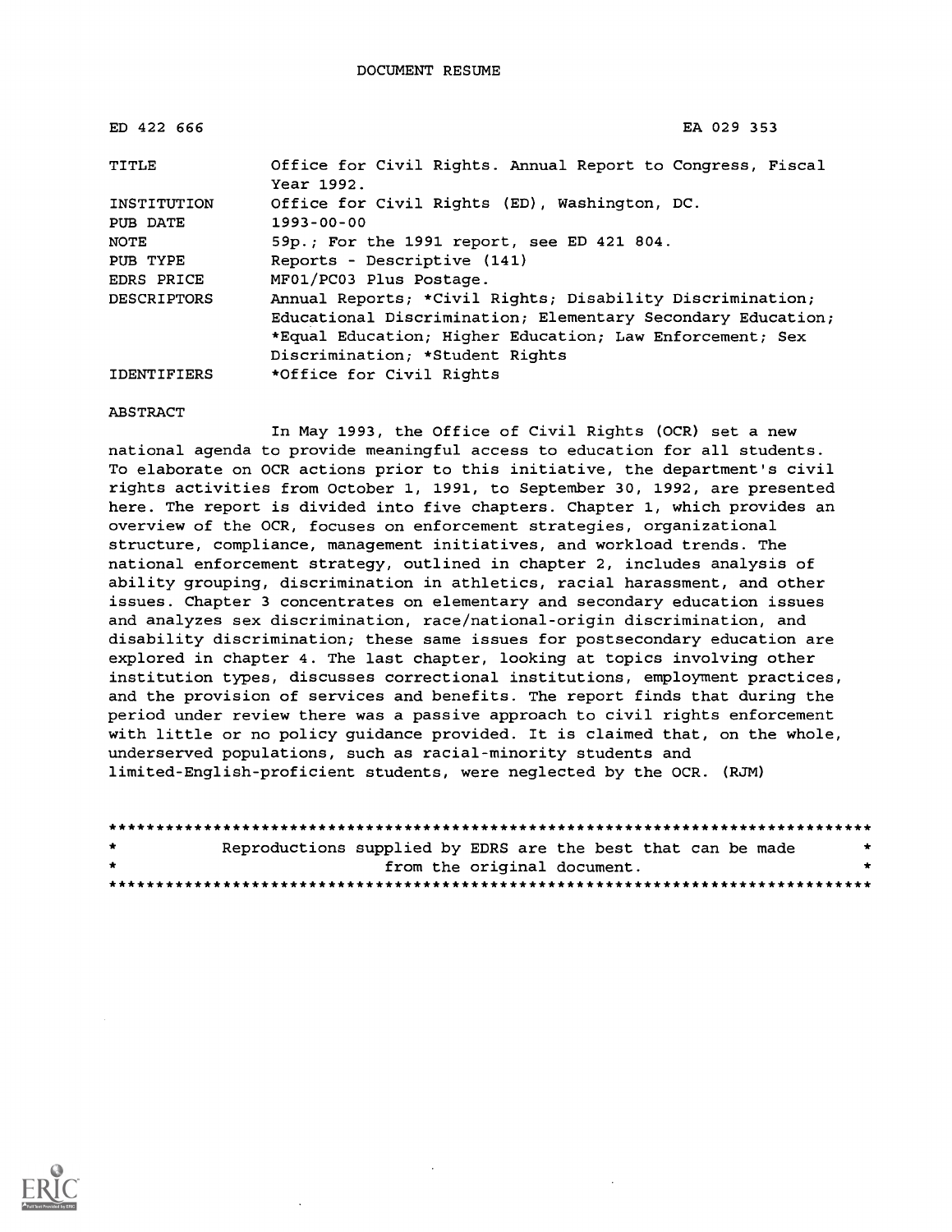# Annual Report

ED 422 666

 $7.4089353$ 

to

# Congress

Fiscal Year 1992

# U.S. Department of Education

# The Office for Civil Rights

U.S. DEPARTMENT OF EDUCATION<br>Office of Educational Research and Improvement

EA

EDVCATIONAL RESOURCES INFORMATION<br>
CENTER (ERIC)<br>
This document has been reproduced as<br>
received from the person or organization<br>
originating it.

O Minor changes have been made to improve reproduction quality.

Points of view or opinions stated in this<br>document do not necessarily represent<br>official OERI position or policy.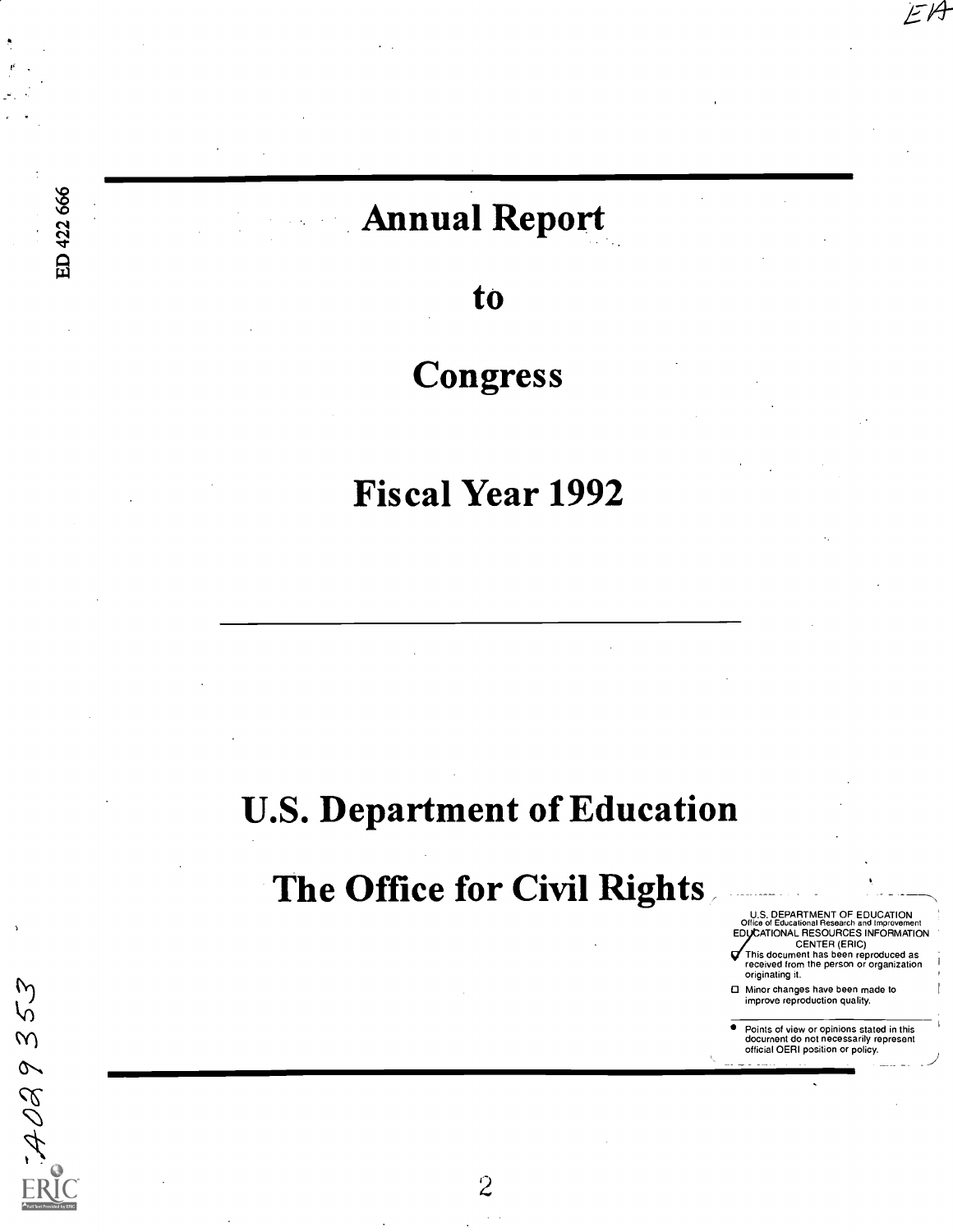# Amual Report to Congress

# Fiscal Year 1992



ERIC

U.S. Department of Education Office for Civil Rights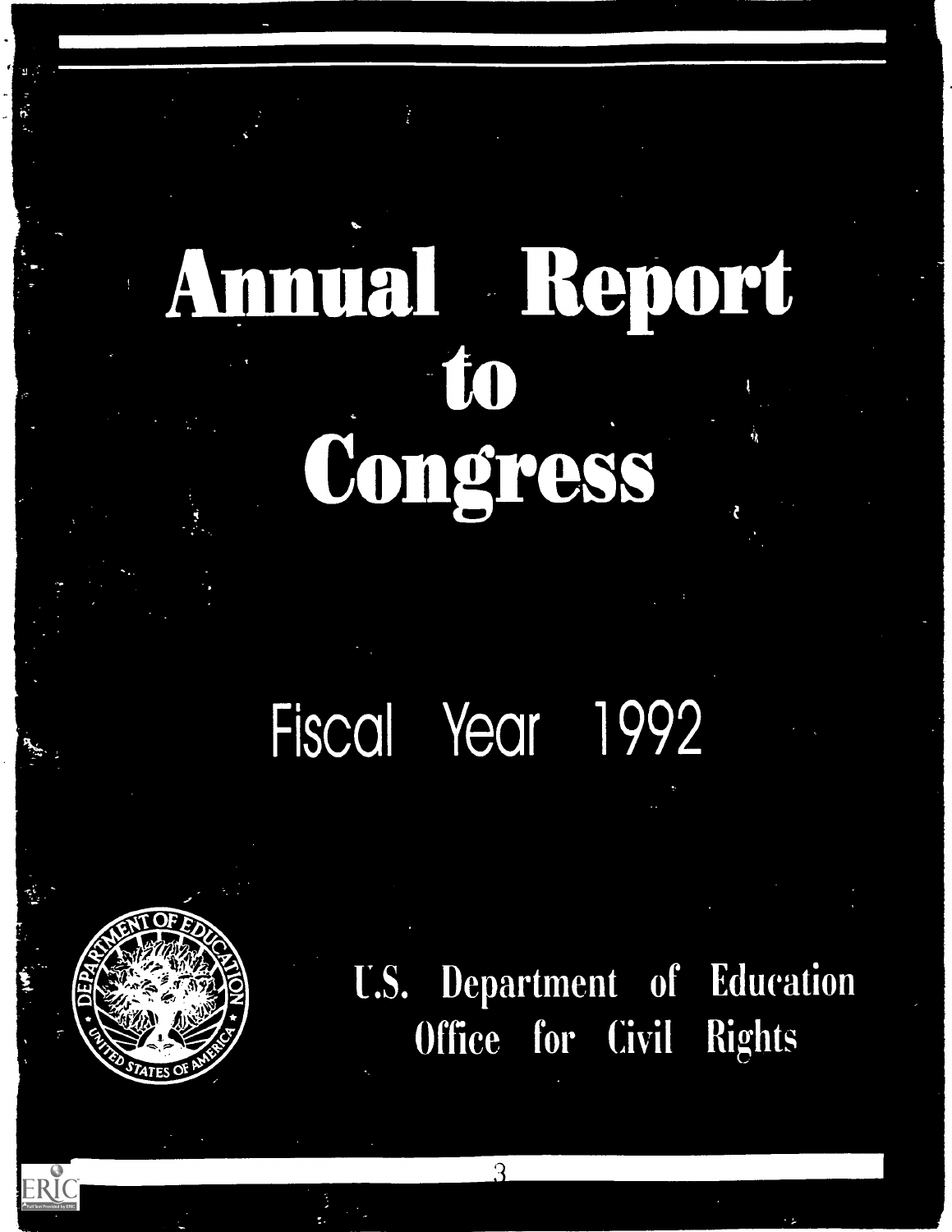#### FOREWORD

### 1992 Annual Report to Congress

The Office for Civil Rights (OCR) joins in the mission of the U.S. Department of Education to ensure equal access to education and to promote educational excellence throughout the nation. OCR is aware that America's children are not prepared to meet the challenges of a global economy because historical barriers in the form of discrimination continue to deny full participation for all children in educational opportunities. We can unlock these doors and remove these barriers through a renewed commitment to civil rights.

On May 21, 1993, OCR set a new national agenda to provide meaningful access and excellence for all students. The new agenda calls for a partnership with leadership at the Federal, state and local levels to raise academic standards, encourage the appreciation of diversity, and promote equal access to high quality education for all the nation's students. OCR's contribution to that partnership is its commitment to enforce the Federal civil rights laws as they apply to all recipients of Federal funding, including schools, universities, libraries and others.

This Annual Report, covering the period from October 1, 1991, to September 30, 1992, reflects the civil rights activities of the past administration. The Annual Report describes a passive approach to civil rights enforcement, an approach that places the heavy burden of finding and eliminating civil rights violations on individual students and parents. Little or no policy guidance was provided. Only in a very few instances did OCR initiate its own investigations into areas of likely discrimination. On the whole, underserved populations, such as racial minority students and limited English proficient students, were neglected by OCR.

The urgency of the need to remove the barriers to the education for all students cannot be stated in strong enough terms. This Annual Report provides only a glimpse into the pervasiveness of discrimination in the nation's schools and colleges. OCR must articulate to the nation that policies and practices that deny educational opportunities still exist, still deny challenging courses and programs to the disabled, to females, to older Americans, and to racial and language minorities. OCR must not shirk its duty to take a proactive role in guiding schools

न्से<br>11

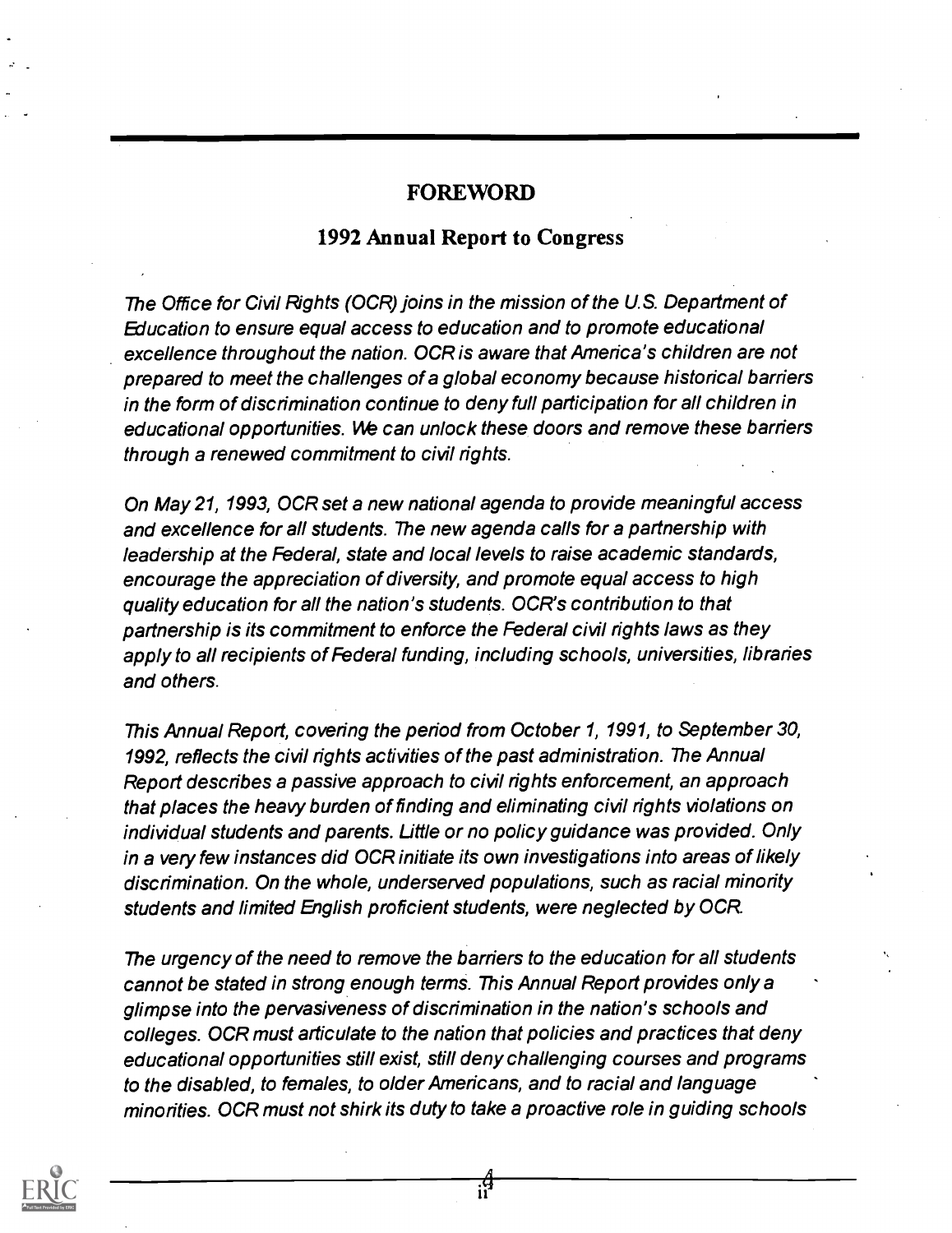and universities with clear recommendations for removing the barriers to educational opportunities. Finally, as a law enforcement agency, OCR must take serious and timely steps to use its enforcement tools to ensure compliance with the Federal laws.

The tasks that Congress has mandated this office to perform are significant, but manageable. OCR fully expects to play a vital role in the process of achieving access and excellence for all students.

Respectfully submitted,

Norma V. Cantu

Norma V. Cantú

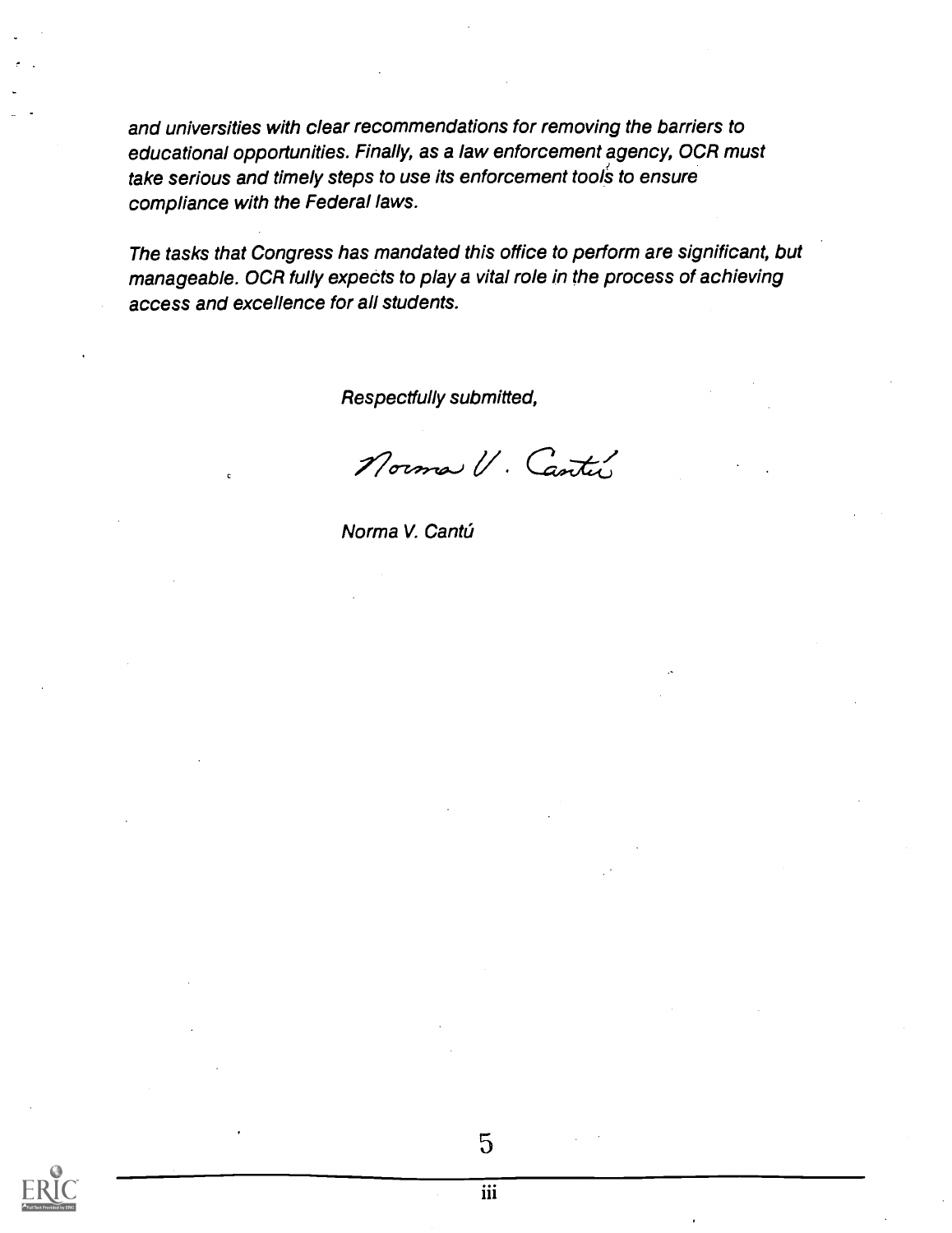# **CONTENTS**

|                 | ----------                                                                                                           |      |
|-----------------|----------------------------------------------------------------------------------------------------------------------|------|
|                 |                                                                                                                      | Page |
| <b>FOREWORD</b> | . The contract of the contract of the contract of the contract of the contract of the contract of $\mathbf{R}_\perp$ |      |

## CHAPTER I - OVERVIEW

| 3                                                                                                                                                                                                                                                                                |    |
|----------------------------------------------------------------------------------------------------------------------------------------------------------------------------------------------------------------------------------------------------------------------------------|----|
| Survey Data received a received a received a received a received a received a received a received a received a                                                                                                                                                                   |    |
|                                                                                                                                                                                                                                                                                  |    |
|                                                                                                                                                                                                                                                                                  |    |
|                                                                                                                                                                                                                                                                                  |    |
| <b>CHAPTER II NATIONAL ENFORCEMENT STRATEGY</b>                                                                                                                                                                                                                                  | ۰, |
| Equal Educational Opportunities for National Origin Minority and<br>Native American Students who are Limited English Proficient 17<br>Responsibilities of School Systems to Provide Equal Educational<br>Ability Grouping that Results in Segregation on the Basis of Race<br>23 |    |
| 6                                                                                                                                                                                                                                                                                |    |

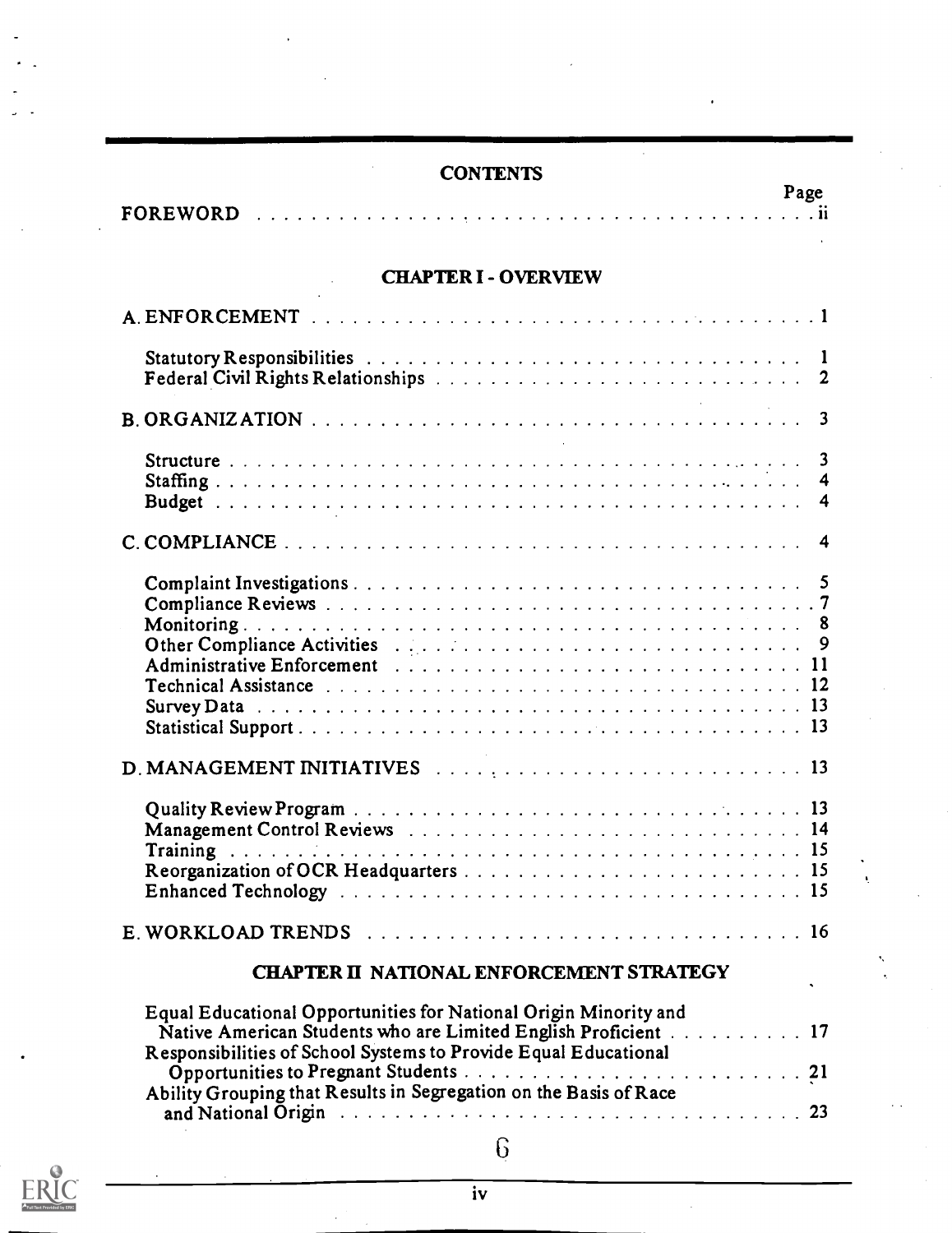## Page

| Discrimination on the Basis of Sex in Athletic Programs 24                                                     |  |
|----------------------------------------------------------------------------------------------------------------|--|
| Sexual Harassment et al. Albert Albert Albert Albert Albert Albert Albert Albert Albert Albert Albert Albert A |  |
|                                                                                                                |  |
| Overrepresentation of Minority Students in Special Education Classes 27                                        |  |
| Discrimination on the Basis of Race in Postsecondary Admissions                                                |  |
|                                                                                                                |  |

### CHAPTER III - ELEMENTARY AND SECONDARY ISSUES

| Section 504 and the Individuals with Disabilities Education Act (IDEA) | 38 |
|------------------------------------------------------------------------|----|

# CHAPTER IV - POSTSECONDARY EDUCATION ISSUES

| RACE/NATIONAL ORIGIN DISCRIMINATION 41 |  |
|----------------------------------------|--|
|                                        |  |
|                                        |  |
|                                        |  |



 $\overline{7}$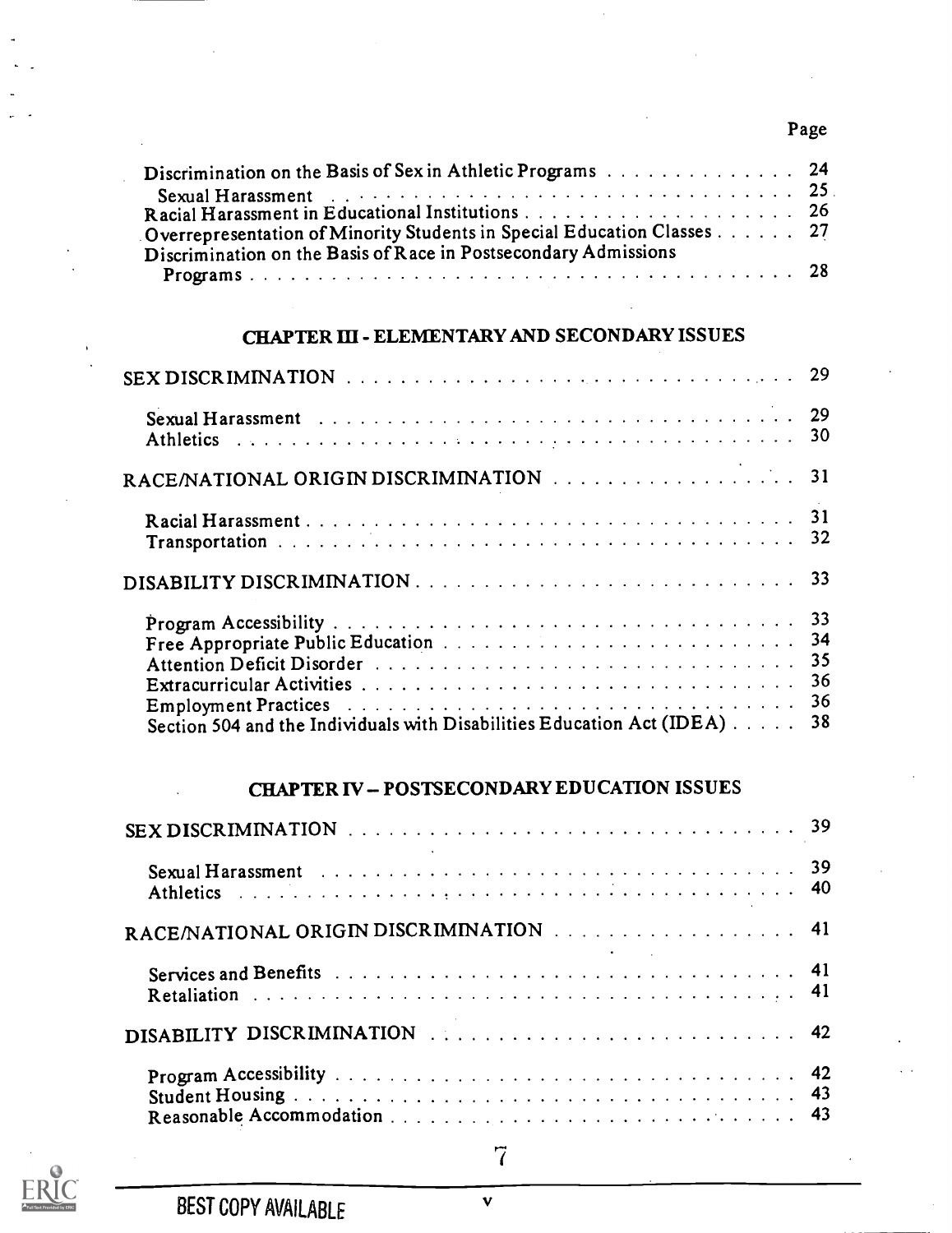# CHAPTER V-ISSUES INVOLVING OTHER INSTITUTION TYPES

## APPENDICES

| B. OFFICE FOR CIVIL RIGHTS PUBLICATIONS 51 |  |
|--------------------------------------------|--|

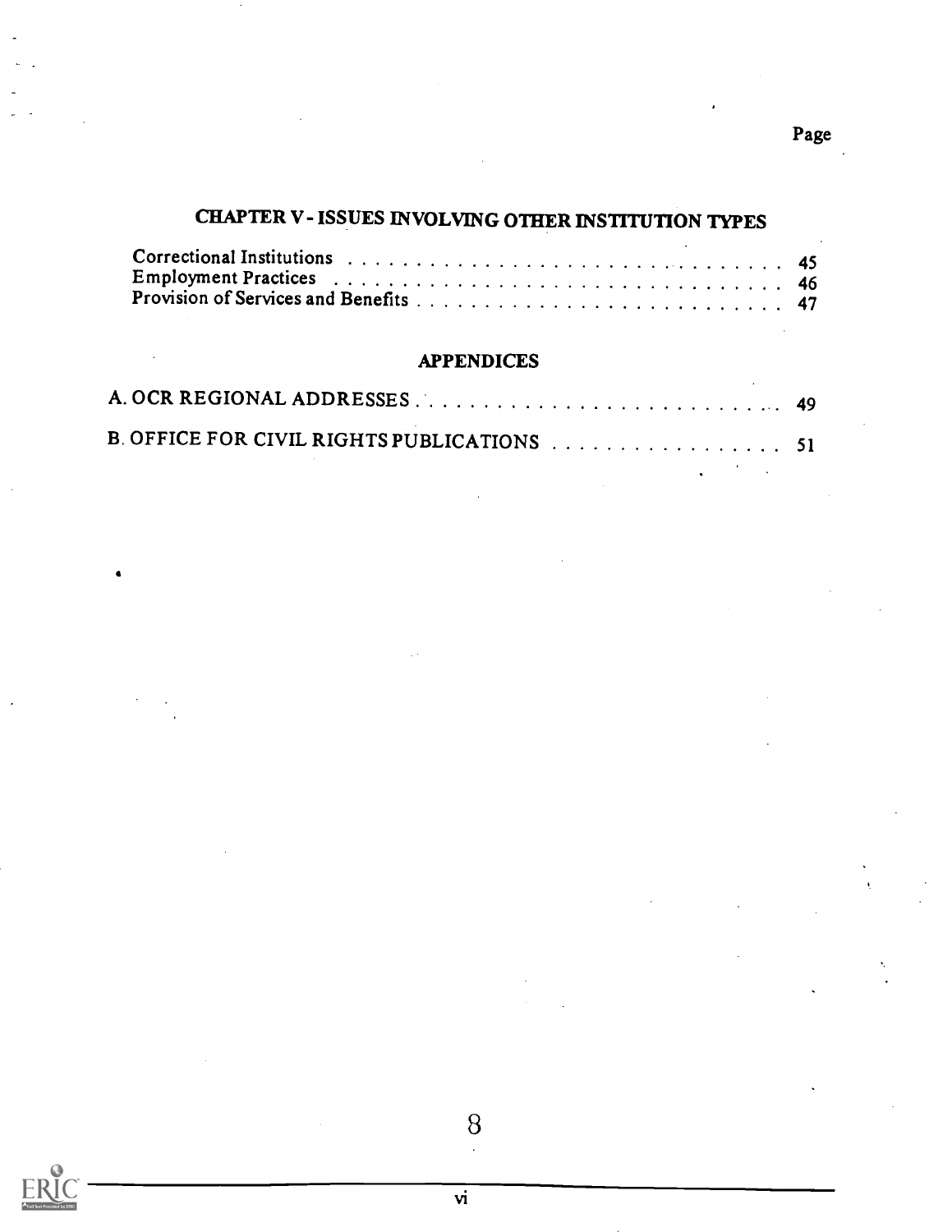#### CHAPTER I - OVERVIEW

#### A. ENFORCEMENT

#### Statutory Responsibilities

The Office for Civil Rights (OCR) in the U.S. Department of Education (ED) is a law enforcement agency. Its primary responsibility is to ensure that recipients ofFederal financial assistance do not discriminate against students, faculty, or other individuals on the basis of race, color, national origin, sex, disability, or age.

OCR is responsible for enforcing the following Federal civil rights laws:

- Title VI of the Civil Rights Act of 1964, which prohibits discrimination on the basis of race, color, or national origin, 42 U.S.C. 2000d et seq. (implementing regulation at 34 C.F.R. Parts 100 and 101);
- Title IX of the Education Amendments of 1972, which prohibits discrimination on the basis of sex in educational programs, 20 U.S.C. 1681 et seq. (implementing regulation at 34 C.F.R. Part 106);
- Section 504 of the Rehabilitation Act of 1973, which prohibits discrimination on the basis of physical and mental disability, 29 U.S.C. 794 (implementing regulation at 34 C.F.R. Part 104);
- The Age Discrimination Act of 1975, which prohibits discrimination on the basis of age,  $42 \text{ U.S.C. } 6101 \text{ et seq.}$  and
- Title II of the Americans with Disabilities Act of 1990, which prohibits discrimination on the basis of disability.

Under the first four statutes, OCR has jurisdiction over programs and activities that receive Federal financial assistance. For educational institutions, the Civil Rights Restoration Act of 1987 defines jurisdiction over programs and activities as authority over all the operations of a recipient.' Under the Americans with Disabilities Act (ADA), OCR has jurisdiction over public elementary and secondary education systems, public institutions of higher education, vocational education programs and public libraries. Jurisdiction exists even if the entity does not receive any Federal funds.

OCR enforces laws prohibiting discrimination on the basis of race, color, national origin, sex, disability or age.



9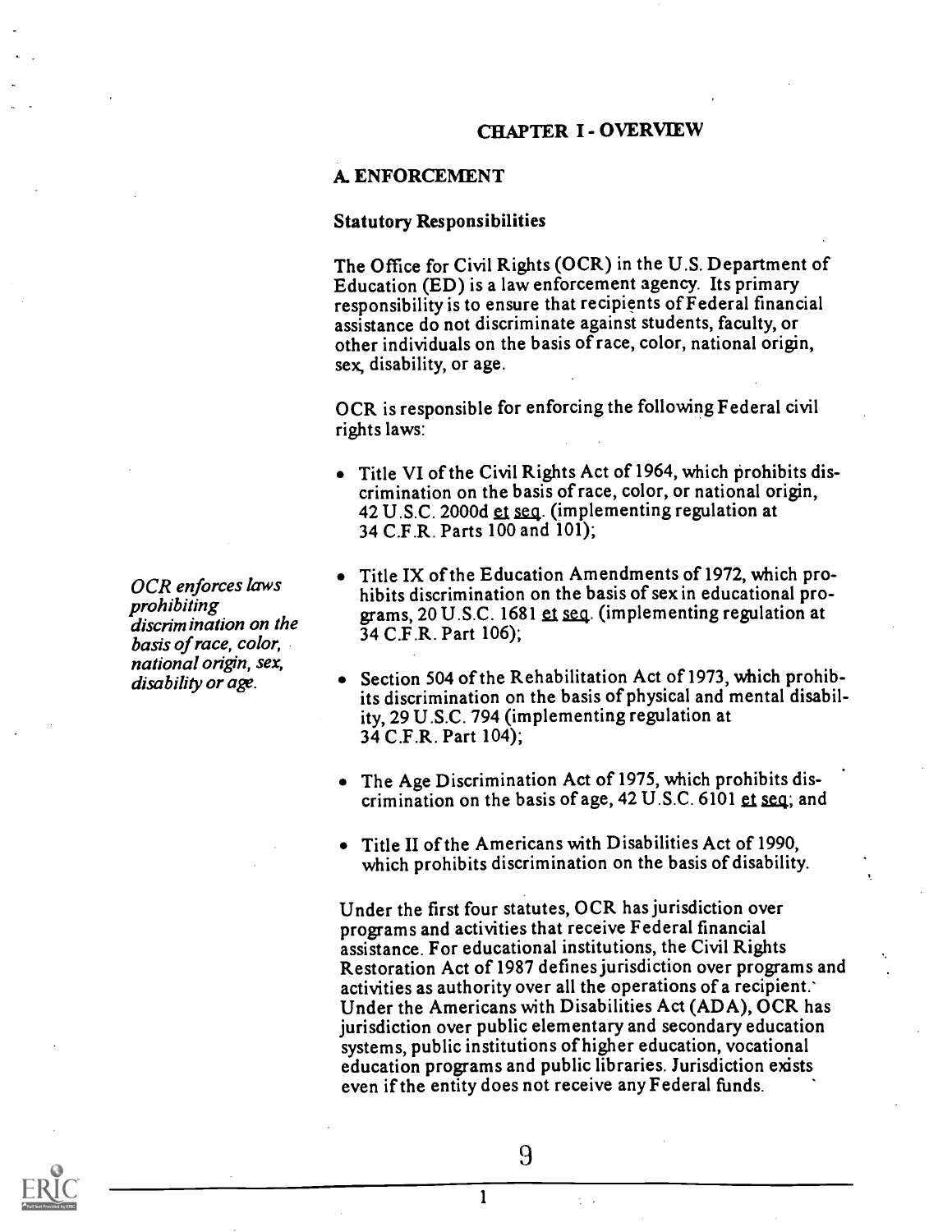OCR also has been delegated civil rights enforcement authority by 11 other Executive Branch departments and agencies, including a delegation agreement that OCR entered with the Department of Interior in FY 1992.

The civil rights laws enforced by OCR extend to a wide range of recipients ofFederal funds. Recipients covered by these laws include all state education and rehabilitation agencies and their subrecipients, as well as the education and rehabilitation agencies of the District of Columbia, Puerto Rico, the Virgin Islands, American Samoa, Guam, Wake Island, the Canal Zone, and the territories and possessions of the United States. These recipients also include nearly every school district and postsecondary institution; thousands of proprietary schools, libraries, museums, and correctional facilities; and other institutions that receive Federal financial assistance from ED.

#### Federal Civil Rights Relationships

In carrying out its civil rights enforcement responsibilities, OCR works with other Federal agencies, including the Department of Justice (DOJ), the Equal Employment Opportunity Commission (EEOC), and the Federal Mediation and Conciliation Service (FMCS).

Under Executive Order 12250, DOJ is responsible for coordinating Federal Government agencies' enforcement of Title VI, Title IX, Section 504, and other Federal laws that prohibit discrimination on the basis of race, color, national origin, sex, disability, or religion in programs and activities receiving Federal financial assistance. Primary enforcement responsibility remains with the individual agencies, while leadership and coordination responsibility, in areas other than employment, is vested in DOJ. Pursuant to Executive Order 12250, other Federal agencies have delegated authority to OCR to conduct civil rights compliance activities in educational institutions on their behalf.

EEOC has primary coordinating authority under Executive Order 12067 for complaints of employment discrimination. OCR generally refers to EEOC those Title VI and Title IX complaints that allege discrimination solely in employment and that are not systemic or class-based in nature. Section 504 employment complaints, as well as systemic and class-based employment complaints, under Title VI and Title IX, are generally retained for processing by OCR.



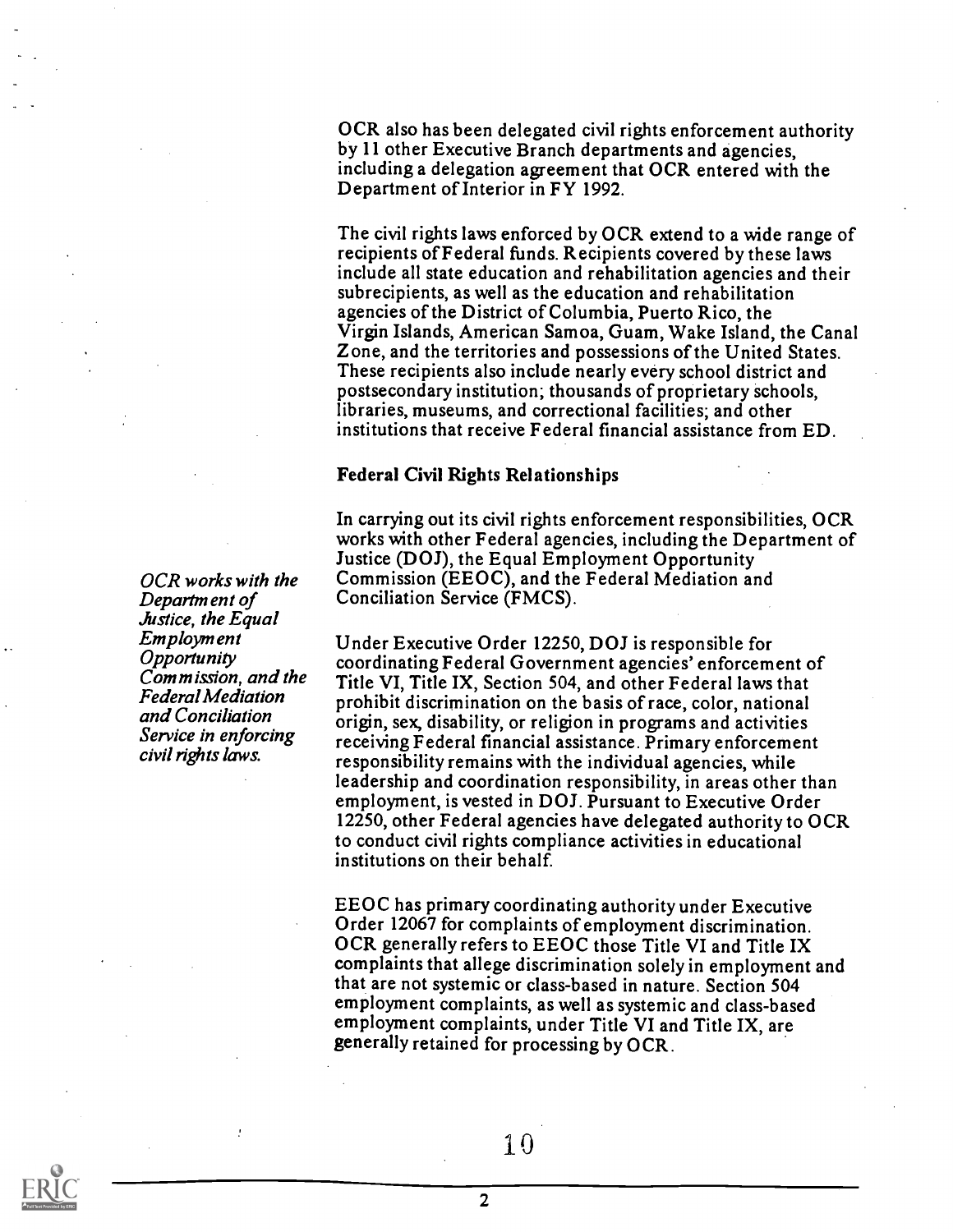EEOC also has jurisdiction in employment cases alleging age discrimination. When complaints of discrimination in employment on the basis of age are filed with OCR, they are transferred to EEOC for investigation and resolution because OCR has no jurisdiction over these cases under the Age Discrimination Act.

OCR shares responsibility with FMCS for processing age discrimination complaints that do not involve employment. OCR screens complaints alleging age discrimination to determine whether it has jurisdiction. If jurisdiction is established, the complaint is forwarded to FMCS for voluntary resolution. If FMCS is unsuccessful, or if either party does not agree to mediation by FMCS, OCR investigates the complaint in the same manner as complaints alleging other types of discrimination.

DOJ has primary authority for complaints under the ADA. Under Title II of the Americans with Disabilities Act, DOJ has delegated jurisdiction to ED/OCR for complaints alleging discrimination on the basis of disability that are filed against public elementary, secondary, and postsecondary institutions as well as public libraries.

OCR works with ED's Office of Special Education and Rehabilitative Services to coordinate the enforcement of certain provisions of the Individuals with Disabilities Education Act with Section 504. OCR also works with ED 's Office of Elementary and Secondary Education to implement the civil rights provisions of Title III of the Elementary and Secondary Education Act of 1965, as amended, i.e., the Magnet Schools Assistance Program.

#### B. ORGANIZATION

#### Structure

The Assistant Secretary for Civil Rights is responsible for the agency's overall operations and serves as principal advisor to the Secretary of Education on civil rights issues. OCR has ten regional offices, listed in Appendix A, that are responsible for a range of civil rights compliance responsibilities, including complaint investigations, compliance reviews, monitoring of corrective action plans, and technical assistance. Headquarters components provide legal, policy, operational, and management support services to the regions. During FY 1992, OCR reorganized its headquarters office, which will be discussedin more detail later in this chapter at Section D.

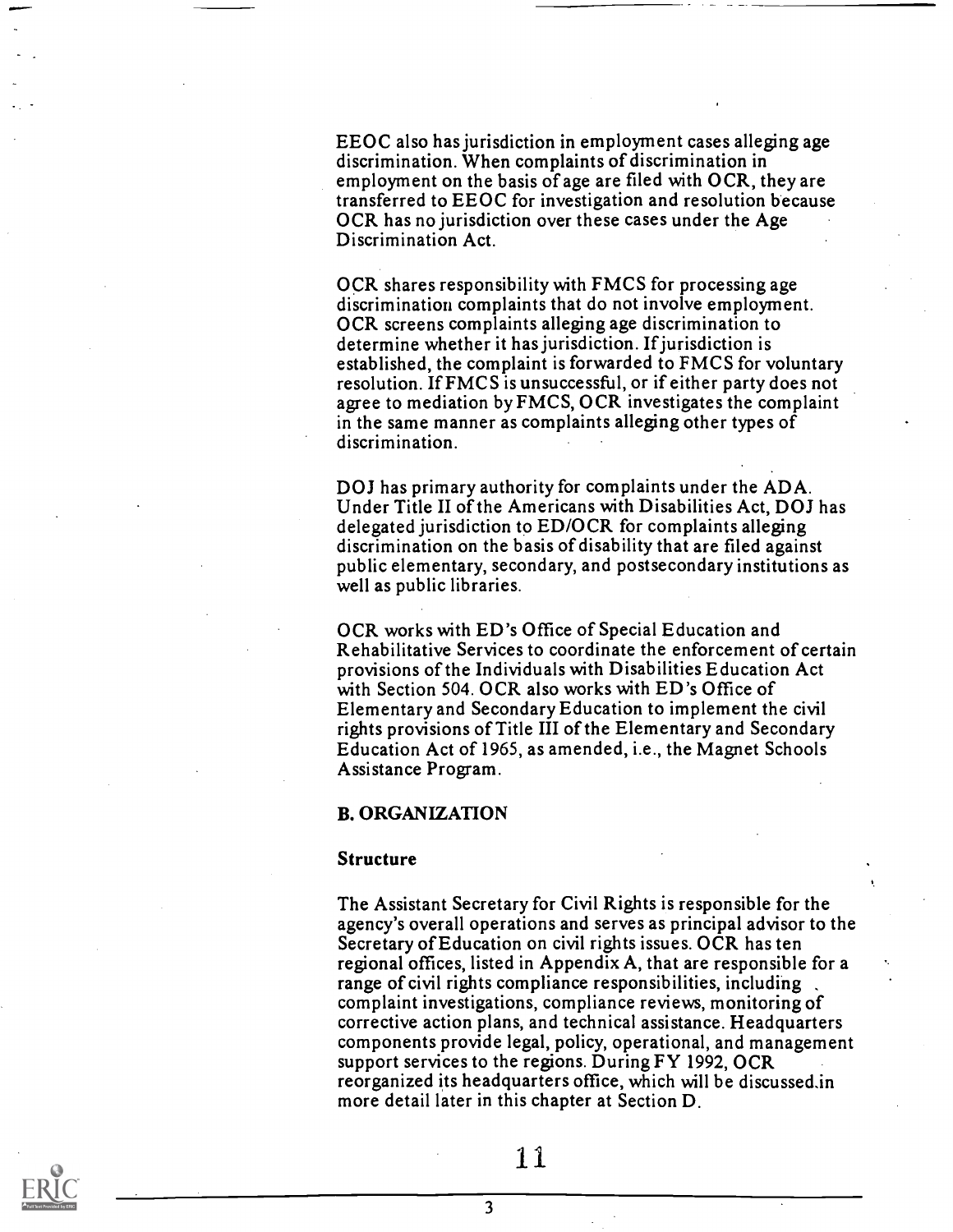#### Staffing

OCR's staff ceiling for FY 1992 was 855 full-time equivalent (FTE) positions (made up of full-time permanent and other-than-full-time permanent staff). Twenty-four percent of the stafTwere located in headquarters and 76 percent were in the ten regional offices.

#### Budget

OCR had a total funding level of \$53,625,000 for FY 1992. The following table provides budget and staffing information on OCR for the past five fiscal years.

#### BUDGET AND STAFFING INFORMATION

| OCR's FY 1992        |      |
|----------------------|------|
| budget was           |      |
| \$53,625,000, with a |      |
| staff ceiling of 855 |      |
| employees.           | 1988 |
|                      | 4000 |

| FY   | <b>Budget</b><br><b>Estimate</b><br>to Congress | Appropriation | Appropriation<br>After Sequester/<br>Supplemental | Congressional<br><b>Budget FTE</b><br>Level |
|------|-------------------------------------------------|---------------|---------------------------------------------------|---------------------------------------------|
| 1988 | 42,676,000                                      | 40,530,000    | 40,530,000                                        | 820                                         |
| 1989 | 41,341,000                                      | 40,845,000    | 41,635,000                                        | 820                                         |
| 1990 | 45,178,000                                      | 45,178,000    | 44,572,000                                        | 820                                         |
| 1991 | 49,900,000                                      | 48,404,371    | 48,404,371                                        | 820                                         |
| 1992 | 56,000,000                                      | 55,000,000    | 53,625,000                                        | 855                                         |

#### C. COMPLIANCE

OCR carries out its civil rights enforcement responsibilities<br>through a variety of compliance mechanisms to ensure equal opportunity in our nation's schools, colleges and universities. OCR's principal activity is the resolution of complaints of discrimination. The vast majority of OCR's staffresources in Fy 1992 -- 87 percent -- was devoted to such activities as processing, mediating, and investigating complaints. OCR also conducts compliance reviews, monitors corrective action plans, provides technical assistance, and carries out other activities to ensure that recipients of Federal financial assistance meet their civil rights compliance responsibilities.

Since passage of the Civil Rights Restoration Act of 1987 (CRRA), which expanded OCR's jurisdiction under the laws

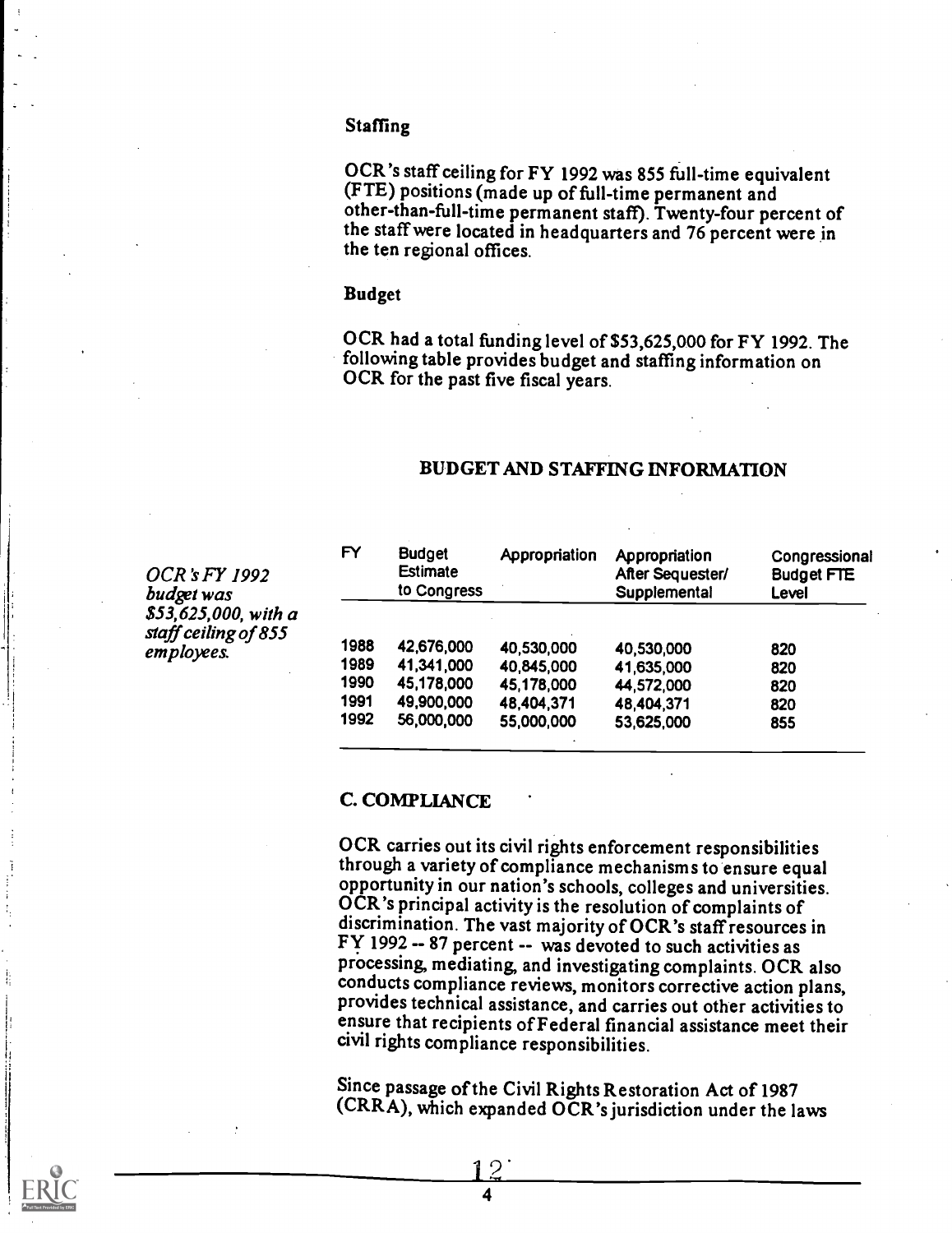that we enforce, OCR has had a dramatic increase in complaint receipts. Under the CRRA, each of the statutes OCR enforces is now applicable to all the operations of a school system, college, university, or other educational entity, so long as any part of the recipient's operations receives Federal funds from ED.

Most of OCR's staff resources are devoted to resolving discrimination complaints.

The number of complaints filed with OCR has risen dram atically in the past few years.

The number of complaints filed annually with OCR has doubled since the enactment of the CRRA from 2,236 in FY 1988 to 4,432 in FY 1992. Many of these complaints are more complex and require more labor-intensive investigations than those received in previous years. Enactment of the Americans with Disabilities Act also affected OCR complaint receipts. In FY 1992, ADA complaints accounted for 17 percent of OCR workload or 743 cases. They comprised 28 percent of all disability cases filed with OCR.

#### Complaint Investigations

OCR received 4,432 complaints during FY 1992, which exceeded any previous level in the agency's history. This represented a 16 percent increase over the number of complaints OCR received in FY 1991 and a 98 percent increase over the number received in FY 1988, the year that the CRRA was passed. Of the 4,432 complaint receipts in FY 1992, 236, or 5 percent, included age as a basis. OCR closed 220 age-related complaints with an overage calendar age of 97 days. Fifteen complaints were closed to the benefit of the complainant.

Approximately 66 percent of the complaints received in FY 1992 were filed against elementary and secondary education institutions, 26 percent were filed against postsecondary education institutions, and 8 percent were filed against vocational rehabilitation and other types of institutions. Eighty-one percent of the complaints received in FY 1992 alleged discrimination in the delivery of services, while most of the remainder alleged discrimination in employment. As in previous years, nearly two-thirds of all complaints alleged discrimination on the basis of disability. The chart on the next page shows the number of complaints filed with OCR in FY 1992 by bases. (see Figure 1)

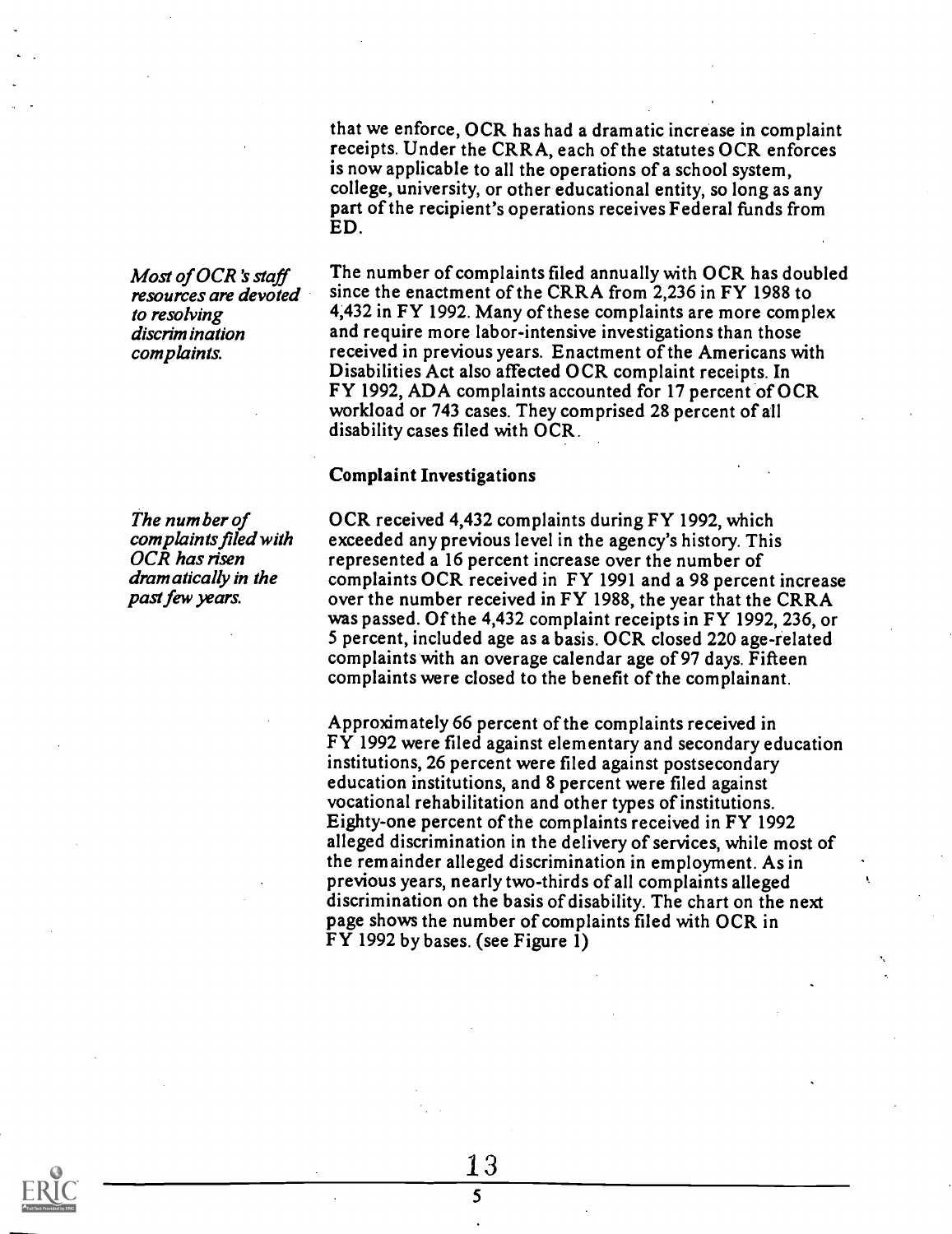

#### Figure 1

**Early Complaint** Resolution facilitates of some complaints.

voluntary resolution Resolution (ECR). Through ECR, OCR provides an<br>of some complaints. Opportunity for complainants and recipients to come together To expedite the voluntary resolution of some complaints, OCR offers a mediation process known as Early Complaint Resolution (ECR). Through ECR, OCR provides an before the start of an investigation to resolve issues that have been raised. Successful ECR eliminates the need for an OCR investigation, freeing staffresources for other compliance activities. ECR is not offered in cases where an issue would affect more than one person or where the issues are complex. In FY 1992, OCR offered ECR in 610 complaints, which represents 14 percent of the total complaint receipts. ECR was accepted in 379 complaints and successful in 230.

> If OCR does not offer ECR in a complaint, or if ECR is refused by the complainant or by the recipient, OCR conducts a full investigation of the allegations. The investigation of a complaint involves such fact-finding activities as developing an investigative plan, collecting and reviewing pertinent documents, analyzing statistical information, and interviewing appropriate parties. This information is used to prepare an investigative report, which includes recommendations about the issuance of a Letter of Findings (LOF), as well as recommendations for corrective action, if warranted.

OCR attempts to obtain an appropriate corrective action<br>agreement from the recipient before a violation LOF is issued. In those few cases where voluntary compliance cannot be achieved, a violation LOF is issued. Even after the issuance of <sup>a</sup> violation LOF, OCR continues efforts to obtain voluntary compliance before initiating enforcement action.

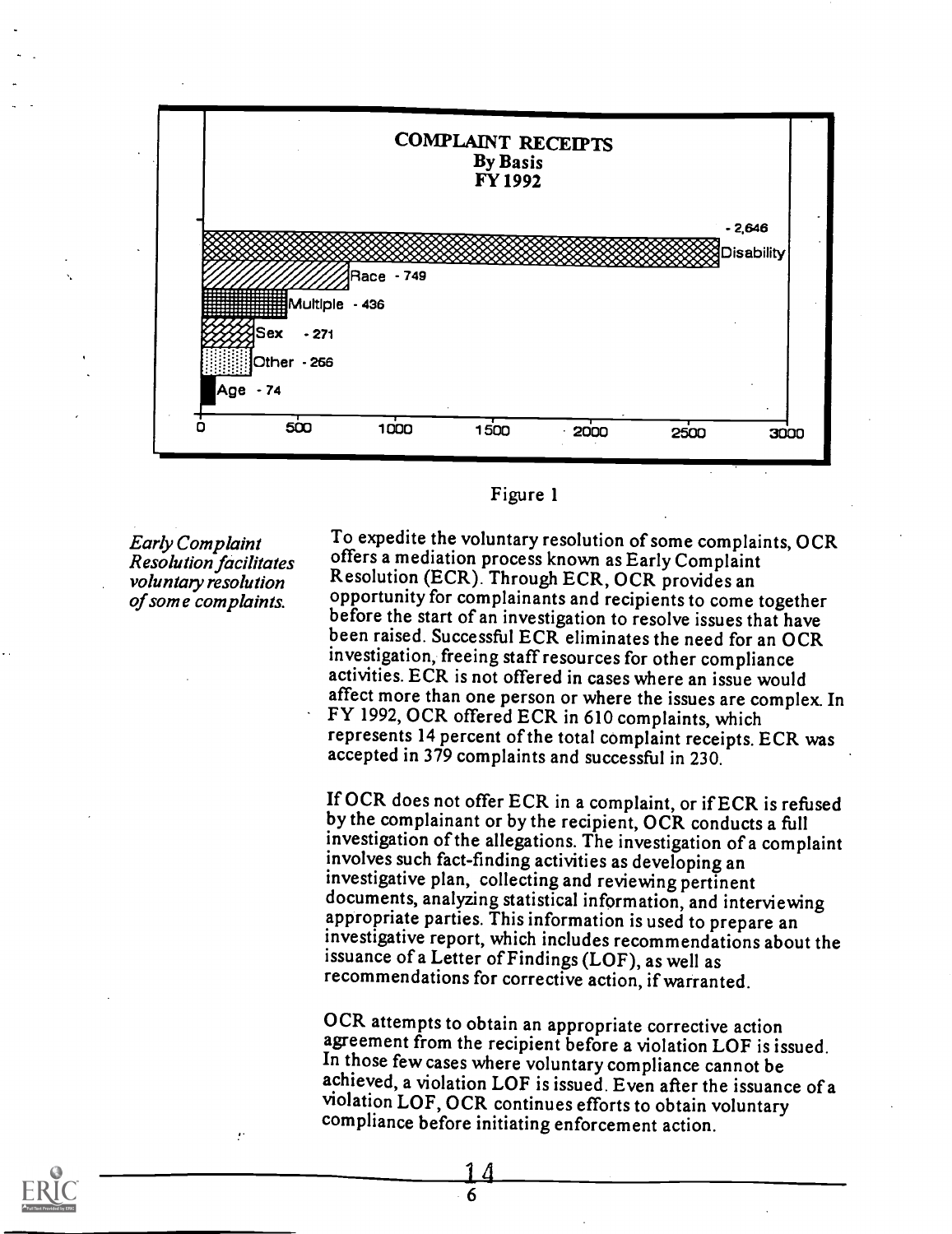OCR also reviews requests for reconsideration of OCR's compliance determinations from complainants who disagree with one or more of OCR's findings. In considering these requests, OCR applies a standard of review based on the Administrative Procedures Act's standards ofjudicial review for administrative actions (5 U.S.C. 706 (2)(A)).

A complaint may be administratively closed for such reasons as lack of OCR jurisdiction; the complainant could not be located or refused to cooperate; or the case issues were investigated and closed by another agency (for example, EEOC). A substantive closure occurs when OCR investigates and issues a LOF on the allegations of discrimination or when a case is successfully mediated or otherwise is closed with benefit to the complainant. This includes cases resolved through ECR.

During FY 1992, OCR closed 4,172 complaints, some of which had been filed in previous years. Thirty-one percent, or 1,301, were administrative closures, of which 842 were closed because OCR determined that it had no jurisdiction over the recipient or the issues contained in the complaint. Although complaints that were closed administratively did not require full investigation, considerable staff resources were required to gather the facts necessary to close the complaints. Of the 2,029 substantive complaint closures in FY 1992, OCR secured corrective action in 1,154 cases or 57 percent. OCR found no violation of the civil rights laws in the remaining 875 cases.

Under our internal case processing time frames, OCR attempts to investigate and resolve complaints within 225 days after a complaint is filed. In FY 1992, this was accomplished in more than 90 percent of the cases processed.

#### Compliance Reviews

OCR also conducts compliance reviews of programs or activities receiving Federal financial assistance from ED to determine whether recipients are complying with the civil rights laws that OCR enforces. Compliance reviews differ from complaint investigations in that they are initiated by OCR, usually cover broader issues, and affect significantly larger numbers of individuals. Review sites are selected based on various sources of information that indicate potential compliance problems, . including survey data and information provided by complainants, interest groups, the media, and the general public.

OCR uses the same fact-finding, compliance determination, and negotiating procedures and standards for compliance reviews as are used for complaint investigations.

OCR also initiates compliance reviews, m ost of which focus on the high priority civil rights issues identified in OCR's National Enforcement Strategy.

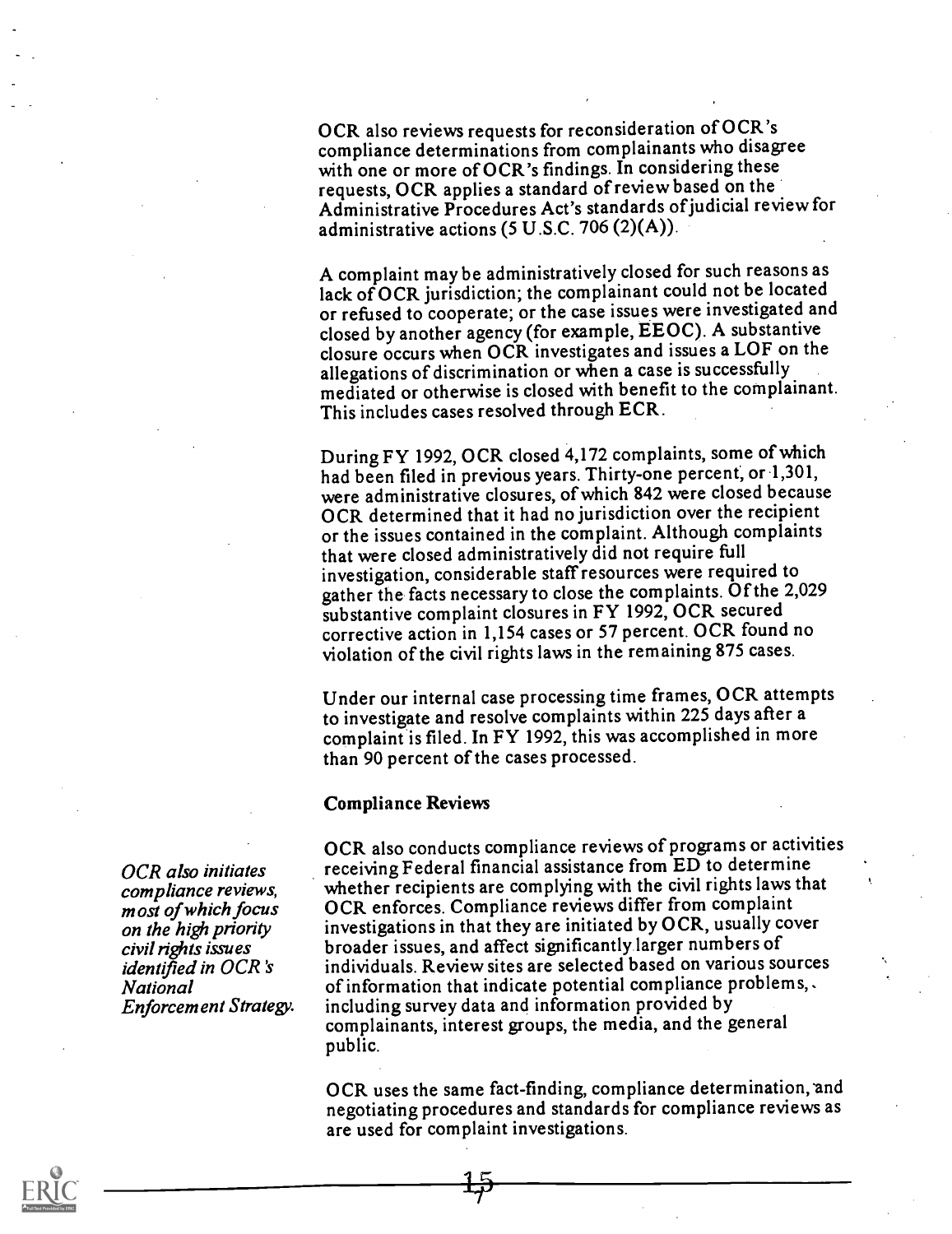Most of the compliance reviews initiated in FY 1992 focused on the high priority civil rights issues identified in OCR's National Enforcement Strategy (NES). These issues, and the compliance reviews that were conducted on them in FY 1992, are discussed in Chapter II.

OCR conducts as many compliance reviews each year as resources permit. However, the number of compliance reviews that OCR is able to conduct is directly related to its complaint receipts and the Workload engendered through complaint-related activities. Thus, because OCR's complaint workload has nearly doubled in the past five years, the number of compliance reviews conducted by OCR in FY 1992 is lower than the number of reviews conducted a few years ago.

Nevertheless, in FY 1992, OCR initiated 77 compliance reviews, an 88 percent increase over the number initiated in FY 1991. Approximately three quarters of these reviewsinvolved elementary and secondary schools. Given the focus on NES issues, the types of reviews started in both FY 1991 and FY 1992 differed dramatically from previous years, when one-third to one-half of the reviews covered issues of discrimination on the basis of disability. In FY 1992, 64 reviews or 85 percent of OCR's compliance reviews focused on race, national origin, or sex discrimination issues. OCR closed 50 compliance reviews in FY 1992, some of which had been started in previous years.

#### Monitoring

OCR closes many of its complaints and compliance reviews where civil rights violations have been identified on the basis of a written commitment by the recipient institution to complete remedial action. Recipients whose cases are closed based on remedial action plans are required to submit progress reports to verify that the agreed-upon actions have been taken. OCR's substantive reviews of such reports are referred to as "desk audits." Besides desk audits, regional offices are expected to conduct on-site monitoring whenever it is needed to ensure that recipients have complied with their plan commitments.

Consistent with OCR's NES, the monitoring of corrective action plans is a mandatory activity for all OCR regional offices and has the same priority as complaint investigations. OCR's Quality Review Program requires senior managers to visit each of the regional offices to evaluate the quality of case processing activity (discussed in further detail in the Management Initiatives section below). These reviews focused on the regions' monitoring activity to ensure careful and thorough follow through on corrective action plan commitments.

Institutions found in violation of the civil rights laws must submit corrective action plans.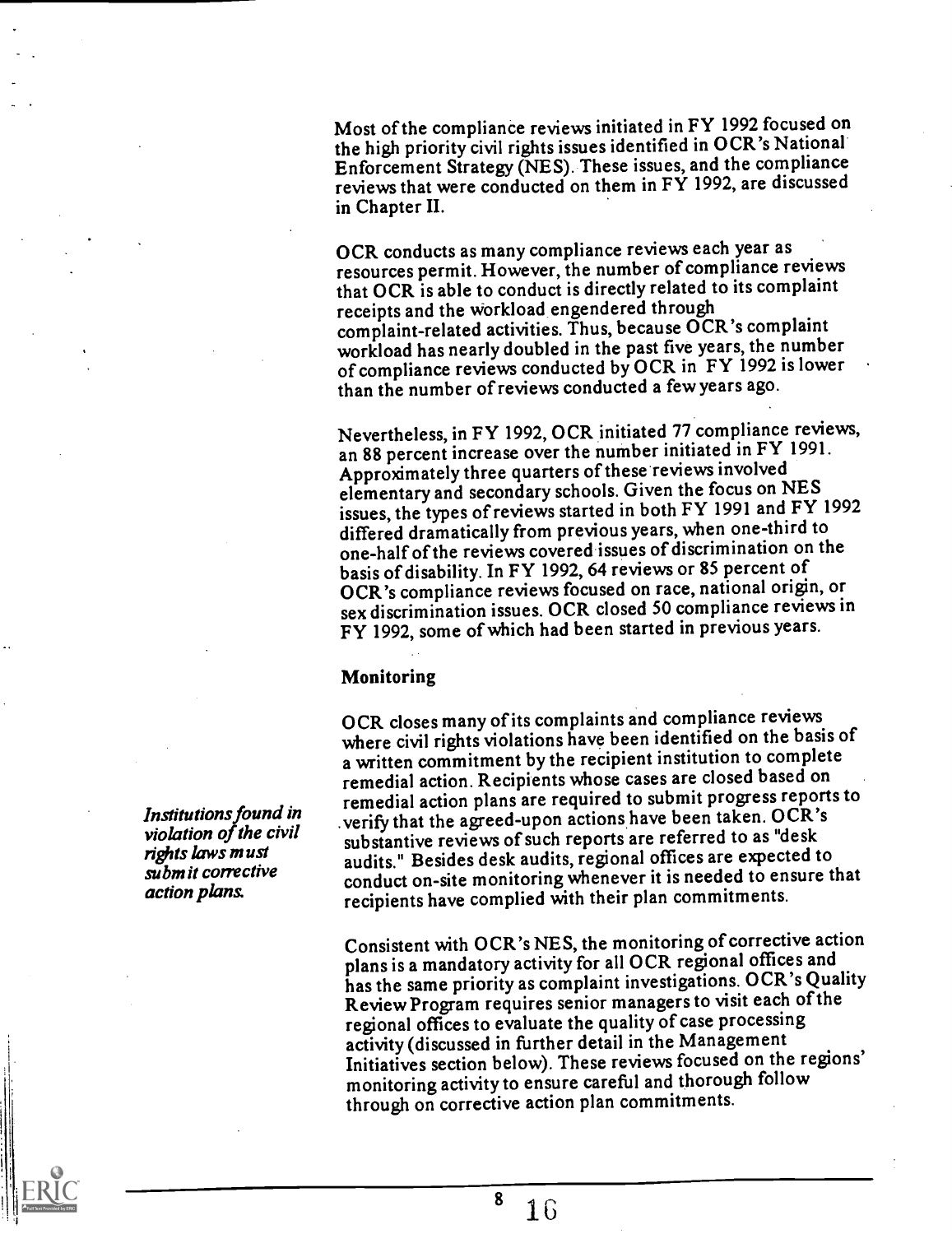During FY 1992, OCR completed 1,507 desk audits of corrective action plan progress reports; 54 on-site monitoring corrective action plan progress. reports; 5.4 on-site monitoring reviews were conducted to verify institutions' compliance with their agreements.

#### Other Compliance Activities

OCR conducts three other compliance activities: (1)<br>monitoring higher education desegregation plans; (2) certifying<br>that applicants of the Magnet Schools Assistance Program will<br>meet nondiscrimination assurance; and (3) ev

# Higher Education Desegregation

OCR also monitors the implementation of higher education desegregation plans in states that had proviously operated racially dual systems of higher education. OCR's continuing involvement in this area ensures that commitme the plans are being met. During FY 1992, OCR monitored higher education desegregation activities in seven states, as described below.

- By the close of FY 1992, Florida had submitted information on its desegregation plan. OCR is evaluating the information provided by the State.
- **Delaware** was notified in October 1989 that based on an assurance that it would complete restoration of one historically significant building at its traditionally black institution, the State is in compliance with Title
- The Kentucky desegregation plan expired in 1987. OCR issued proposed factual reports for public comment and re-<br>quested Kentucky to provide updated information. In quested Kentucky to provide updated information. In FY 1992, OCR drafted a final report and evaluation letter.<br>That report is currently being reviewed
- Texas' desegregation plan expired in 1988. In June 1991,<br>OCR issued a proposed factual report for public comment.<br>After analyzing the public's comments, OCR requested that<br>Texas provide updated and additional information.

 $\gamma$  is the set

BEST COPY AVAILABLE

9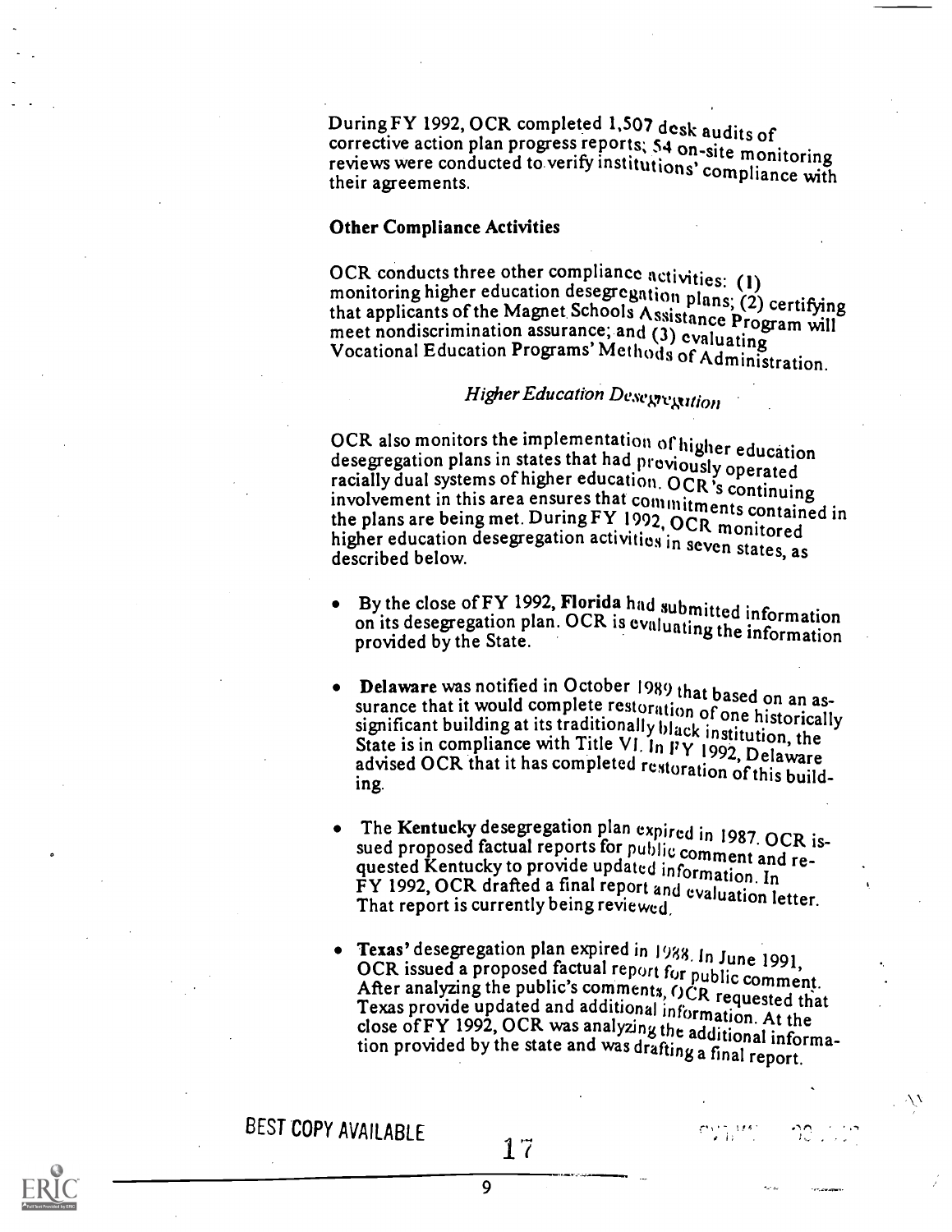The Pennsylvania desegregation plan also expired in 1988..At the close of FY 1992, OCR headquarters staff were reviewing the comments of the Department's Office of General Counsel on a draft final report.

- Maryland's plan expired in June 1990. In August 1992, the OCR regional office prepared a draft report summarizing the State's progress in implementing its desegregation plan. The final draft of this report is under legal review.
- In Virginia, the Commonwealth completed all desegregation plan requirements except for accreditation of the School of Business and the renovation of Virginia Hall at Virginia State University (VSU), a traditionally black institution. In FY 1992, Virginia advised OCR that the renovation of Virginia Hall was funded as part of a bond election held in November, and construction should begin in early 1993. The State continues to work toward accreditation of VSU's School of Business.

#### Magnet Schools Assistance Program

OCR participates in the Magnet Schools Assistance Program (MSAP) by certifying that the nondiscrimination assurances of MSAP grant applicants will be met and by recommending to the Office ofElementary and Secondary Education, the funding unit of the Department, those grant applicants eligible to compete for MSAP funding. MSAP provides funding for the reduction, elimination, or prevention of minority isolation in elementary and secondary magnet schools. It also funds instruction within these schools to substantially strengthen the academic knowledge and vocational skills of students in the magnet programs. OCR determines the eligibility ofMSAP applicants by assessing whether each applicant's desegegation plan has actually reduced, eliminated or prevented minority isolation in an applicant's existing magnet school or is reasonably expected to do so in a proposed magnet school. OCR also provides technical assistance to school districts that request assistance in developing desegregation plans containing acceptable magnet school components.

During FY 1992, OCR reviewed the nondiscrimination assurances from 65 school districts that applied for MSAP continuation grants (the second year of a two-year cycle). As a result of this review, OCR certified that the civil rights assurances of all applicants would be met.

OCR reviews applications for Magnet Schools Assistance Program funds.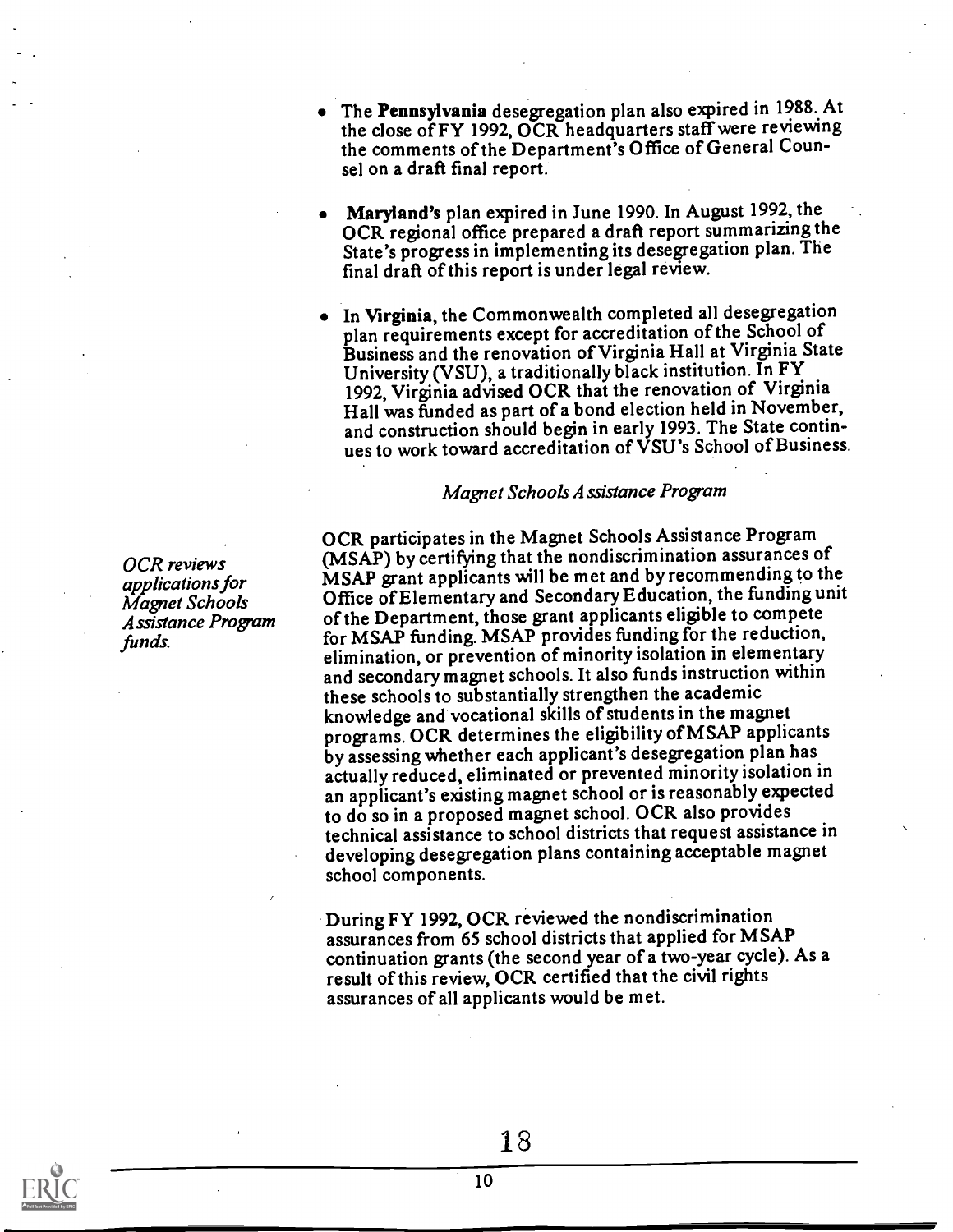#### Vocational Education Program

Under the 1979 "Guidelines for Eliminating Discrimination and Denial of Services on the Basis of Race, Color, National Origin, Sex, and in Handicap Programs," 34 C.F.R. Part 100, Appendix B ("Guidelines"), all states operating or administering vocational education programs are required to develop Methods of Administration (MOA) plans describing how they will monitor their own programs and those of their subrecipients to ensure that these programs comply with Federal civil rights laws and regulations enforced by OCR. OCR is responsible for ensuring that each state is meeting its MOA commitments.

During FY 1992, OCR evaluated Annual Civil Rights Compliance Reports from 64 state agencies having MOA agreements with OCR. (There are more than 50 state agencies reporting because some states have divided responsibilities between two agencies. In addition, reports are submitted by the District of Columbia, Puerto Rico, and the Virgin Islands.) OCR found that 53 state programs were substantially complying with their MOA commitments. The remaining 11 state programs had major deficiencies in their MOAs and were advised of the corrective actions OCR intends to take to ensure that recipients comply with their MOA responsibilities. As a result of its reviews, OCR obtained corrective action plans to remedy the deficiencies found in these state agency programs. Throughout the year, OCR provided technical assistance to states to help them fulfill their MOA compliance responsibilities.

#### Administrative Enforcement

If OCR determines through a complaint investigation or a compliance review that a recipient has failed to comply with the civil rights statutes, OCR is required to seek voluntary compliance. When efforts to achieve voluntary compliance are unsuccessful, OCR is authorized to institute administrative enforcement proceedings before an administrative law judge (ALJ) or refer the case to DOJ for the initiation of court action. The primary enforcement mechanism has been administrative enforcement leading to fund termination. In the vast majority of cases, recipients voluntarily take steps to comply with the law before a final order of termination is issued.

There were two administrative proceedings in active litigation during FY 1992. One case was a carryover from FY 1991 that was settled in FY 1992. The other case was initiated and settled during FY 1992.

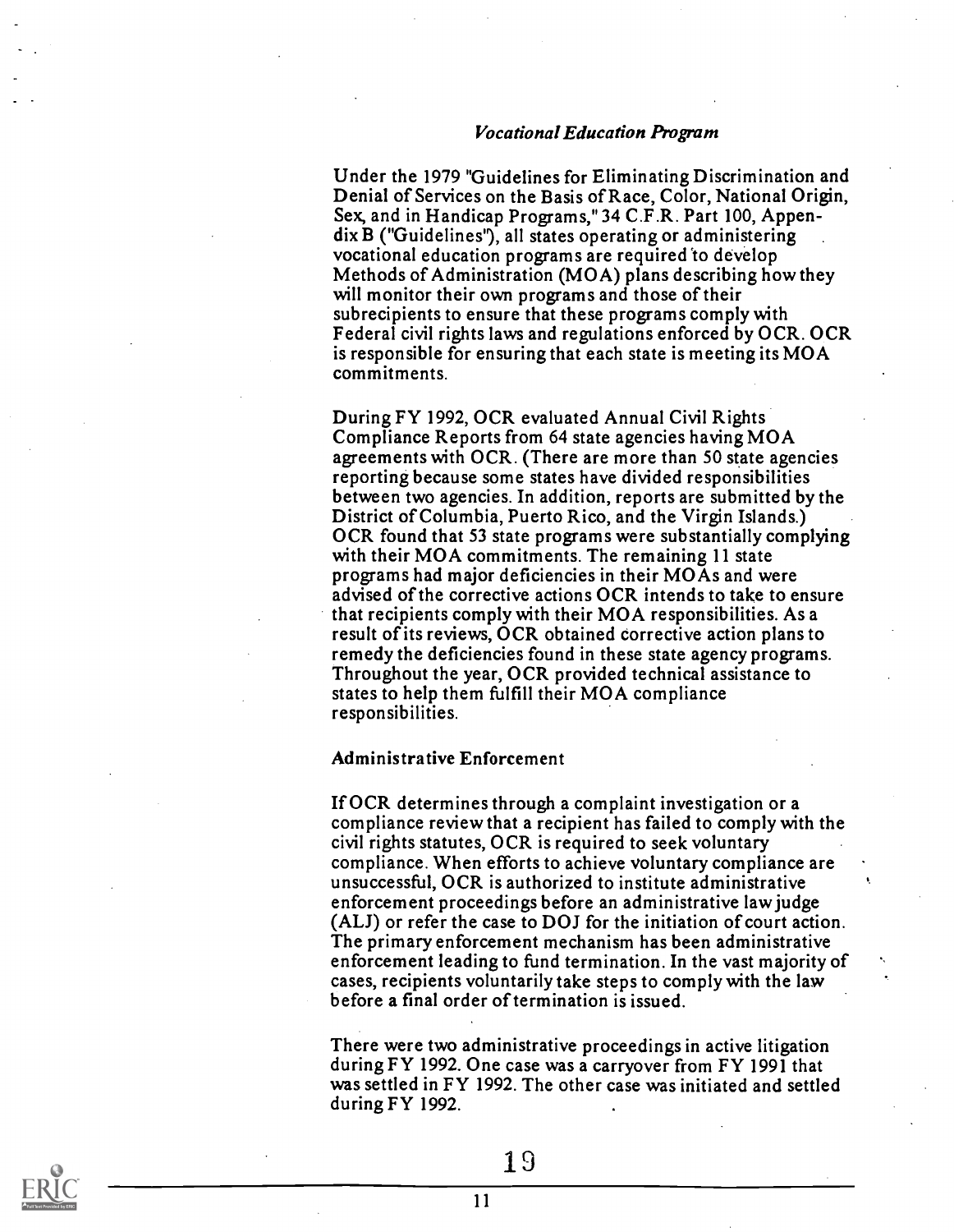In the carryover case, which involved the Capistrano Unified School District (California), OCR found that the school district retaliated against one of its teachers for having filed a number of complaints alleging sex discrimination by the school district. In July, 1991, the ALJ ruled in favor of OCR, and on April 30, 1992, the Civil Rights Reviewing Authority in the Department of Education upheld the findings and conclusions of the ALJ. The Reviewing Authority ordered that all Federal financial assistance to the school district be terminated. Prior to fund termination, however, on June 17, 1992, the school district agreed to reinstate the teacher in question with full back pay and benefits. The termination order has been stayed pending full implementation of the settlement agreement.

The other case involved charges by OCR that the California Department of Corrections discriminated against one of its instructors on the basis of that person's disability. OCR issued a Notice of Opportunity for Hearing on January 3, 1992;but before the case was scheduled for trial, the attorney for the California Department of Corrections entered into settlement negotiations with OCR.

Both parties agreed to a settlement in principle pending a final ratification by the appropriate officials, which is expected shortly. The state has agreed to reinstate and compensate the employee in question and to provide training to prevent future discrimination.

#### Technical Assistance

OCR also provides technical assistance to assist ED recipients to comply with civil rights laws and inform beneficiaries of their rights. Despite FY 1992's complaint receipts being 16 percent higher than the prior year -- and 98 percent higher than in FY 1988, the first year of passage of the Civil Rights Restoration Act -- OCR's technical assistance (TA) program significantly increased in FY 1992. OCR had the highest number of requests for assistance (1,927), outreach initiatives (348), and overall deliveries (2,444) in three years. Our TA statistics are fast approaching the levels that were achieved during the high point in TA activity, before the impact of the Civil Rights Restoration Act on complaint receipts was felt.

In FY 1992, the number of TA requests increased 15 percent over FY 1991, while outreach initiatives increased 50 percent and overall TA deliveries increased 19 percent. In contrast to earlier years when less experienced line staff frequently conducted OCR's regional TA programs, OCR's regional and headquarters supervisors and senior managers are now delivering much of OCR's TA. Since last year, the number of

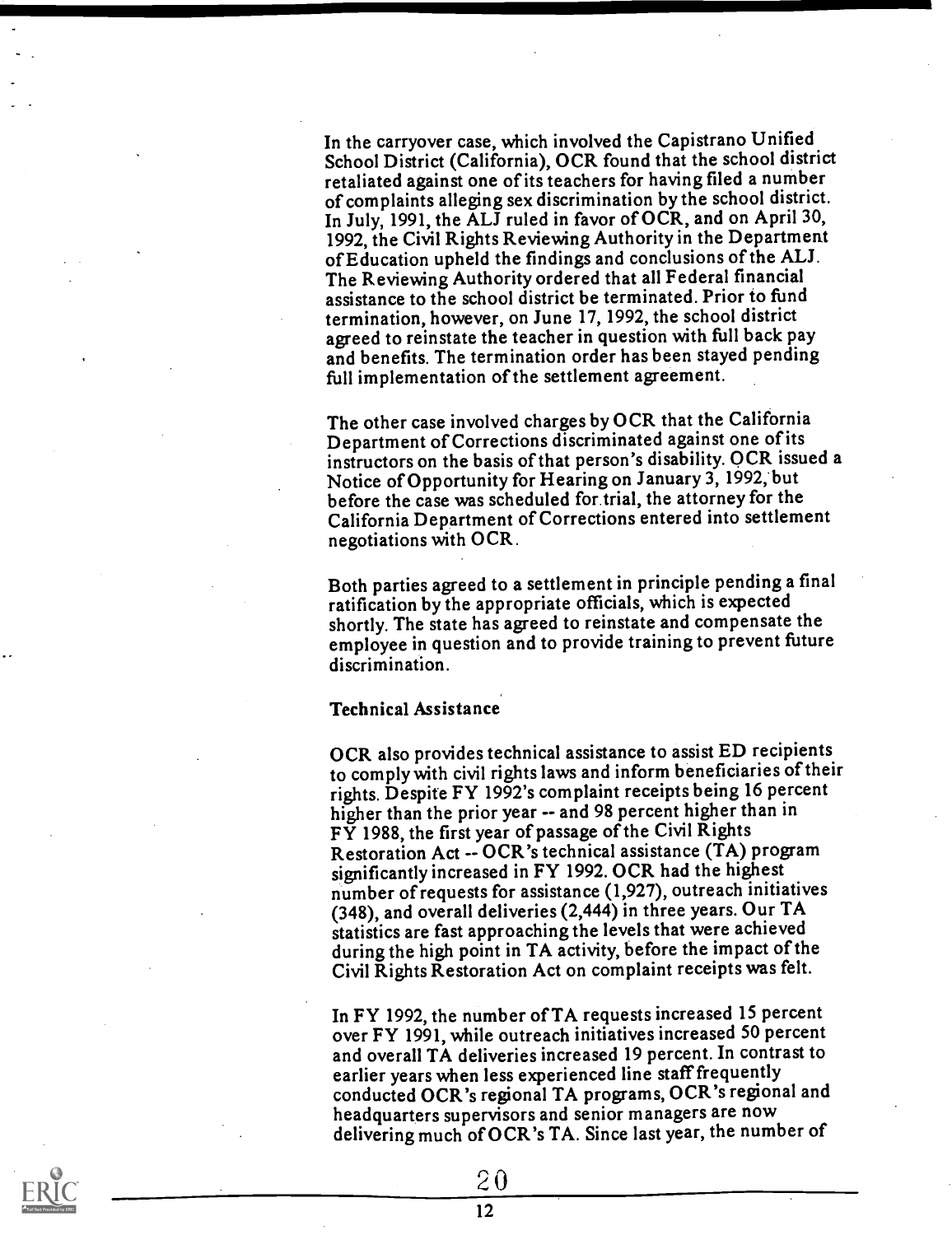groups reached by OCR's deliveries increased 81 percent (from 5,817 to 10,250 in FY 1992) and the number of individuals reached increased 117 percent (from 2,233 to 4,856).

#### Survey Data

Elementary and Secondary School Compliance Report (E&S Survey) data are a valuable tool for OCR's enforcement and compliance program. Data available in FY 1992 were used to help identify sites for compliance reviews, as source material for investigations and for tracking civil rights trends. OCR utilized E&S Survey data to select Duplin County Public Schools (South Carolina) as an ability grouping compliance review. E&S Survey data are also used by Congress, and Federal and other public and private agencies to track civil rights trends. OCR has started an initiative to make data "user friendly" and more accessible to the public.

#### Statistical Support

In addition to survey data, OCR uses statistics to aid in the investigation of complaints and compliance reviews. We use quantitative methods in cases involving admissions, ability grouping, discipline, athletics, financial aid and in programs for special populations (e.g., limited English proficient). The application of statistical techniques allows OCR to determine, for example, whether difference in college acceptance rates are commensurate with admission criteria (e.g. SAT, LSAT scores). In FY 1992, OCR began using quantitative techniques in two admission cases filed against the University of California (Berkeley and Los Angeles) and a series of cases filed against the National Association of Medical Schools on disability issues. As a result of these statistical analyses, OCR was able to determine with reasonable certainty whether the probability of discrimination existed.

#### D. MANAGEMENT INITIATIVES

OCR implemented a number of significant management initiatives in FY 1992, discussed below, that were intended to support and enhance our NES-related activities.

#### Quality Review Program

Ensuring that OCR conducts high quality investigations is an integral part of OCR's management system. OCR's Quality Review Program places a major responsibility on regional staff, including a legal unit in each region, to ensure the consistent high quality of investigations. In addition, a Quality Review

21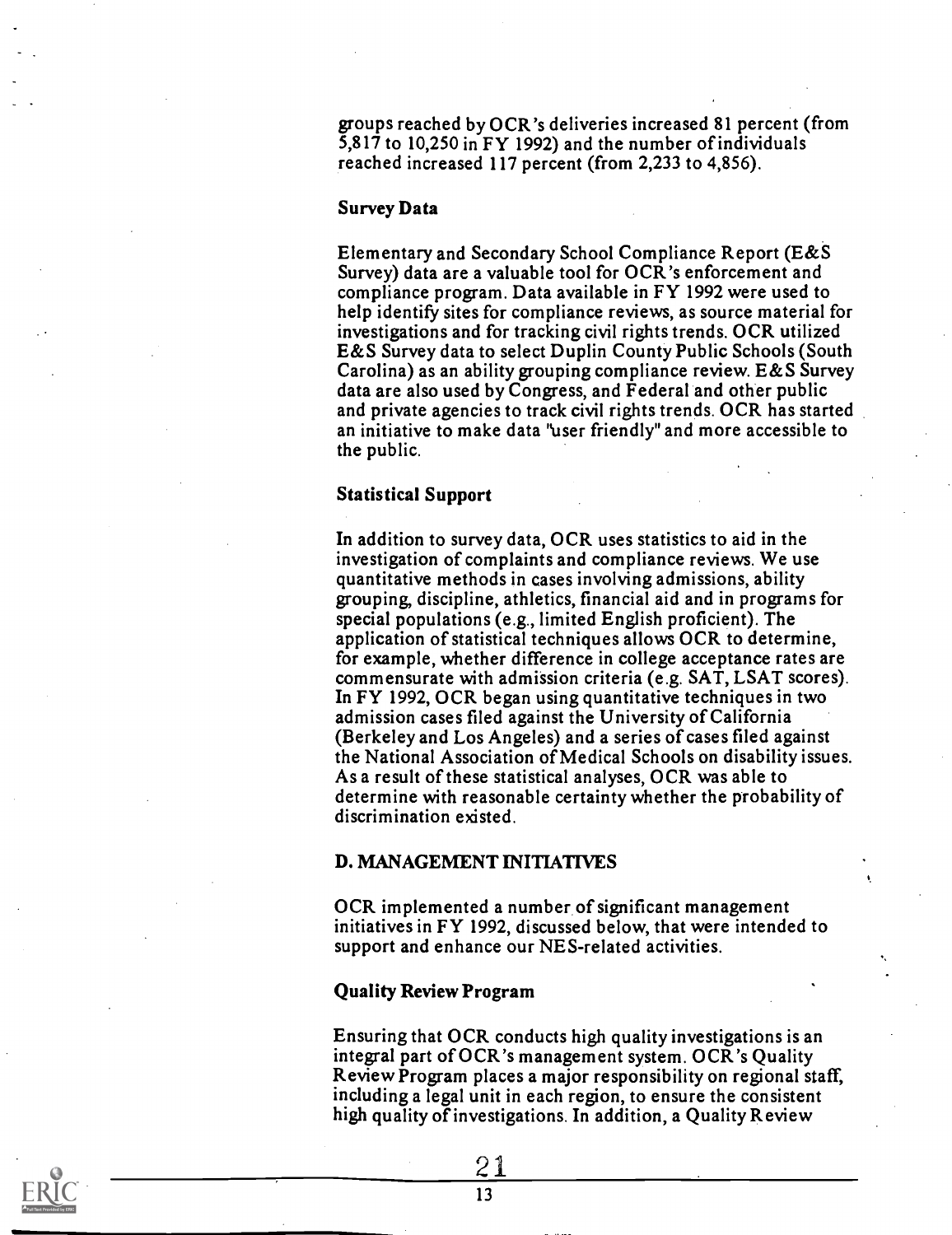Team visits five of the ten regional offices each year to determine the quality of regional work products, and to make recommendations to improve regional management systems related to case investigations. The Quality Review Team is comprised of senior OCR managers who have in-depth knowledge of civil rights laws, regulations, policies, and investigative procedures. The five regional offices visited in FY 1992 included Region I, Boston; Region III, Philadelphia; Region V, Chicago; Region VII, Kansas City; and Region X, Seattle.

In FY 1992, the Review Team continued its focus on several high priority areas. These included the quality and legal sufficiency of remedies contained in corrective action plans; monitoring of corrective action plans; case processing efficiency; case processing time frames; and overall quality of case processing. Subsequent to the reviews, the Review Team prepared final reports for each regional office. In addition, the Team prepared a final report of issues of concern, overall findings, and recommendations for the next review cycle to the Assistant Secretary.

#### Management Control Reviews

OCR, as a component of the Department of Education, along with other executive agencies, is required to establish and maintain a system of effective management controls and to provide an annual evaluation of the effectiveness of these controls to the President and the Congress under the Federal Managers' Financial Integrity Act of 1982 and the Office of Management and Budget (OMB) Circular A-123. The OMB circular provides the implementing instructions for executive agencies. Each year, OCR conducts reviews of certain operations to determine whether management controls provide reasonable assurance that government resources are protected against mismanagement, fraud, waste, and abuse.

In FY 1992, management control reviews of administrative operations, including procurement, travel, personnel, and training activities, were conducted in the Dallas Regional Office (Region VI) and the San Francisco Regional Office (Region IX) of OCR. The reviews found no material weaknesses in the administrative operations of these regional offices. In instances where non-material or lesser procedural deficiencies were identified, appropriate actions were taken or planned to correct the problems.

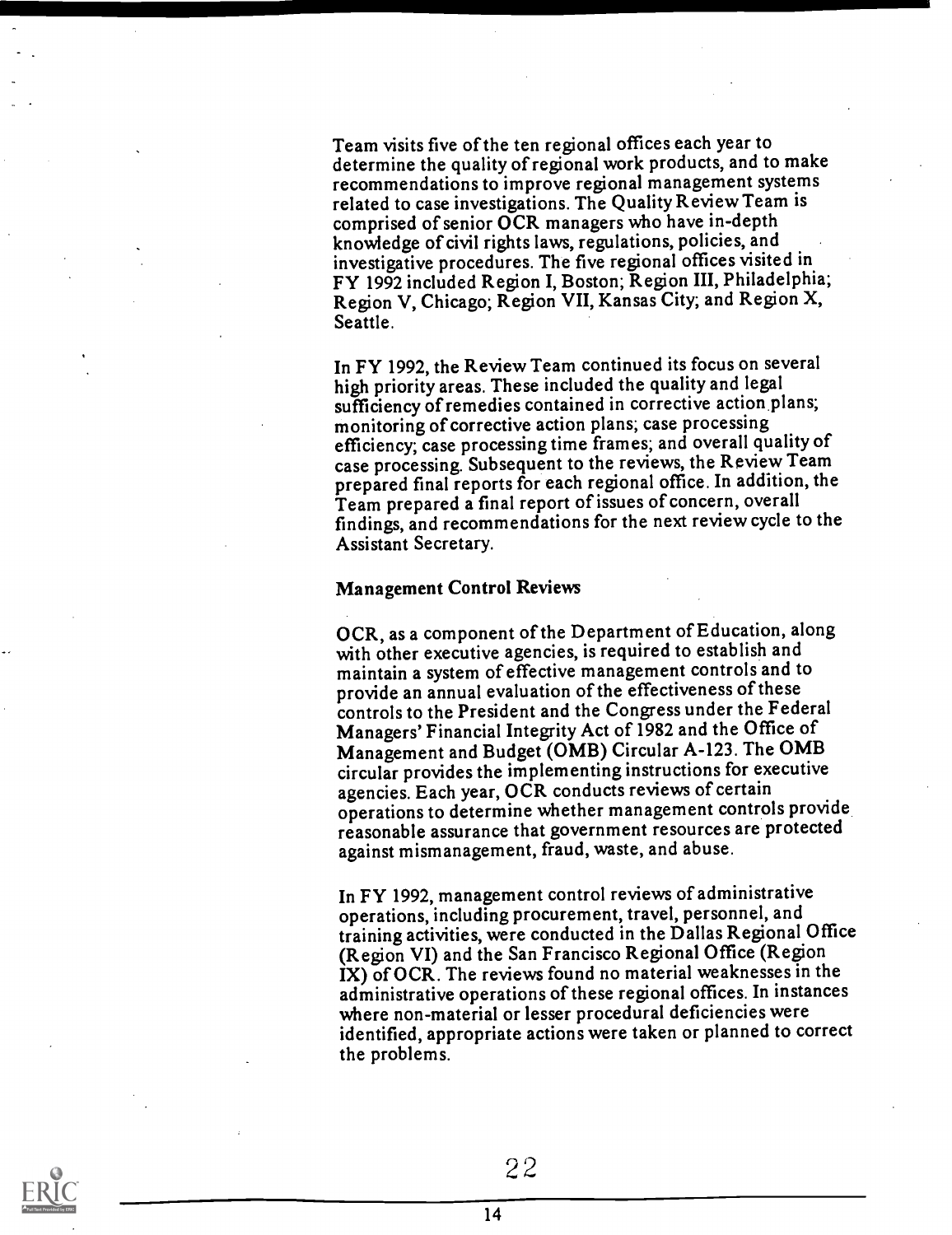#### Training

OCR's training program has been limited in recent years because of the substantial increase in our complaint workload and the attendant drain on resources. Although the NES makes staff training an integral part of OCR's efforts to carry out a comprehensive and well-coordinated civil rights enforcement progam, this aspect of the NES has not been implemented.

Nevertheless, in FY 1992, OCR provided training for headquarters and regional staff on the Title VI requirement to provide special language services to limited English proficient students. Also, OCR developed and implemented a training program for front-line supervisors.

#### Reorganization of OCR Headquarters

By FY 1992, OCR headquarters had been operating within an organizational structure that, except for a few modifications over the years, was designed in 1983. As the decade drew to a close and as the CRRA increased OCR's complaint workload in FY 1989 and subsequent years it became apparent that insufficient resources were being devoted to the performance of critical legal, policy, and enforcement activities. As a result, it was considered necessary to plan a new organizational structure for OCR headquarters. The reorganization was implemented in FY 1992.

#### Enhanced Technology

Budget constraints in recent years made it difficult for OCR to obtain sufficient computers for staff to process efficiently the enormous amount of necessary data and paperwork involved in complaint investigations, compliance reviews, and other compliance activities.

During the past several years, many regions still used outmoded word processors that were slow, cumbersome, and often in need of repair. OCR spent more than \$900,000 to acquire more computers and a large number of laser printers in FY 92. By bringing OCR to almost a 1.2 to 1 ratio of staff to personal computers, we significantly enhanced our ability to efficiently handle our continually increasing paperwork associated with our complaint workload.

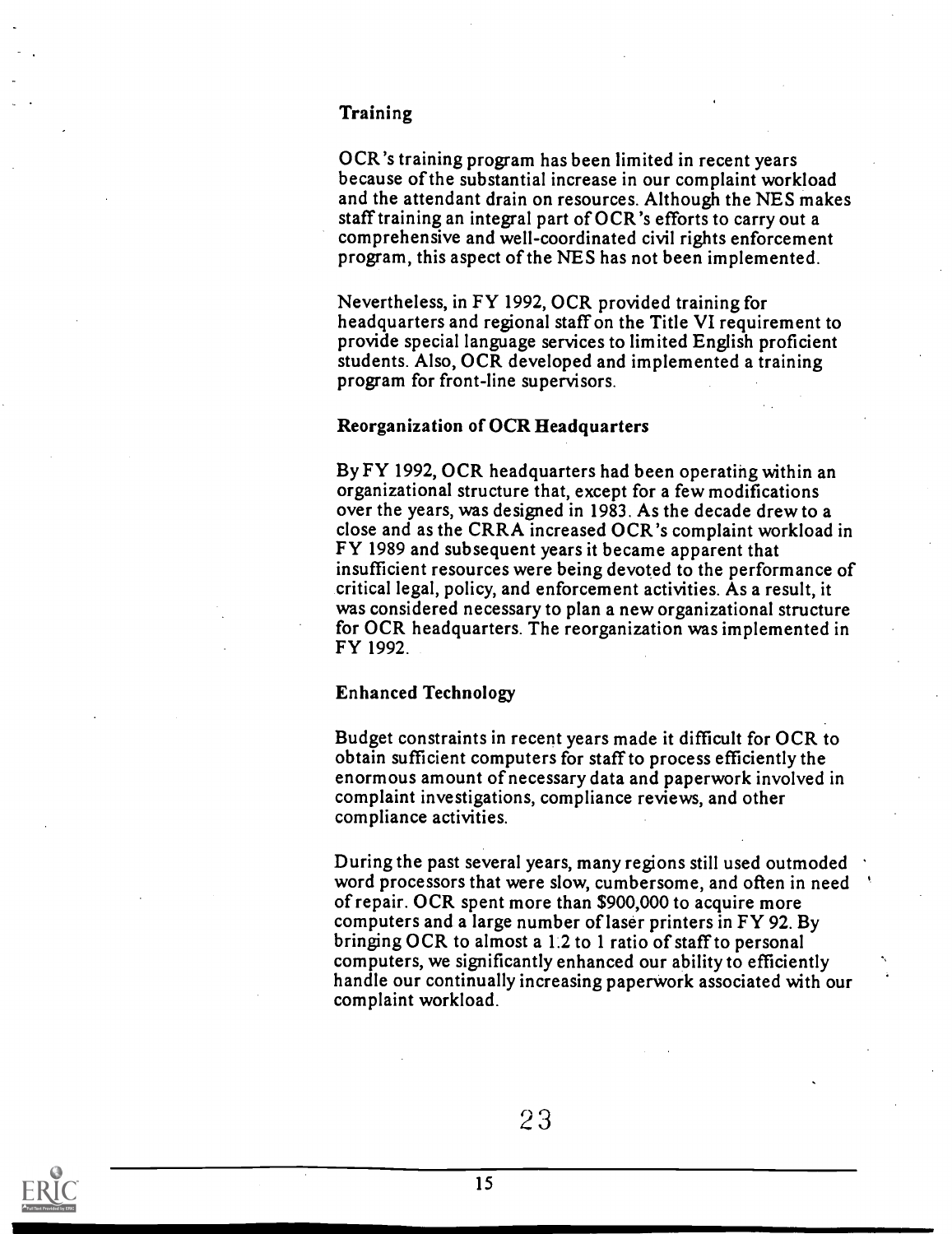To provide policy guidance during investigations, OCR maintains the Policy Codification System, an electronic search and retrieval application available to OCR staff. In FY 1992, four new policy documents were added to the system.

#### E. WORKLOAD TRENDS



#### Figure 2

Over the past five years OCR has attempted to absorb the doubling of complaint workload through management improvements discussed in Section D. However, the rate of increase of complaint receipts may have saturated OCR's ability to complete investigations in a timely and effective manner. Noted below in Figure 2 are changes from FY 1988 through FY 1994 that show complaint receipts have and will continue to substantially outpace the growth in staff.

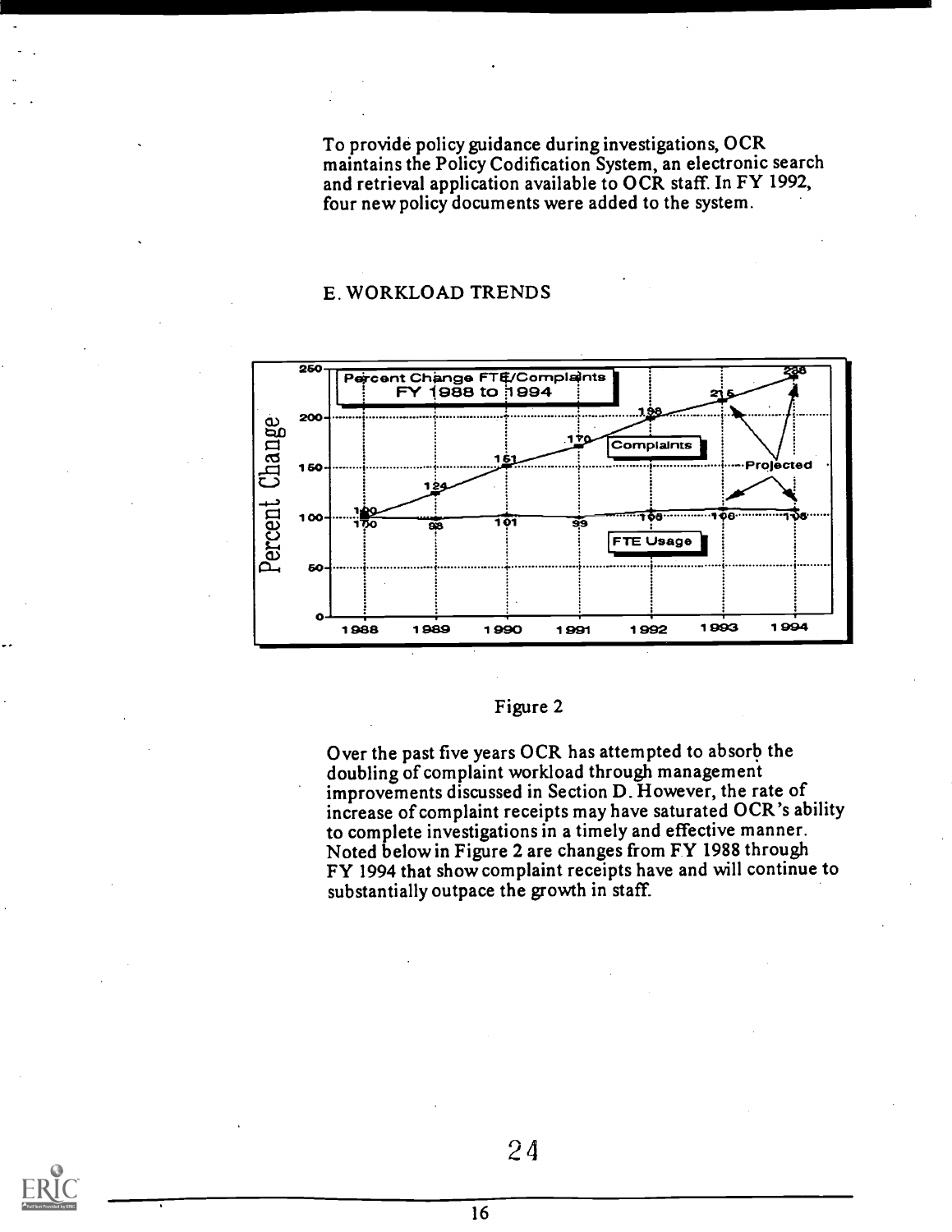#### CHAPTER II - NATIONAL ENFORCEMENT STRATEGY

Effective enforcement of the civil rights laws allows OCR to fulfill a national commitment ensuring that the doors of equal educational opportunity are open to all students. Thousands of recipients are covered by, and millions of beneficiaries are protected under the civil rights laws that OCR enforces. The inherent problem of maintaining adequate fiscal and staff resources is further compounded by the dramatic increase in the number of discrimination complaints fled with OCR in the past few years.

A systematic approach for planning and directing the civil rights compliance program is critical. The Assistant Secretary for Civil Rights, on December 11, 1990, issued a National Enforcement Strategy, a plan designed to focus OCR's limited discretionary resources on high priority educational equity issues recognized by Congess, parents, students, educators and other interested parties. The NES calls upon all of the components of the OCR compliance program -- policy development, compliance reviews, technical assistance activities, and staff training in addressing the issues.

Given the consistently large number of disability complaints filed with OCR, one of the goals of the NES is to bring a better balance to OCR's overall compliance program by emphasizing race, national origin, and sex discrimination issues. During FY 1992, OCR initiated 77 compliance reviews, 38 percent addressing Title VI (race and national origin) issues, 47 percent addressing Title IX (sex) issues, and 15 percent addressing Section 504 (disability) issues. Ninety-one percent of the reviews involved the NES high priority issues.

In this chapter, we will discuss NES issues and compliance reviews on these issues that were resolved in FY 1992, although some of these reviews were started in a previous fiscal year. We will also provide a summary of policy development, training, and technical assistance outreach activities that occurred regarding these high priority civil rights issues.

Equal Educational Opportunities for National Origin Minority and Native American Students who are Limited English Proficient

Language minority students must be afforded the opportunity to participate effectively in educational programs offered by school systems. When these students cannot speak and understand English, a school district must provide a special language service program to meet their educational needs.

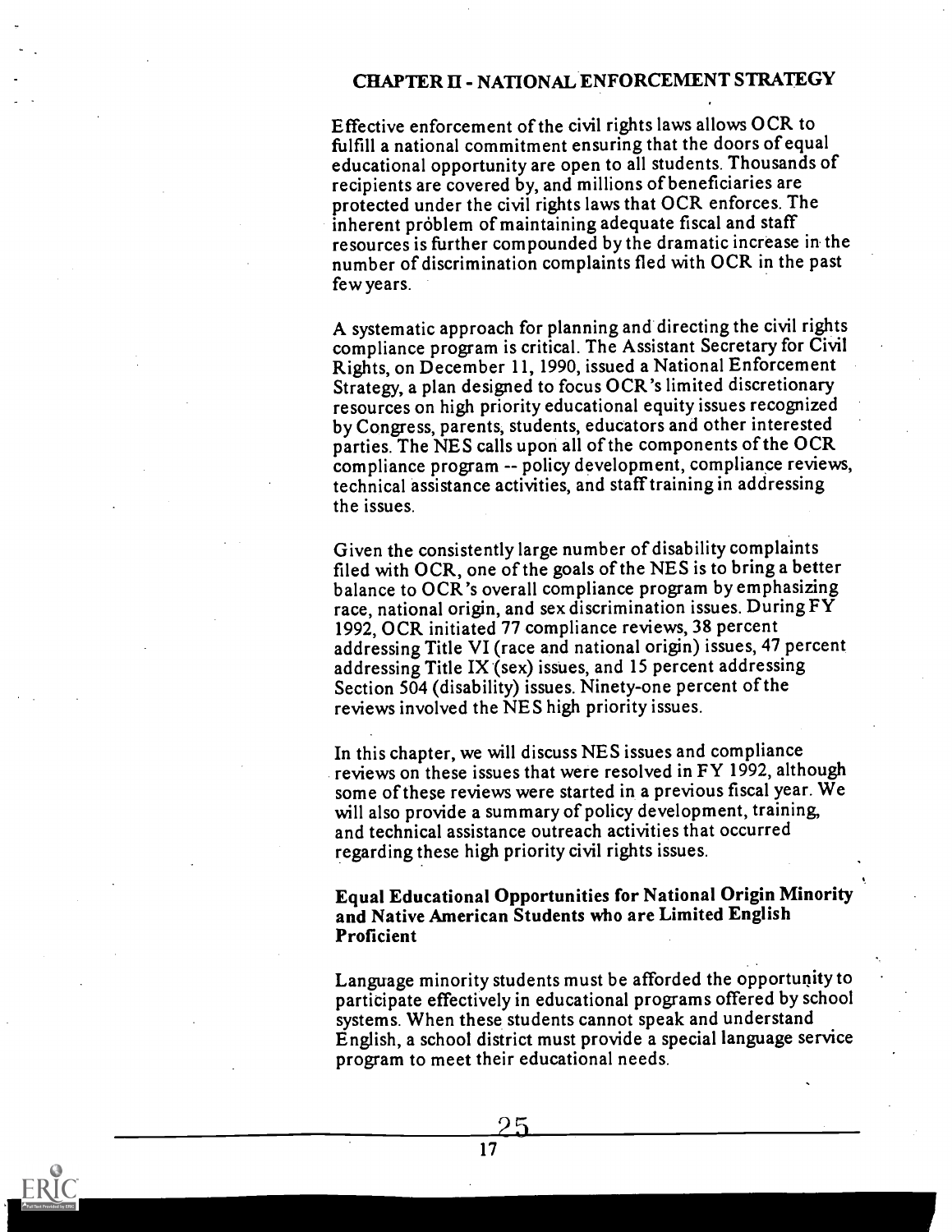OCR initiated reviews of 16 school districts in FY 1992 to ensure that language minority students are provided an equal educational opportunity as required by Title VI. In six of the nine reviews that were closed, OCR found school policies and practices that prevented the effective participation of language minority students.



OCR found that the San Juan School District (Utah) did not have procedures in place for identifying and assessing limited English proficient (LEP) Native American students. There was no overall approach to educate LEP students and ensure they had an opportunity to learn English. Native American students also were placed in special education classes without assurances that placement was not based on their English language ability. To resolve these Title VI violations, the district submitted a corrective action plan to OCR that addresses equal educational opportunities for almost 1,000 LEP students.

The Charleston County School District (South Carolina) also did not have guidelines in place to identify and assess LEP students. The district's alternative education program, English as a Second Language (ESL) pull-out, was not meeting the needs of language minority students because of inadequate resources. Charleston had only one itinerant ESL teacher to serve the county and more than half of the eligible students were not being served. Some students were receiving less than one-half hour of ESL instruction each week. ESL instruction did not start until mid-October because the ESL teacher was conducting student assessments. The district also had not developed standards for measuring the progress of students, including program exit criteria, nor could it show that its program was working. Communication with parents who do not speak English

OCR negotiated a corrective action plan to help nearly 1,000 limited English proficient students in San Juan, Utah.

> OCR required the Charleston County School District to hire full-time ESL staff to help meet the needs of its LEP students.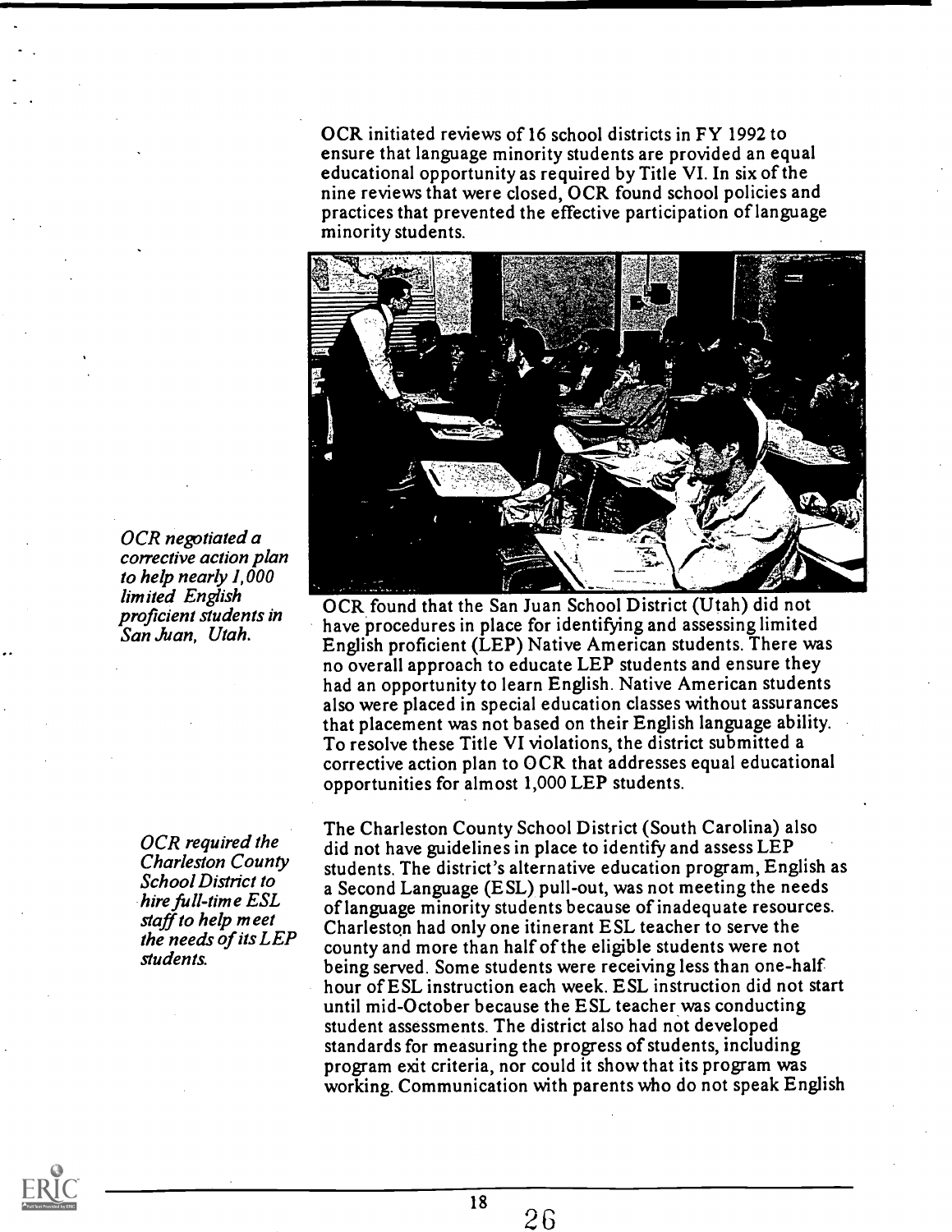depended on the availability of bilingual staff at an individual school.

Among the provisions in a settlement agreement negotiated by OCR was a commitment to increase ESL instruction time per week and to hire at least one more full-time ESL teacher. Training is to be provided so that other staff can administer language assessment tests, thus allowing full-time instruction by the ESL teacher. Charleston also agreed to develop formal procedures for an annual identification and assessment of students who need special language services.

The North Marion School District No. 15 (Oregon) did not have criteria for identifying students needing language support services or the level of services required. The district failed to allocate sufficient resources to meet the needs oflanguage minority students, many of whom are recent Russian immigrants. More than half of identified LEP students were not being served by the district's ESL pull-out program and there were no services for kindergarten students. The one ESL instructor was not certified at the elementary level. The ESL program did not have exit criteria, and North Marion made no efforts to monitor the educational progress of exiting students. Further, the district had never evaluated its program to see if it was enabling students to overcome their language barriers.

A comprehensive corrective plan that the district is now implementing includes procedures for assessing LEP students' language skills, their placement and the use of alternative education programs and services for LEP students. The plan also addresses the teacher certification and resource problems identified by OCR.

In the Moreland Elementary School District (California), 13 percent of the enrollment are LEP students. Among the many languages represented are Vietnamese, Korean, Mandarin, Farsi, Japanese, Tagalog, Russian, Cantonese, and Samoan. The district had effective procedures for identifying and assessing LEP students and an English Language Development (ELD) alternative program. Students with the greatest need for language skills were transported for two-and-a-half hours of daily instruction by trained ELD teachers at a special facility. Many of these students did not receive make-up lessons in core subjects that they missed while at the center. Students who were more proficient in English received ELD tutoring at their home school. However, over one-half of the students were instructed by paraprofessionals not under the supervision of licensed teachers. As regular students received English instruction from licensed teachers, this practice constituted differential treatment based on their

Before OCR intervened, the North Marion School District had no specific criteria for helping students overcome their language barriers.

OCR negotiated a corrective action plan after finding that limited English proficient students at the Moreland Elementary School District were treated differently than other students.



27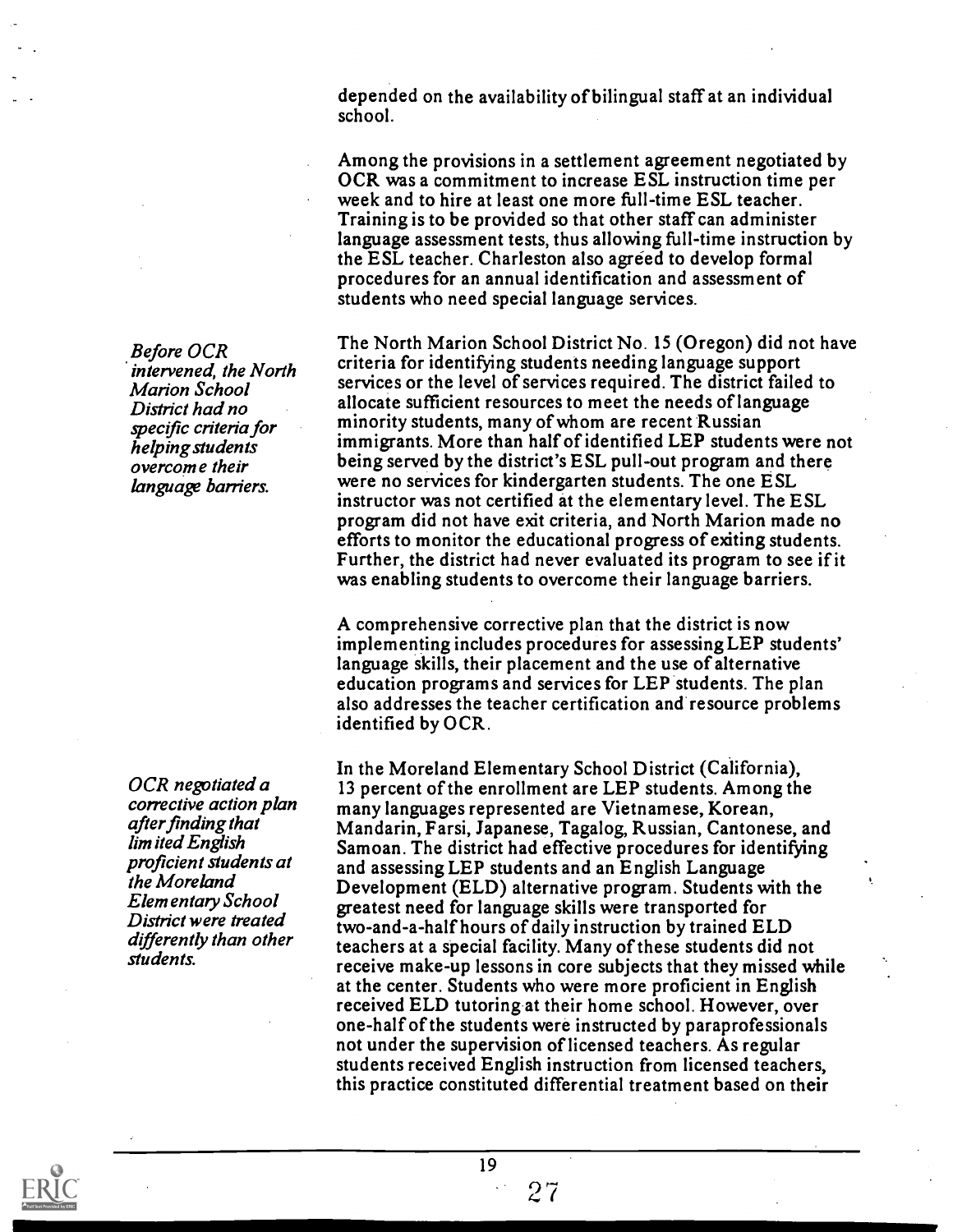OCR reversed a policy at the Escondido Union High School District because it did not identify some students with English deficiencies.

Limited English proficient students in Ojai, California, had a 45 percent dropout rate, compared to a dropout rate of less than two percent for other students.

OCR secured corrective action. national origin. Moreland also allowed students to exit the alternative language program without evaluating their skill levels, contrary to its own written policies. OCR also found the district did not have a system to communicate with some LEP parents in a language understandable to them.

OCR found that assessment instruments used by the Escondido Union High School District (California) did not identify some students with reading and writing deficiencies in English. There was no language support for students wishing to take advanced level courses in math, physical and biological sciences, although some of these courses are required for entry into California colleges. This lack of access extended to the vocational education program. Also, LEP students were evaluated for special education based only on nonverbal performance tests, while other students received a comprehensive evaluation. While a special language program should not operate as an educational dead-end or permanent track, OCR found that Escondido Union was exiting LEP students before they were able to participate effectively in the district's education program. Escondido Union is now implementing a plan to remedy each of these compliance issues.

OCR determined that the Ojai Unified School District's (California) plan for meeting the needs of LEP students, developed pursuant to state requirements, was not being implemented because of inadequate resources. There were no teachers of core content courses at the junior high school who had completed training in special language assistance and only two teachers at the district's high school had this training. In many instances, aides were providing instructional services without adequate supervision. Ojai had no standards for evaluating the success of its plan. One indicator that the plan was not working sufficiently was the 45 percent drop out rate for LEP students, compared with the 1.5 percent dropout rate for other students.

Ojai agreed that aides will no longer instruct LEP students in place of teachers who are trained in providing special language assistance. The district will recruit and hire staff needed to serve LEP students. Ojai also will evaluate its language assistance services to see if LEP students are overcoming language barriers so they can participate in all aspects of the district's educational program.

#### Technical Assistance - LEP

Extensive technical assistance outreach activities were carried out to ensure wide dissemination and understanding of a policy update OCR issued that provides additional guidance to

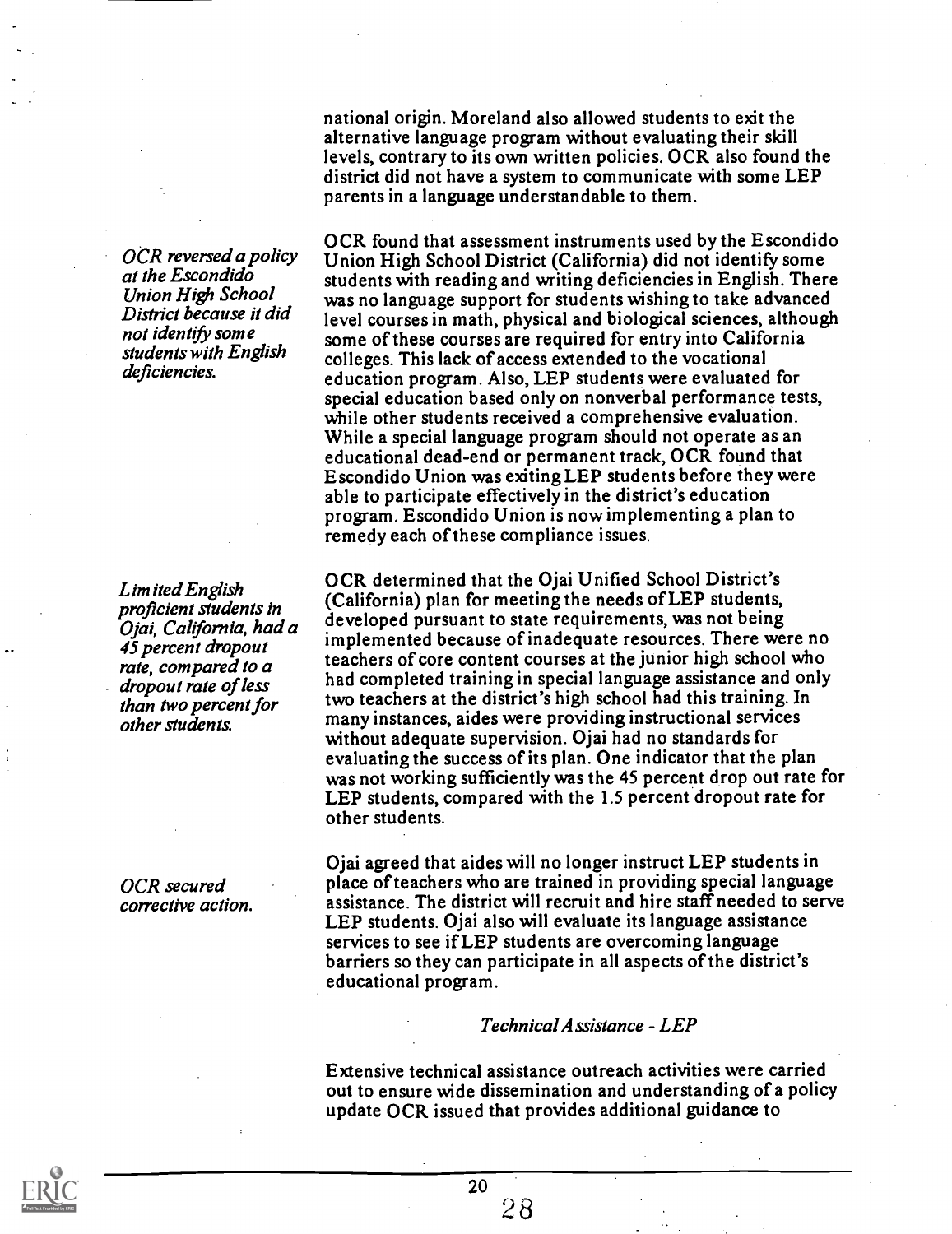regional offices in conducting investigations. The update was mailed to the Chief State School Officers and to more than 2,000 organizations. A team of regional and headquarters experts developed training materials on the application of the policy and investigative techniques; and, from March through August 1992, the team provided training in each of the ten regional offices and in headquarters.

OCR also provided regional offices with a variety of technical assistance resource materials, including a model presentation that has been delivered to school systems, beneficiary groups, and national, state and local educators' conferences. Region V participated in the annual conference of the Ohio Department of Education Lau Center; Region VI conducted three workshops in Mississippi; and Region IX conducted a workshop at the 17th Annual Convention of Bilingual Education, stressing the need for objective criteria for determining when special language assistance is no longer required to provide equal access to a district's educational program. Technical assistance was provided to the New Hampshire State Education Agency on the treatment ofLEP students in special education.

#### Responsibilities of School Systems to Provide Equal Educational Opportunities to Pregnant Students

Title IX prohibits a school system from discriminating against any student on the basis of pregnancy, childbirth, or conditions associated with pregnancy. The prohibition covers the full range of a school's programs, practices, or benefits, from classes to extracurricular activities to medical benefits.

During FY 1992, OCR initiated 27 compliance reviews to determine whether school systems are providing equal educational opportunities to pregnant students. Also, OCR completed 21 reviews, some initiated the previous year, and determined violations against 10 school districts. For example:

Although the Memphis School District's policy called for<br>nondiscrim inatory treatment of pregnant students, it violated that policy by excluding pregnant students from certain activities.

- OCR found that eight schools in the Memphis City School District (Tennessee) were not following school board policies that provide for nondiscriminatory treatment of pregnant students. At one junior high, the principal ordered pregnant students to remain home if they were 1-2 weeks from their delivery date because of concern that a student would deliver at school. Pregnant students at other Memphis schools also were sent home before their delivery date and were counseled not to enroll in ROTC, weightlifting, and physical education, despite the absence of a medical justification.
- Memphis' policy to allow full participation of pregnant and parenting students in extracurricular activities also was not

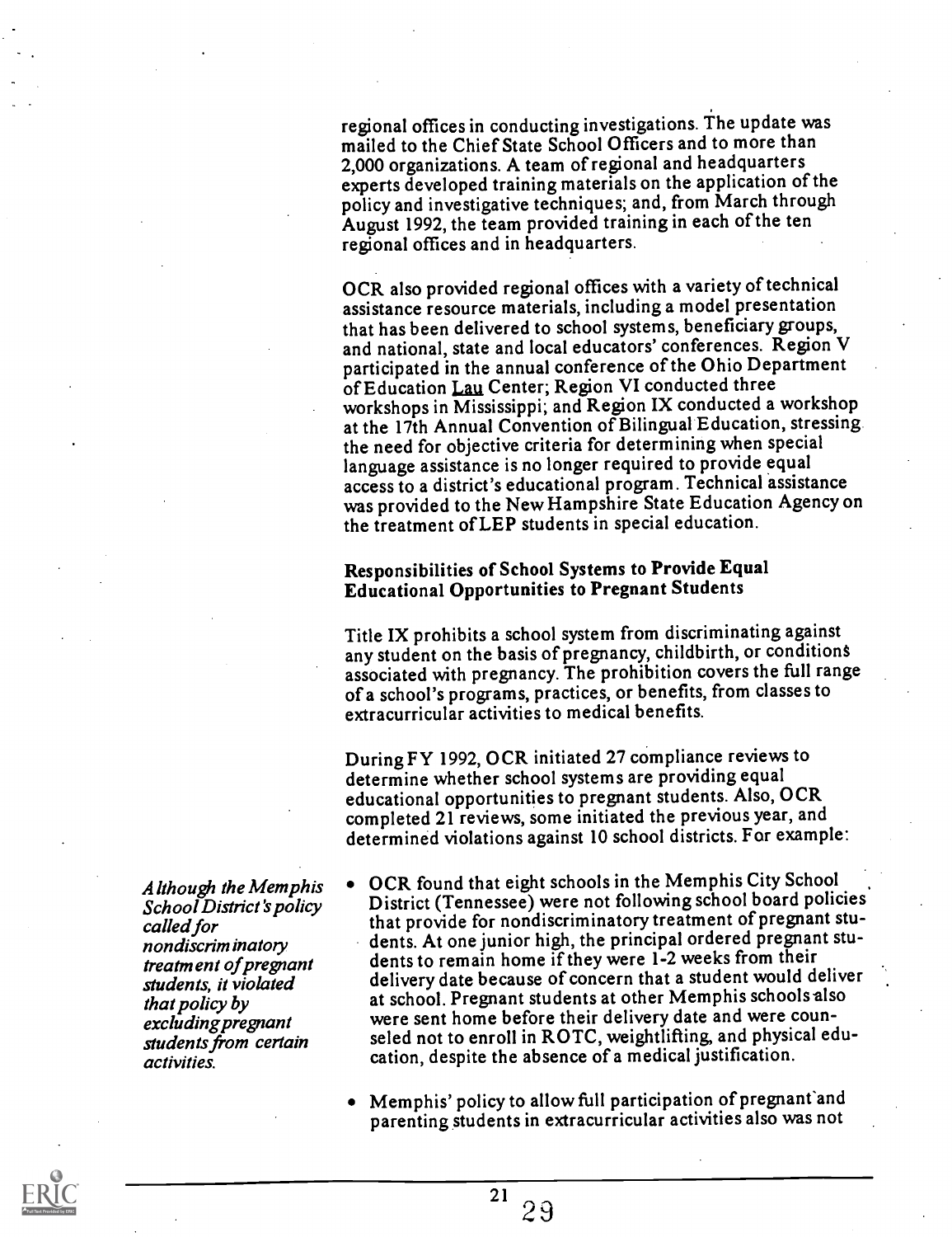being followed. At one high school, pregnant students were not allowed to play sports; and at four schools pregnant students were urged not to join the cheerleading or the majorette squads. OCR found that some schools would not allow pregnant students to serve as class or homecoming queen, Miss Manassas, or as a student council officer. At one high school, pregnant students were required to enter the gymnasium through a rear door when participating in Honor Society award ceremonies, while other students marched through the front door.

- In the Pascagoula Separate School District (Mississippi), pregnant students, but not other students with temporary disabilities, were required to obtain a physician's certificate to participate in the regular educational program.
- The policy of the Harrisburg School District (Pennsylvania) was to exclude pregnant students from regular physical education classes and from "behind-the-wheel" driver training sessions. While school officials based the policy on safety factors, the categorical exclusion of pregnant students violated Title IX. Harrisburg also violated the law in requiring that only pregnant students obtain medical certification to resume physical education classes.
- Pregnant students attending an alternative high school in the Great Falls School District (Montana) were required to take prenatal and parenting classes. The requirement denied pregnant students the right to select courses and schedules enjoyed by other students.
- Students recovering from childbirth were not provided home instruction services on the same basis as students with other medical conditions in the Trenton School District (New Jersey). During one school term, students recovering from childbirth were dropped from the attendance rolls. At the same time, students with other temporary conditions were provided home instruction.
- OCR also determined that a drill team sponsored by the Box Elder School District (Utah) had a provision in its constitution that called for the dismissal of students who become pregnant.
- The Liberty Union High School District (California) offered a health insurance policy intended to cover accidental injury to student athletes. However, the policy also contained an 'illness supplement" that specifically excluded coverage of pregnancy and childbirth but not other temporary conditions.

Harrisburg. Pennsylvania, forbade pregnant students from practice driving and PE classes.

In Trenton, New Jersey, students recovering from child birth were denied at-home schooling available to other students with temporary disabilities.

OCR secured corrective plans to remedy the Title IX pregnancy issues in the previous seven school district illustrations.

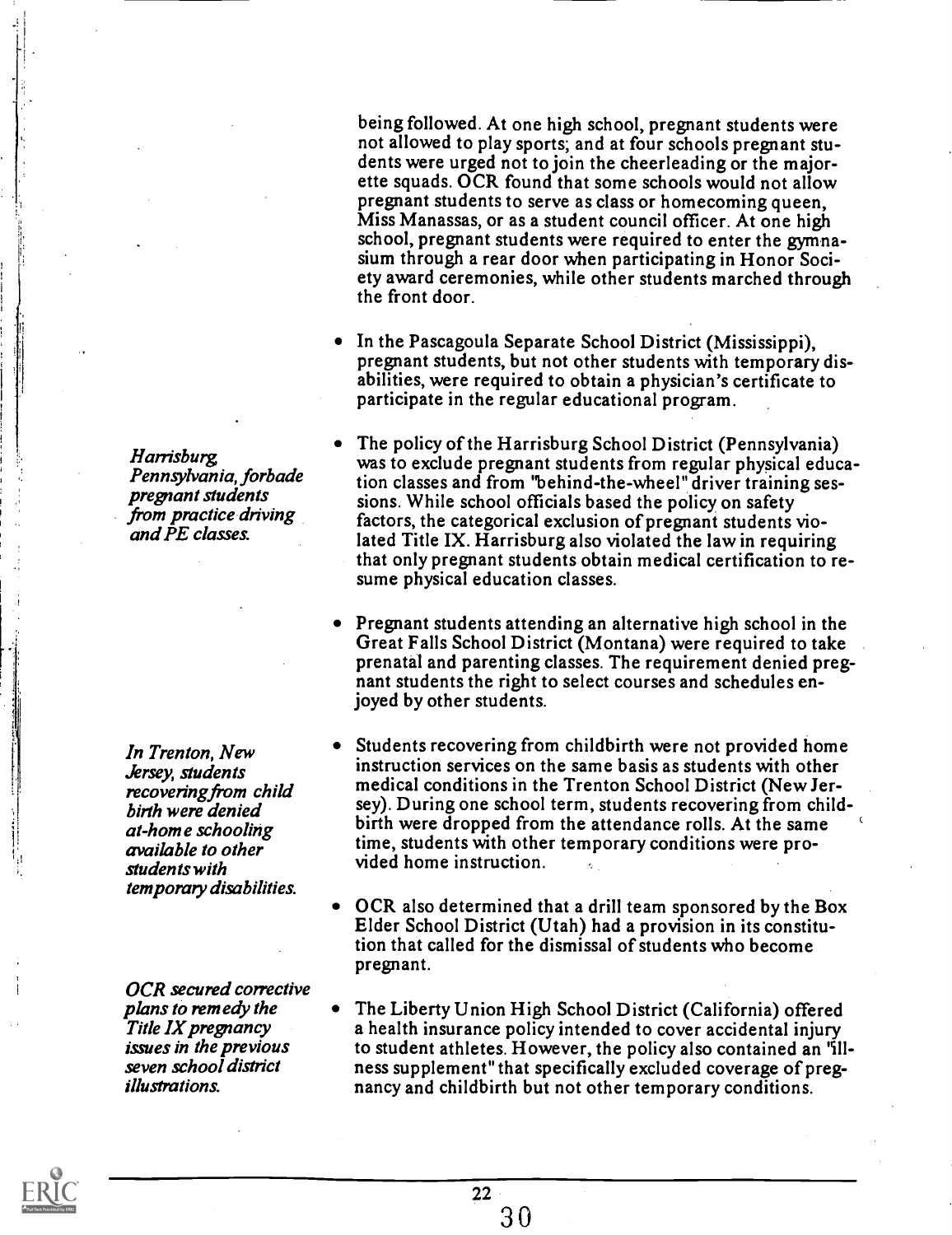All of these districts submitted plans to OCR to correct their Title IX violations. OCR is monitoring the corrective action undertaken by these districts.

#### Technical Assistance - Pregnant Students

OCR also conducted a number of related technical assistance outreach activities. A pamphlet entitled 'Teenage Pregnancy and Parenthood Issues" was disseminated to approximately 800 grassroots organizations concerned with pregnant and parenting teens. The Assistant Secretary addressed the National Organization on Adolescent Pregnancy and Parenting (NOAPP) and published articles in the NOAPP Network and in Youth Law News.

Regional staff responded to issue-specific questions on pregnancy within schools from administrators on topics relating to the participation of a pregnant student and the father-to-be in classes or athletic programs; a school policy that prohibits more than 10 absences for students with child-care problems; and equitable policies for pregnant students who may require home instruction. One Arizona school official asked for assistance in planning a school district's entire teen pregnancy program. In addition to providing these school administrators with appropriate Title IX information, regional staff also shared a variety of approaches to address the needs of pregnant and parenting teens that were successful in other school districts.

#### Ability Grouping that Results in Segregation on the Basis of Race and National Origin

Schools frequently separate students into different classes based on perceptions of their ability or achievement levels. Title VI prohibits ability grouping practices that unlawfully segregate students based on race, color, or national origin.

Because of the adverse effect discriminatory grouping practices can have on the educational experience of students, OCR initiated nine compliance reviews on this issue. OCR sought to determine whether any racially identifiable classrooms resulting from ability grouping practices were educationally justified and not a pretext for discrimination. Only two Letters of Findings (no violations) were issued. However, a number of investigative reports were drafted and were being reviewed at the end of the fiscal year.

OCR also conducted technical assistance outreach on this issue. A workshop was presented at the Office of Elementary and , Secondary Education's Title IV Magnet School Conference.



23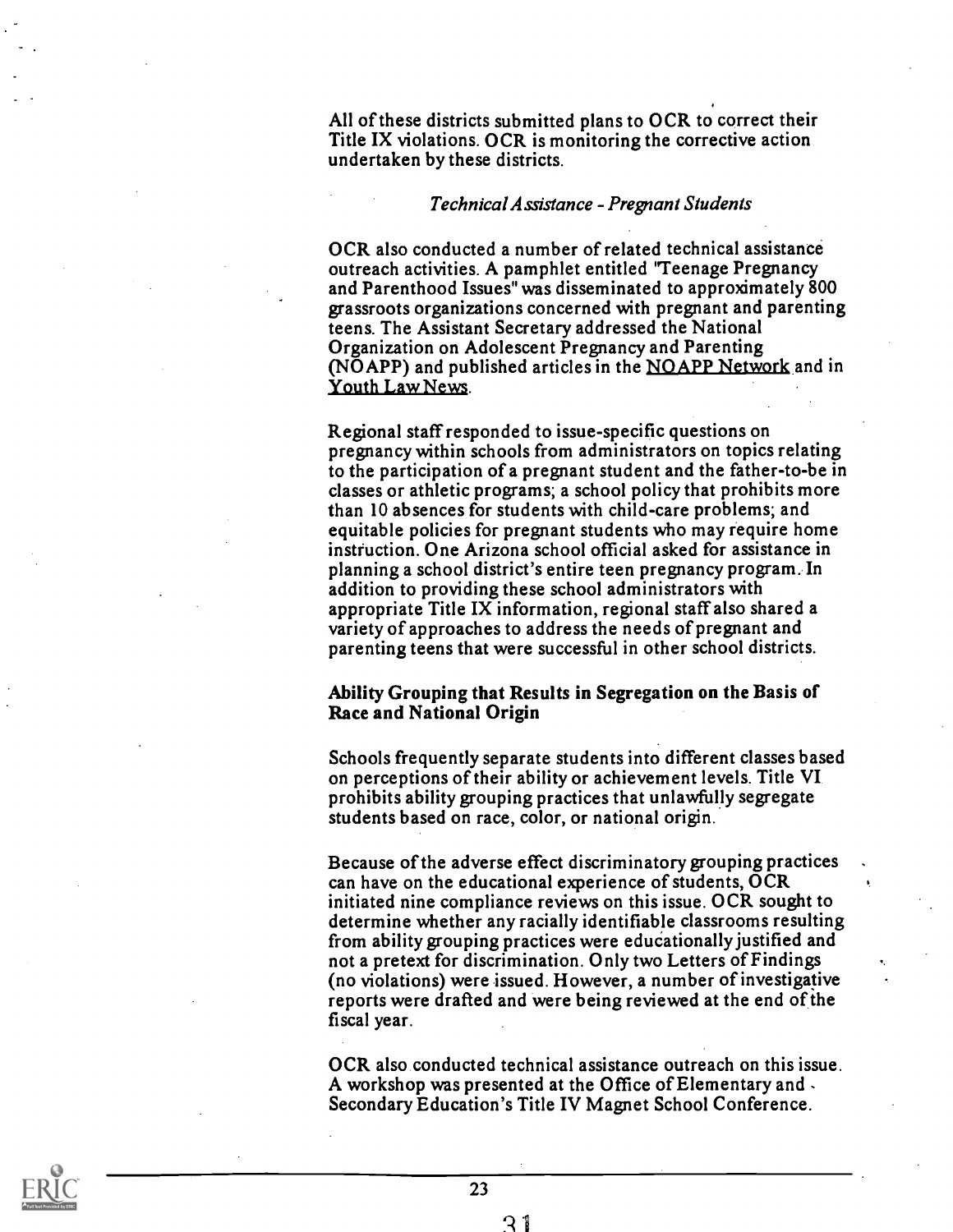OCR Region II made a presentation to the Rochester City School District (New York) on strategies to prevent compliance violations when school officials use ability grouping practices. Also, OCR responded to a report on race relations in Selma, Alabama, by the Alabama Advisory Committee to the U.S. Commission on Civil Rights. The report discussed ability grouping in Selma schools.

#### Discrimination on the Basis of Sex in Athletic Programs

Institutions are required to provide equal athletic opportunities to male and female students. This requirement includes providing an equal opportunity to participate and equivalent benefits and services for men's and women's athletic programs.

OCR conducted six compliance reviews on equal athletic opportunity in interscholastic and intercollegiate athletics programs in FY 1992. OCR closed five reviews, inCluding reviews of two postsecondary schools where violations were determined. These reviews are labor intensive because of the investigative work required to make a compliance determination. Accommodation of student interests and abilities is central to the provision of equal athletic opportunity. Institutions must provide equal opportunity in the selection of sports and levels of competition.

At Cerritos College (California), women comprised 54 percent of the enrollment but only 22 percent of the athletes. The College offered 11 sports for men and seven sports for women. OCR found that benefits and treatment were equivalent in all program areas except accommodation of interest and abilities. Cerritos had never assessed the interests and abilities of its female students, despite indications of women's interest in soccer and golf. OCR asked Cerritos to assess student athletic interests and abilities as well as determine the feasibility of adding women's soccer and golf to its intercollegiate athletics program.

At Western Carolina University (North Carolina), OCR found significant disparities in opportunities and treatment of male and female athletes in a number of program components. Women's teams had limited opportunity for pre-season competition, while several of the men's teams played pre-season exhibition games. All men's teams were provided the maximum number of regular season events allowed by the National Collegiate Athletic Association (NCAA), unlike the women's basketball and volleyball teams. There was only one certified trainer for both women's and men's teams; and female basketball and volleyball players were often unable to get treatment for injuries. There were no full-time assistant coaches

Disproportionately fewer women at Cerritos College in California were active in intercollegiate athletics when compared to their enrollment.

After OCR found violations in intercollegiate athletics, Western Carolina made a number of changes in its program components.

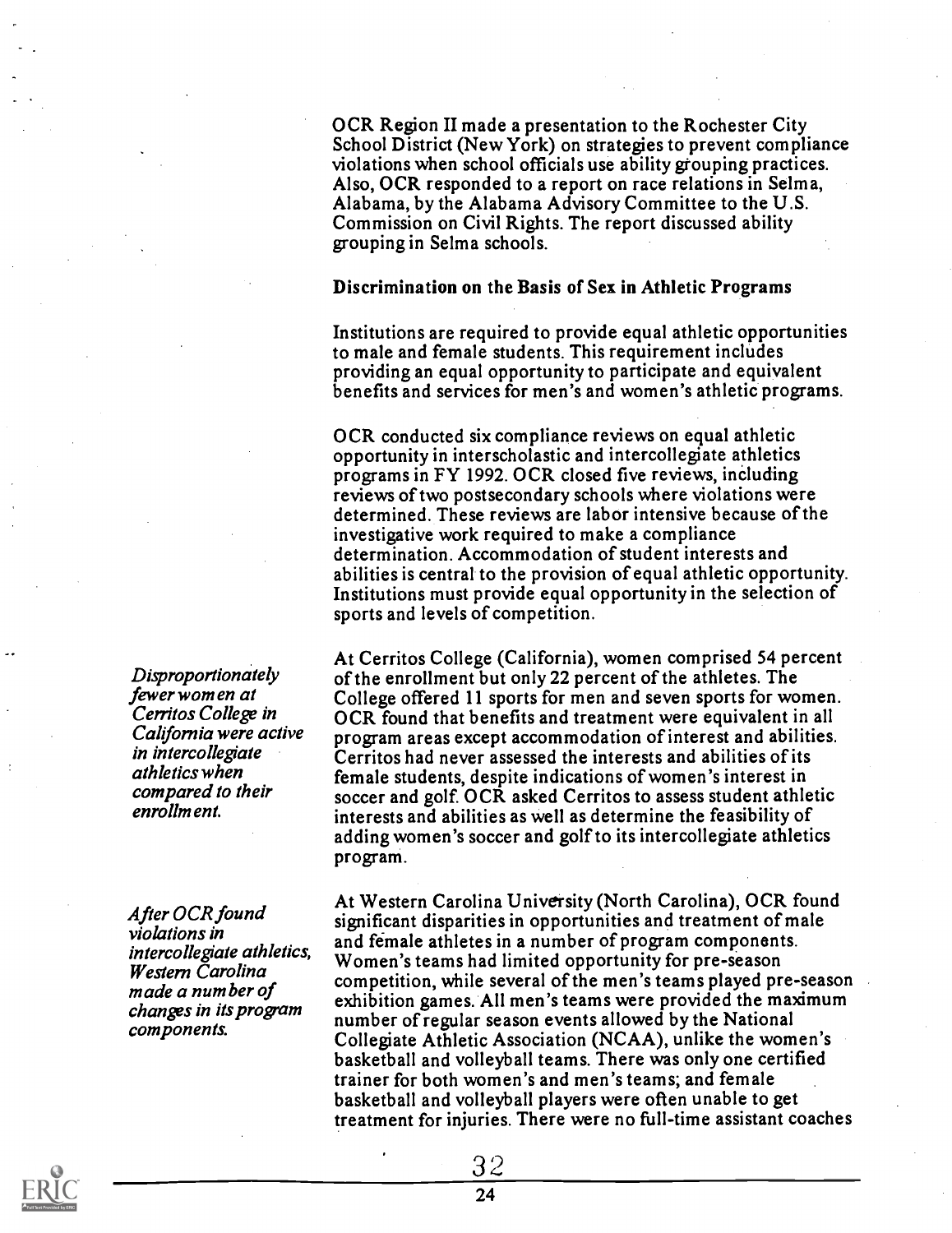and graduate assistants for women's teams, while most of the men's teams had both.

The women's volleyball team had to curtail its practice schedule by two weeks because of inadequate funds to cover food costs. The team also had limited practice opportunities, and the coach was assigned sports information duties that conflicted with coaching duties. During one year, there were 90 subsidized visits of prospective male athletes but only 17 subsidized visits of prospective women athletes.

Western Carolina has taken a number of actions to correct these compliance problems: They included hiring a certified trainer for women's teams and an agreement that treatment of injuries will be on a scheduled basis. A number of changes will affect the women's basketball and volleyball teams, including student managers, additional coaches and recruiters, enhanced housing and dining services, and media guides to publicize, their programs. The number of regular season events for women's basketball and volleyball were increased to the maximum allowed under NCAA rules. Also, subsidized visits of prospective athletes will be proportional to participation rates.

Because of the overall complexity of the equity issue in intercollegiate sports, OCR made extensive national efforts to show university officials how to comply with Title IX. The Assistant Secretary served on the gender equity task force of the NCAA and made special presentations at the annual meetings of the College Football Association and the National Association of College Directors of Athletics.

OCR Region IV made special efforts to target in-depth presentations for athletic conferences based in the region. As a result, Region IV conducted workshops during FY 1992 for the following NCAA Division I conferences: (1) Southern Conference; (2) Atlantic Coast Conference; (3) Ohio Valley Conference; (4) Colonial Athletic Conference; (5) Southeastern Conference; (6) Trans America Conference; (7) Sun Belt Conference; and (8) Big South Conference. Region IV conducted additional workshops for the Sunshine State Conference (NCAA Division II), Women's Basketball Coaches Association, Georgia Association of Directors of Athletics and Junior College Presidents of the University System of Georgia.

#### Sexual Harassment

Sexual harassment that is severe or pervasive enough to create an intimidating, hostile, or offensive environment is prohibited under Title IX. OCR initiated three sexual harassment compliance reviews and closed two reviews in FY 1992. One of

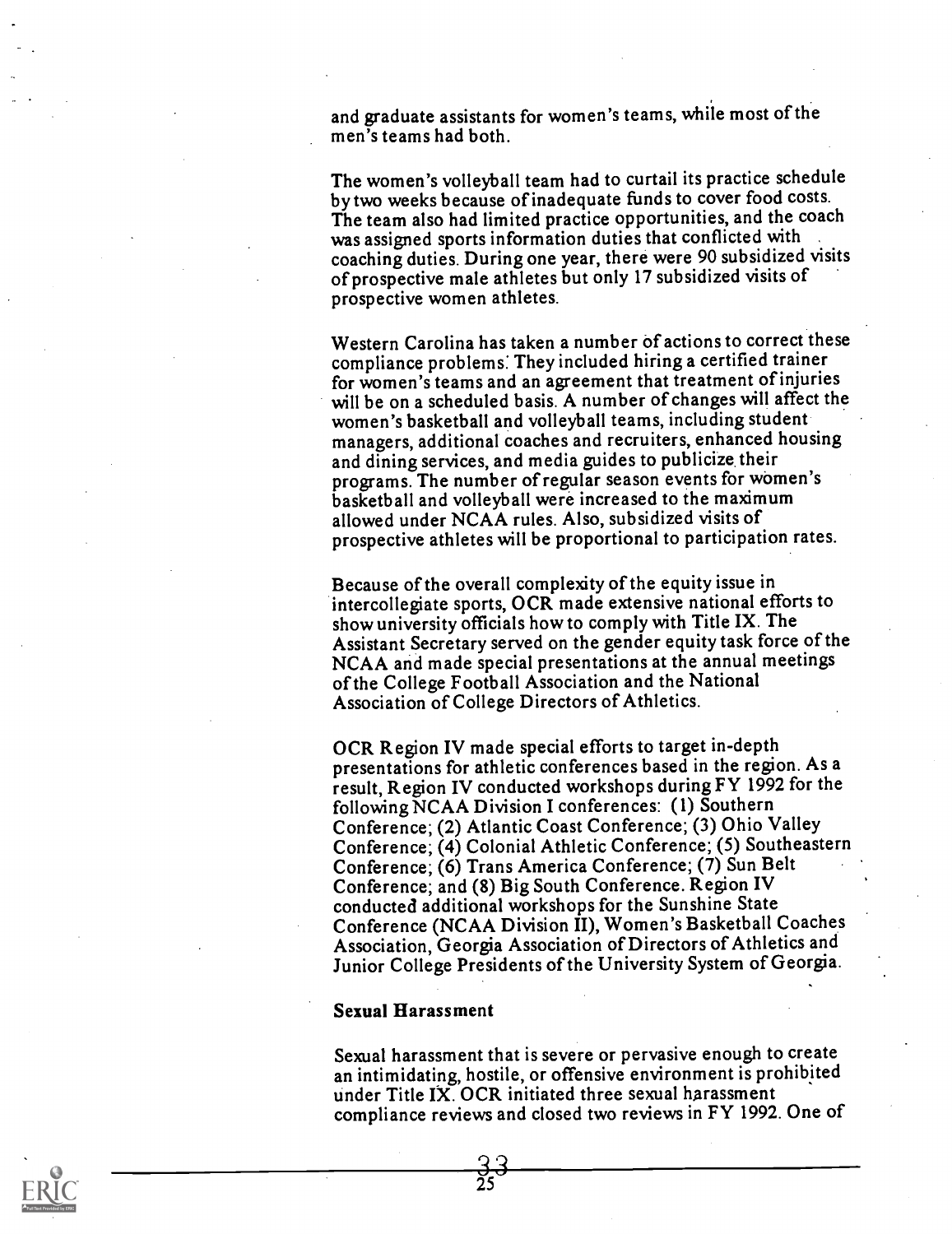Claremont College had inadequate grievance procedures for students charging sexual harassment.

the reviews resulted in a finding against the Claremont Graduate School (California) because of inadequate grievance procedures.

The Title IX regulation requires an institution to adopt grievance procedures that provide for prompt and equitable resolution of complaints. While Claremont had procedures in place, they failed to meet the "equitable" standard. Faculty decisions on academic performance were not subject to grievance procedures. Thus, there was no redress available for a student who felt a grading decision was based on *quid pro quo* sexual harassment. Claremont also required a complainant to meet with the accused before a grievance could be filed and limited appeals of decisions from an internal grievance committee. Furthermore, although Claremont is a member of a consortium of six private colleges, there was no procedure for handling inter-campus sexual harassment complaints. Claremont agreed to amend its grievance procedures and provide ongoing training on sexual harassment to students, staff, and administrators.

#### Technical Assistance - Sexual Harassment

Several school districts requested consultations with OCR in light of the Supreme Court decision in Franklin v. Gwinnett County Public Schools, a sexual harassment case. The court held that persons injured by intentional discrimination may obtain compensatory damages under Title IX. OCR emphasized that effective grievance procedures and training programs on sexual harassment are effective methods for preventing and responding to allegations of sexual harassment. A workshop was conducted for the Wayne County Schools (Indiana). OCR Region V staff explained that sexual harassment violates Title IX because it constitutes differential treatment on the basis of sex. OCR also discussed strategies that women can take to stop harassment, such as confronting the perpetrator verbally or in writing, seeking advice from a counselor, filing a grievance with the district; and filing a complaint with OCR or EEOC, or a lawsuit. A film, 'The Power Pinch," was shown, followed by a critique by OCR.

At the postsecondary level, OCR Region V co-sponsored a seminar with the University of Illinois that included skits by students illustrating their perspectives on sexual harassment at their campuses.

#### Racial Harassment in Educational Institutions

Racial incidents at educational institutions are being reported with increasing frequency. Discrimination complaints alleging racial harassment nearly doubled between 1989 and 1992. For

3 4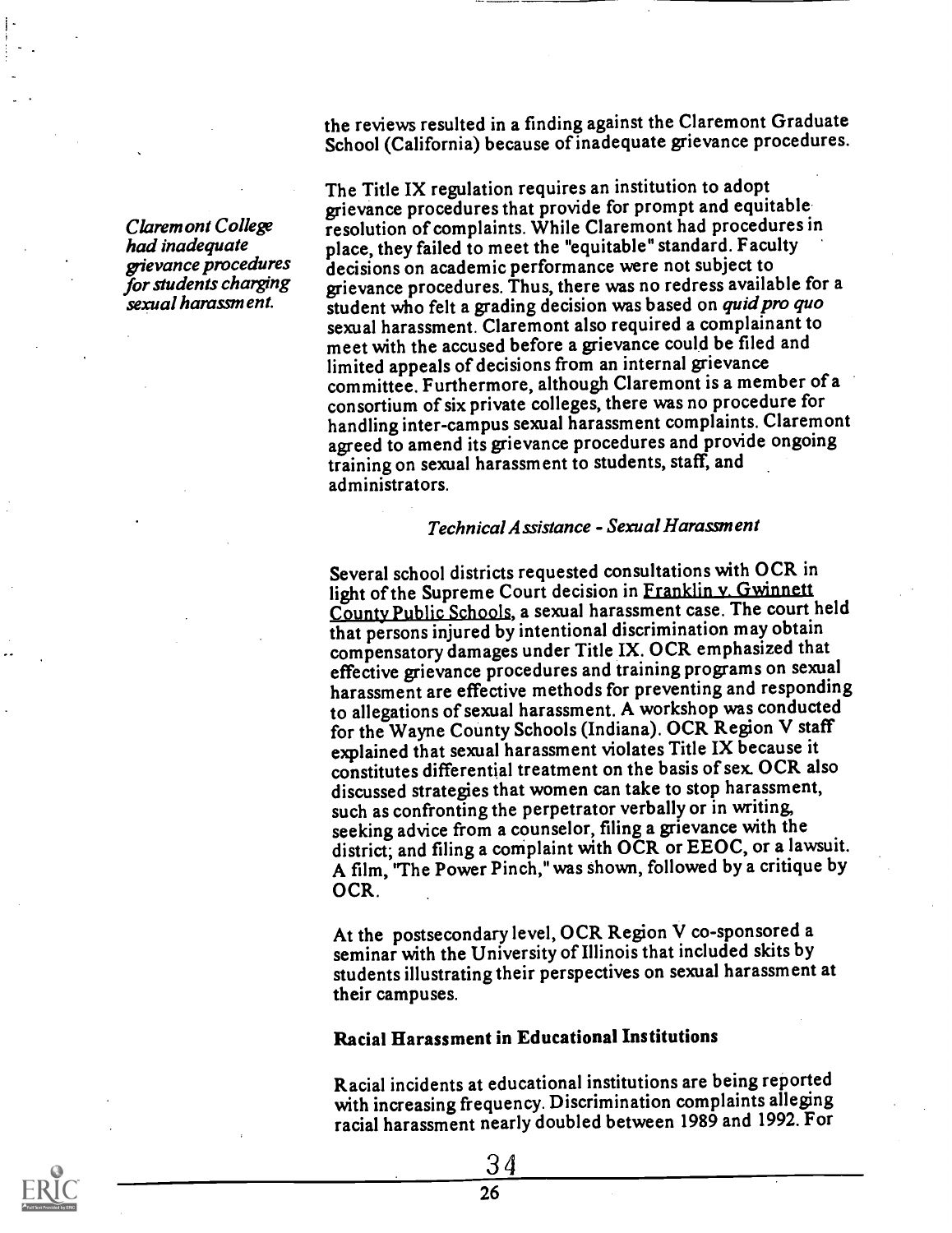many students, these incidents create an educational climate that is inhospitable and intimidating. Under Title VI, an educational institution may be held responsible for racial harassment if the harassment is sufficiently severe or pervasive to create a hostile environment and the institution fails to respond adequately.

OCR completed one racial harassment compliance review during FY 1992 (no violation) and completed a number of complaint investigations. OCR undertook a number of initiatives to address the problem. A racial harassment poster was mailed to the 100 largest school districts and arrangements were made to develop a similar poster for colleges and universities.

OCR instituted a system to monitor the media for reports of severe racial harassment at educational institutions and to send rapid response teams to intervene quickly in such incidents. The Assistant Secretary also hosted the first Roundtable on Racial and Ethnic Conflict in Elementary Schools. It was attended by many of the country's subject matter experts in the fields of prejudice reduction and conflict management and provided an opportunity to exchange information about effective programs and strategies. A monograph of the proceedings was published to FY 1992.

As a follow-up to the Roundtable, a resource package was developed that describes approaches that school districts are using to address racial and ethnic conflict and enhance understanding of diversity at the elementary and secondary education levels. The resource package includes abstracts on: (a) conflict resolution models that include cross-cultural awareness components; (b) prejudice reduction progams; (c) multicultural education programs; and (d) curricula resources that individual schools and school districts are using to improve race relations.

#### Overrepresentation of Minority Students in Special Education Classes

OCR recognizes that special education programs are beneficial to children who need such services. However, care is needed to ensure that children are not inappropriately placed in these programs. Because of the disproportionately high number of minority children in special education classes, OCR initiated three compliance reviews to look into the referral and placement procedures used by school districts and one review was completed (no violation).

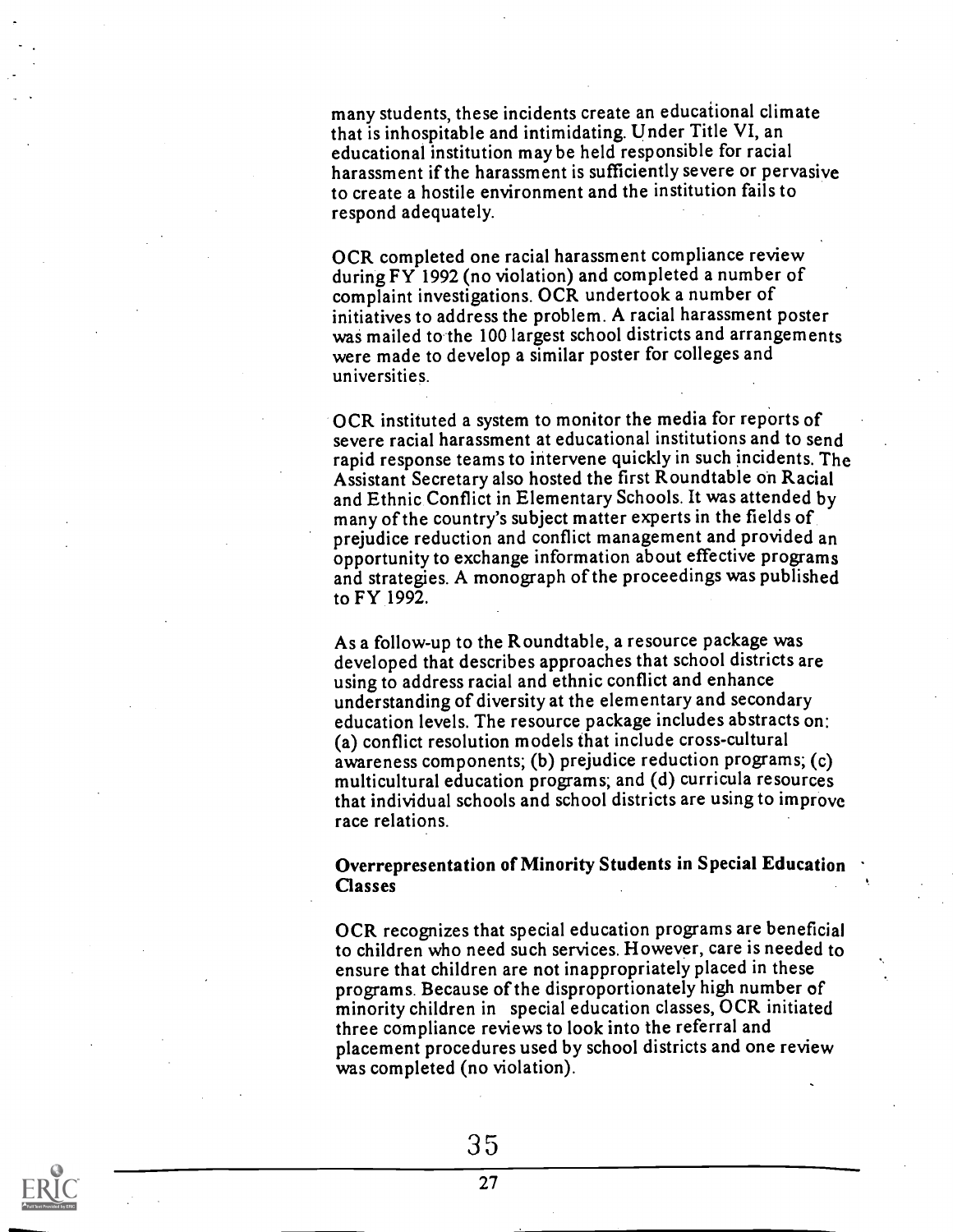Technical Assistance - Overrepresentation of Minority Students in Special Education

OCR convened a meeting with groups that had expressed interest in sharing their knowledge of various aspects of this issue. Their expertise was needed to help OCR develop policy and investigative guidance. Discussions focused on the factors that contribute to overrepresentation of minority students in special education; aspects of the referral, evaluation, or placement process that are more likely to contribute to discrimination; and how OCR can be most effective in addressing the aspects of overrepresentation that are caused by discrimination. As a result of the meeting, an internal report for staff review was circulated in FY 1992.

#### Discrimination on the Basis of Race in Postsecondary Admissions Programs

During FY 1992, OCR concluded a major compliance review regarding the admissions practices at the University of California at Berkeley's School of Law (Boalt Hall). OCR's investigation found that in 1978 Boalt Hall established goals for admitting designated racial and ethnic groups. In order to meet these goals, decisions in the admissions process were made based on a student's race or ethnicity. Specifically, one-halfof each entering class was filled by the Director of Admissions and the other half was filled by an Admissions Committee with specific instructions on the number of resident, nonresident and minority applicants to admit, deny or place on a waiting list. The minority applicants were grouped by race or national origin for the committee's consideration and were compared only to other students of the same racial or national origin group.

As a result of this process, non-minority Boalt Hall applicants were not allowed to compete for all available seats but only for those not earmarked for particular racial or national origin groups. Also, non-minority and minority applicants were ranked separately on Boalt Hall's waiting lists. Applicants were then selected from these lists based on race or ethnicity when necessary to meet an admissions goal.

The University cooperated with OCR's investigation and entered into an agreement to take steps to ensure its admissions process does not consider race or ethnicity in ways that would violate Title VI. Under the settlement agreement, applicants will not be excluded from consideration based on their race or national origin. However, the agreement will allow Boalt Hall to make special recruiting efforts to broaden the pool of minority applicants and to take race into account in an effort to achieve a diverse student body.

The Boalt Hall School of Law at the University of California, Berkeley, had racial and ethnic adm ission goals.

The Univeristy agreed to remove an admissions policy that discriminated on the basis of race.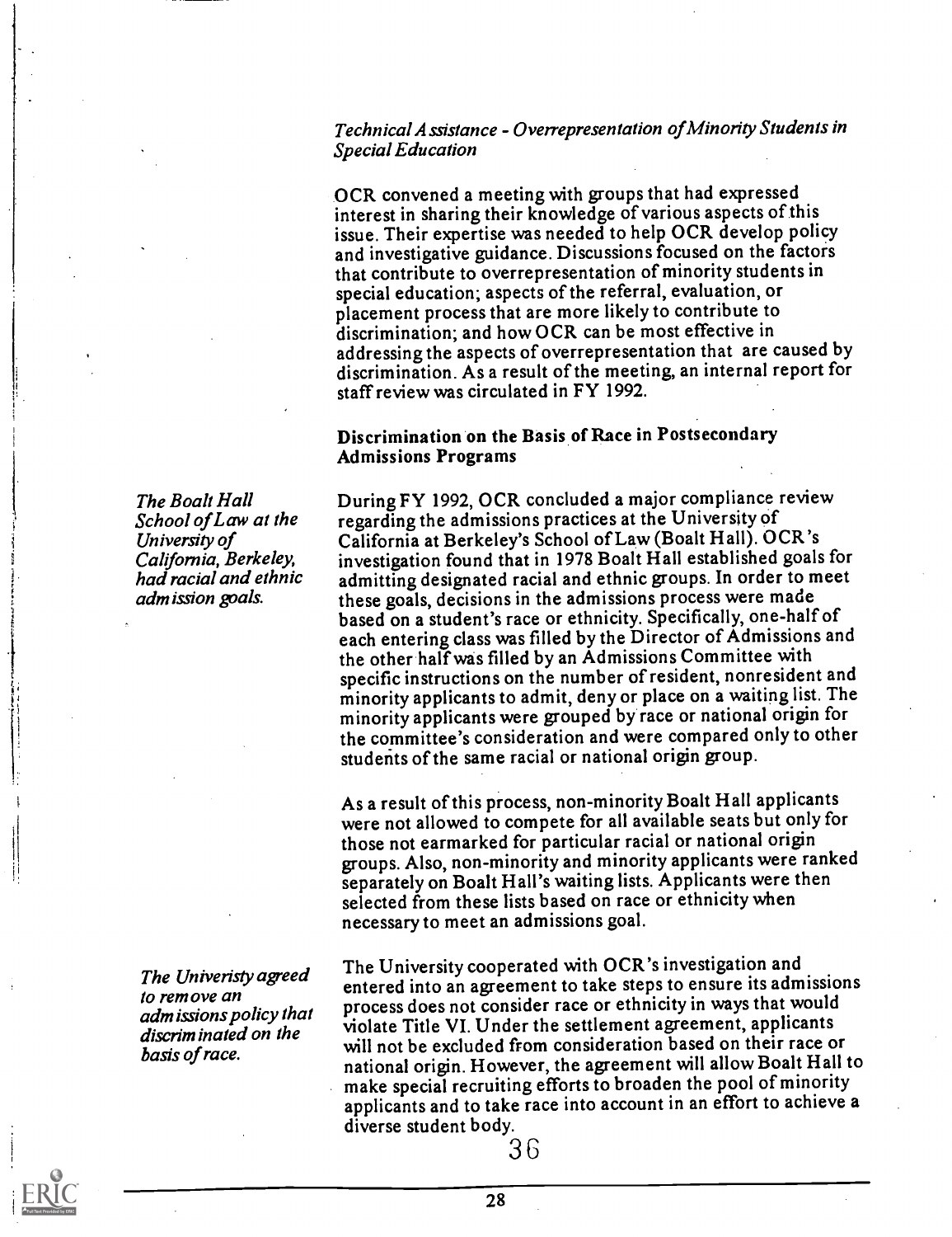#### CHAPTER III -ELEMENTARY AND SECONDARY ISSUES

Of the approximately 16,000 school districts in the nation, nearly all receive some form of Federal financial assistance, and, therefore, are covered by the civil rights laws enforced by OCR. During FY 1992, 66 percent of OCR's complaint receipts and 84 percent of OCR's compliance review starts involved elementary and secondary schools. Many of the issues that OCR considered in these investigations concerned fundamental rights of access to equal educational opportunities. The denial of such opportunities to a school child may bar any later possibility for that student to fully develop his or her talents. In effect, an artificial barrier may be raised early in a student's life, with a successive narrowing of educational choices and lowering of educational expectations and career aspirations.

The examples cited below are drawn from the hundreds of complaints investigated in FY 1992 in which OCR secured voluntary corrective action from recipients to resolve violations of the civil rights laws. As the examples indicate, OCR's compliance activities were directed at affording all students the opportunity to realize their educational potential from the moment they enter the public school system.



The Washoe County School District did not have procedures to prevent its male soccer players from sexually harassing its female players.

#### SEX DISCRIMINATION

#### Sexual Harassment

Sexual harassment establishes an intimidating, hostile, or offensive environment that interferes with a person's ability to benefit from the recipient's program. Such actions constituting different treatment based on sex are prohibited under Title IX.

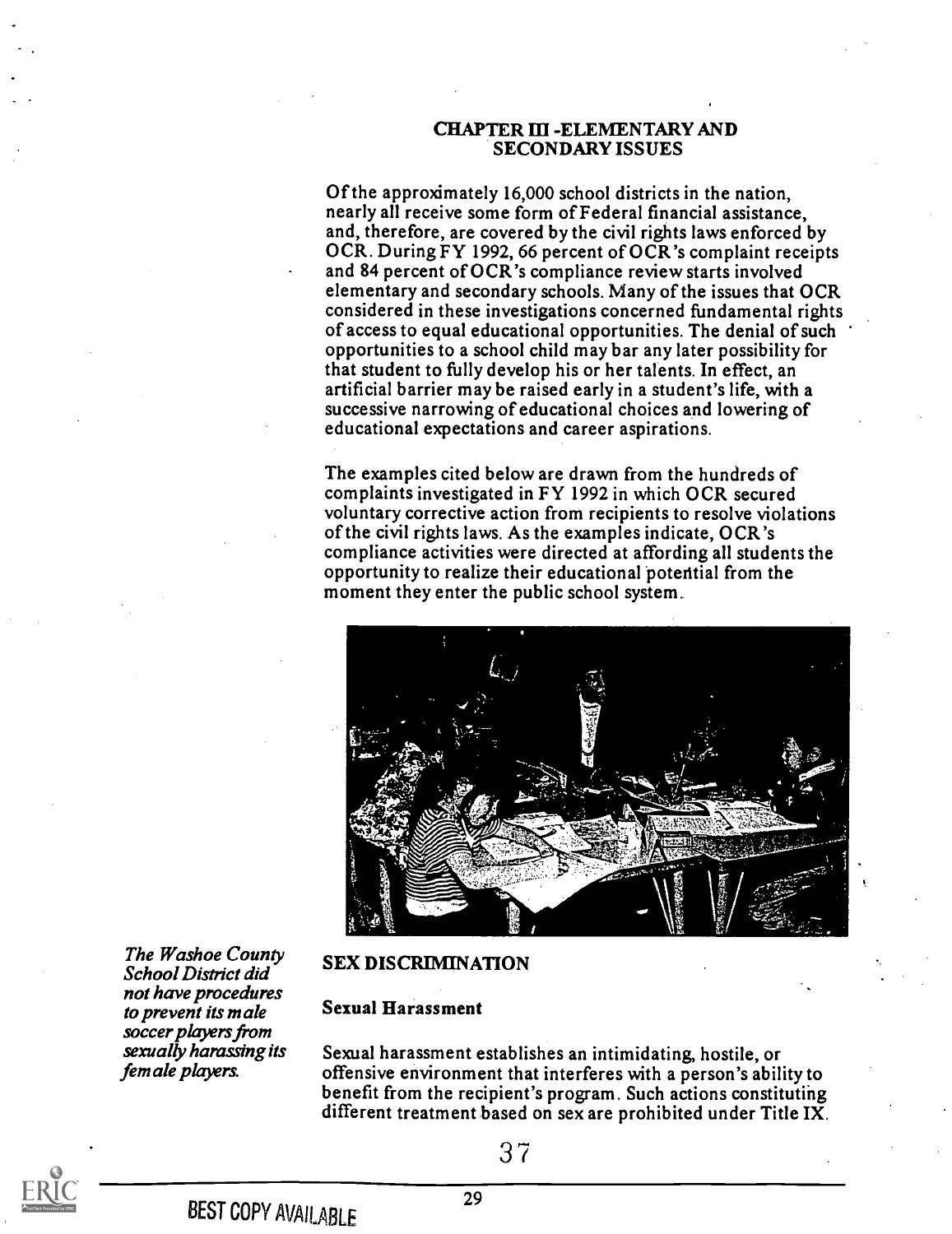OCR investigated a complaint to determine whether the Washoe County School District (Nevada) discriminated against female members of the soccer team by fostering and/or allowing sexual harassment of the female players by the male soccer players.

OCR found that sexual harassment did occur and the district did not have policies or procedures for addressing it. While coaches attempted to intervene by telling the boys to stop harassing the girls, they failed to take additional actions which may have ended the sexually harassing behaviors of male athletes, e.g., imposing more severe sanctions, informing superiors, or asking for assistance in handling such problems. Therefore, the district's action was determined by OCR to be insufficient. Further, the district did not provide an available avenue by which students who are the victims of sexual harassment could complain to someone with authority to investigate and remedy such problems. OCR found this district in violation of Title IX.

Based on OCR's findings, the district agreed to take necessary steps to ensure that students are not sexually harassed by developing a policy that defines sexual harassment. Such policy would reflect the district's commitment to bar sexually harassing conduct and to support the rights of affected persons to file sexual harassment grievances with the district.

#### Athletics

Under Title IX, school districts with athletics programs are required to provide equal opportunities to male and female students.

OCR investigated a complaint allegjng that Rosemount School District (Minnesota) discriminated against female junior high school students by not accommodating their interests and abilities in interscholastic athletics. By comparing female students' enrollment with their participation in the athletics program, OCR found that there was a notable difference. The district conducted a survey to determine students' interest in additional sports; it found female students expressing interests in ice skating, downhill skiing, cross-country skiing, and synchronized swimming, but did not offer these four sports.

Therefore, OCR determined that the district had not equally accommodated the interests and abilities of its female students and required the district to close the gap between female enrollment and their participation in athletics program. To comply, the district used its survey results and added ice skating as a sport for girls at two high schools and downhill skiing at another high school beginning with the 1992-93 school year. The

3 8

correction action .

OCR secured

The Rosemount School District failed to effectively accommodate the interests of its female junior high school students in interscholastic athletics.

OCR obtained a corrective action plan to improve athletic opportunities for the district's fem ale students.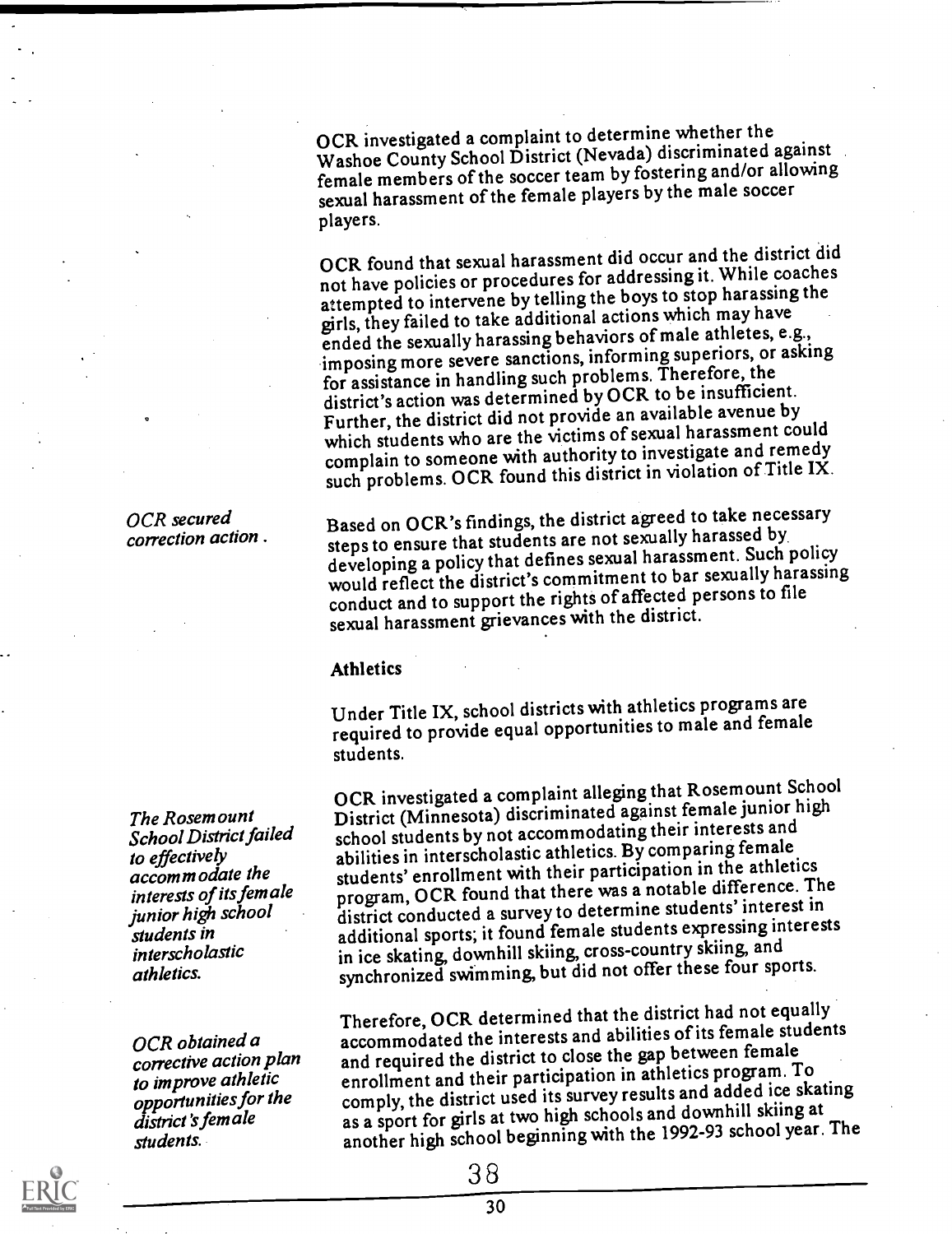The Manitowoc School District failed to survey its fem ale students to discern their interests in athletics.

The district agreed to survey its female students' interests in sports and to modify its current athletics program to accom m odate their interests.

A school district must provide its female athletes coaching services equal to those provided to its male athletes

In the Midwest City-Del City School District, a black student was subjected to racially derogatory remarks and unfairly expelled from a junior the school year.

district also agreed to assess annually the interests of its female students in athletics.

In another case, OCR investigated a complaint alleging that Manitowoc School District (Wisconsin) discriminated against female junior high school students by not effectively accommodating their interests and abilities in interscholastic athletics. After comparing females' enrollment with their participation in the athletics program, OCR found that there was a notable difference. The district could not show a history of expanding its athletics program to meet the interest of females nor could it show that the interests of females were being met.

As a result of this investigation, the district agreed to conduct a survey in the 1992-93 school year to assess what sports female junior high school students desired and whether there was a need for additional teams in existing sports. The district will alter its current athletics program to accommodate female interests resulting from this survey.

In a third case, OCR investigated a complaint that a mother filed against the Jeffersonville/Youngsville Central School District (New York) alleging that the district did not provide her daughter the same level of coaching time, instruction and guidance that was available to the boys' athletics program. The investigation revealed that the district did not provide equivalent coaching services for females when compared to males, and was therefore in violation of Title IX. As a result of OCR's findings, the district agreed to develop policies and procedures so that both sexes receive equivalent coaching services in its athletics program.

#### RACE/NATIONAL ORIGIN DISCRIMINATION

#### Racial Harassment

Racial harassment can create a hostile and offensive environment that interferes with a person's ability to benefit from the recipient's programs and is prohibited under Title VI. When such instances occur, educational institutions are responsible for sufficiently responding to them.

high school for most of soliton year. Our concluded that during the incluent which<br>the school war to the expulsion, the black student was subjected to racial A mother filed a complaint against the Midwest City-Del City Public Schools (Oklahoma) alleging that her son, a black student, was subjected to racially derogatory remarks and unfairly expelled from school for almost the entire 1991-92 school year. OCR concluded that during the incident which led harassment, including racially derogatory statements, threats

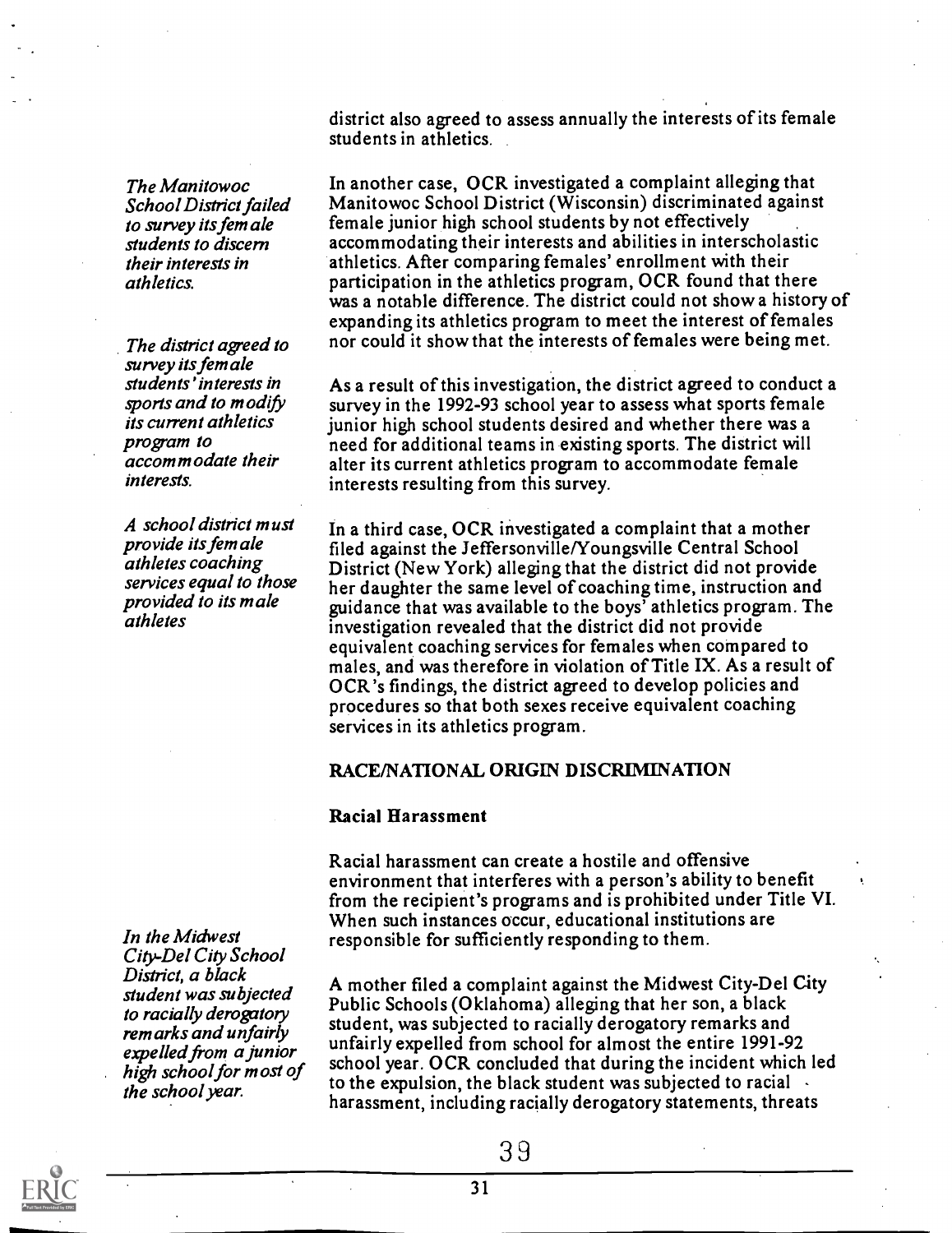and intimidation by a white student and his parent. Specifically, the evidence reviewed indicated that the white student and his parent physically assaulted the black student and hurled racial remarks and epithets toward him in the presence of other staff and students. The school system proposed expelling the black student from school because of his assault of the white parent and did not consider the extenuating circumstances, which indicated that the black student was defending himself from the threat of bodily harm. OCR also found that a number of such occurrences had taken place on this school campus and the school system had failed to address the racially discriminatory aspects of the incidents.

Following OCR's findings, the school system submitted a corrective action plan and took a number of significant and immediate actions to remedy the situation. The school issued a formal letter of regret to the black student and his parents regarding the occurrence of the incident as determined by OCR; and it agreed to assist the complainant and her son in exercising his right to return to the school, purge his records of any disciplinary actions related to this incident, and afford the student all benefits (such as awards and honors) for activities in which he participated but was not allowed to receive as a result of his forced withdrawal from the school system. Further, the school made a commitment to enforce its procedures (issued at the end of the 1991-92 school year) for resolving racial discrimination complaints involving students, employees and visitors to school facilities.

#### Transportation

Under Title VI, students, regardless of their race, color, or national origin, must receive equal opportunity to participate in transportation services. OCR investigated a complaint alleging that Gulf County School District (Florida) discriminates on the basis of race in its delivery of transportation services.

OCR found that four of the district's 14 buses were transporting only black students while two of the buses were transporting only white students. The two white buses, which were not filled to capacity, were passing the bus stops of black students. OCR found the school district in violation of Title VI for assigning students to buses by race.

In response to OCR's findings, the district redesigned its transportation system to ensure that, to the maximum extent possible, black and white students are transported together on buses. This remedy affected transportation services for approximately 250 students.

The school district offered a formal apology to the student and his parents and purged the disciplinary action from the student 's official record.

In its delivery of transportation services, the Gulf County School District unlawfully segegated black and white students on its buses.

OCR secured corrective action.

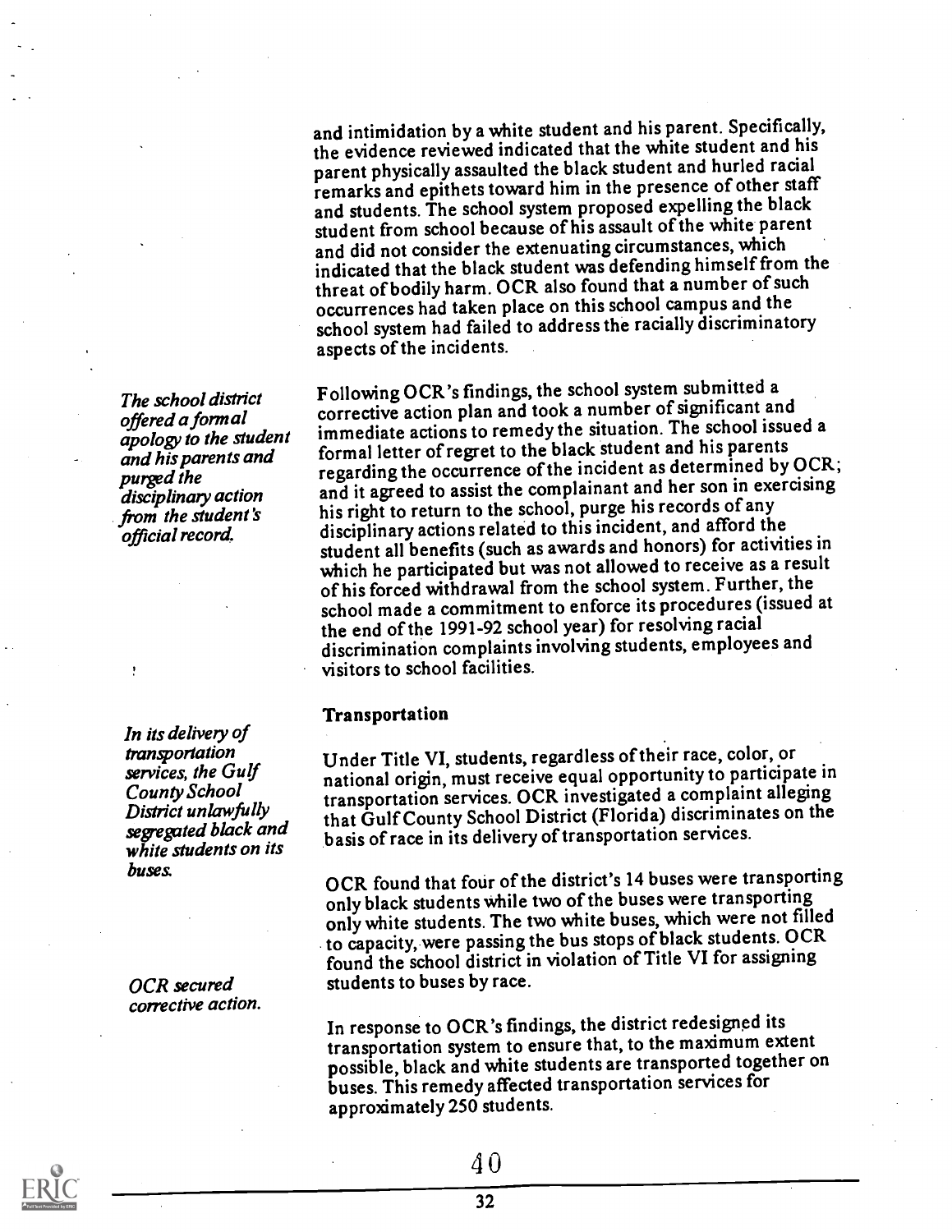#### DISABILITY DISCRIMINATION

Program Accessibility

Section 504 and Title II of the ADA require school systems to make their programs accessible to persons with disabilities. Federal regulations require school systems to alter existing facilities and design all new construction to meet Federal standard for ensuring accessibility for persons with disabilities.

OCR investigated program accessibility complaints filed against nearly all of Rhode Island's public school districts and all of the private and parochial schools in the state that benefit from Federal financial assistance. Findings showed that 20 private and 65 parochial schools denied persons with disabilities access to programs, activities and services representing substantial violations of Section 504 and the ADA. As a remedy, OCR negotiated compliance agreements with these schools to ensure. program access for over 130,000 elementary and secondary students, parents and the general public.

In another example, OCR conducted investigations of three Section 504 class action complaints filed by advocacy groups against the United States Virgin Islands Department of Education (VI/DOE) to determine whether its programs and activities are accessible to individuals with disabilities and whether it provides a free appropriate public education to each student with a disability within its jurisdiction. OCR's investigation revealed that the VI/DOE's programs and activities, when viewed in their entirety, were not accessible to individuals with disabilities and VI/DOE failed to provide them with free appropriate public education.

As a result of OCR's findings, VI/DOE agreed to make structural modifications and/or renovations to buildings and facilities in conformance with the Uniform Federal Accessibility Standards. Additionally, VI/DOE agreed to develop and implement procedures to ensure that students suspected of needing special education services are identified, referred, evaluated and placed in a timely manner. The VI/DOE also agreed to review all previous placement decisions to ensure that students are provided appropriate supplementary aids and educational services. Implementation of these voluntary corrective actions will affect approximately 400 students who have remained on waiting lists for evaluation and placement for many months and an additional 1,000 students with disabilities who were awaiting placement at the time of the investigation.

In a third instance, OCR investigated a complaint alleging that the East St. Louis High School District (Illinois) discriminated

4 1

When viewed in their entirety, free and appropriate educational program s were not accessible to persons with disabilities in the Virgin Islands.

OCR secured a comprehensive correction action plan.

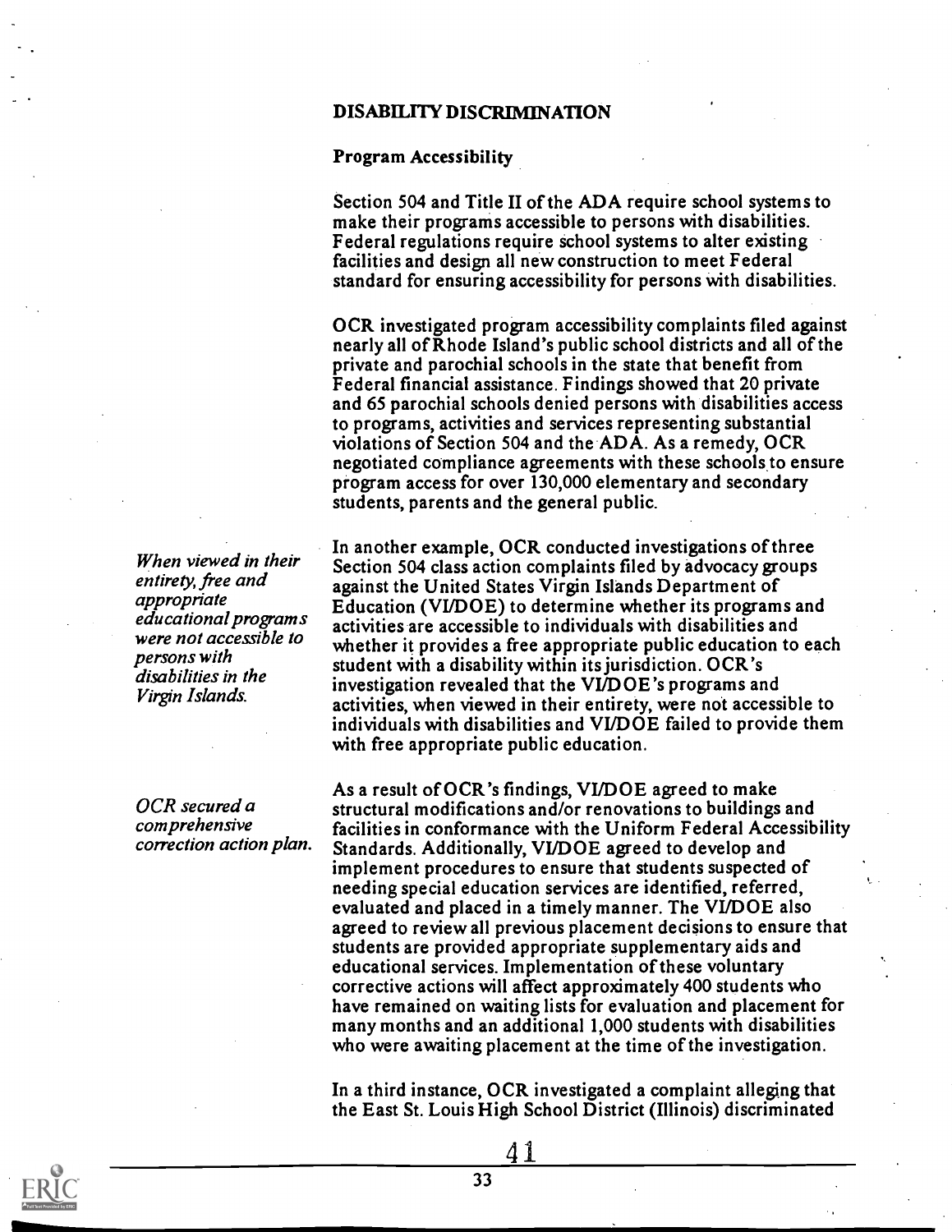A stadium in East St. Louis High School District was not accessible to mobility-impaired individuals.

OCR secured corrective action. against individuals with mobility impairments by not making a stadium accessible. OCR's examination of the stadium found that virtually all areas, including the restrooms, locker rooms, VIP seating area, press box, parking lots, and the seating area could not be accessed bymobility-impaired individuals.

As a result of OCR's findings, the district agreed to modify all areas of the stadium to make it fully accessible to individuals with mobility impairments before the 1993-94 school year.

# Free Appropriate Public Education



Under Section 504, school districts must provide a free appropriate public education to each qualified person with disabilities in its jurisdiction. An appropriate education is the provision of regular or special education and related aids and services that are designed to meet the individual needs of persons with disabilities as adequately as the needs of nondisabled persons are met.

A mother filed a complaint against the Pineville Independent School District (Kentucky) alleging that the district failed to provide a free appropriate public education to her son and other students with speech impairments in the district by not providing speech therapy services. OCR's investigation established that 19 students who had been evaluated and determined to need speech therapy services were not receiving them. While acknowledging these students' needs, the district informed OCR that its speech therapist had resigned and it could not hire a new one. The district also informed OCR that these 19 students did not have current evaluations.

As a result of OCR's findings, the district agreed to: assess the needs of the 19 students for compensatory services since they

Students with speech and language problems in the Pineville Independent School District were not receiving appropriate services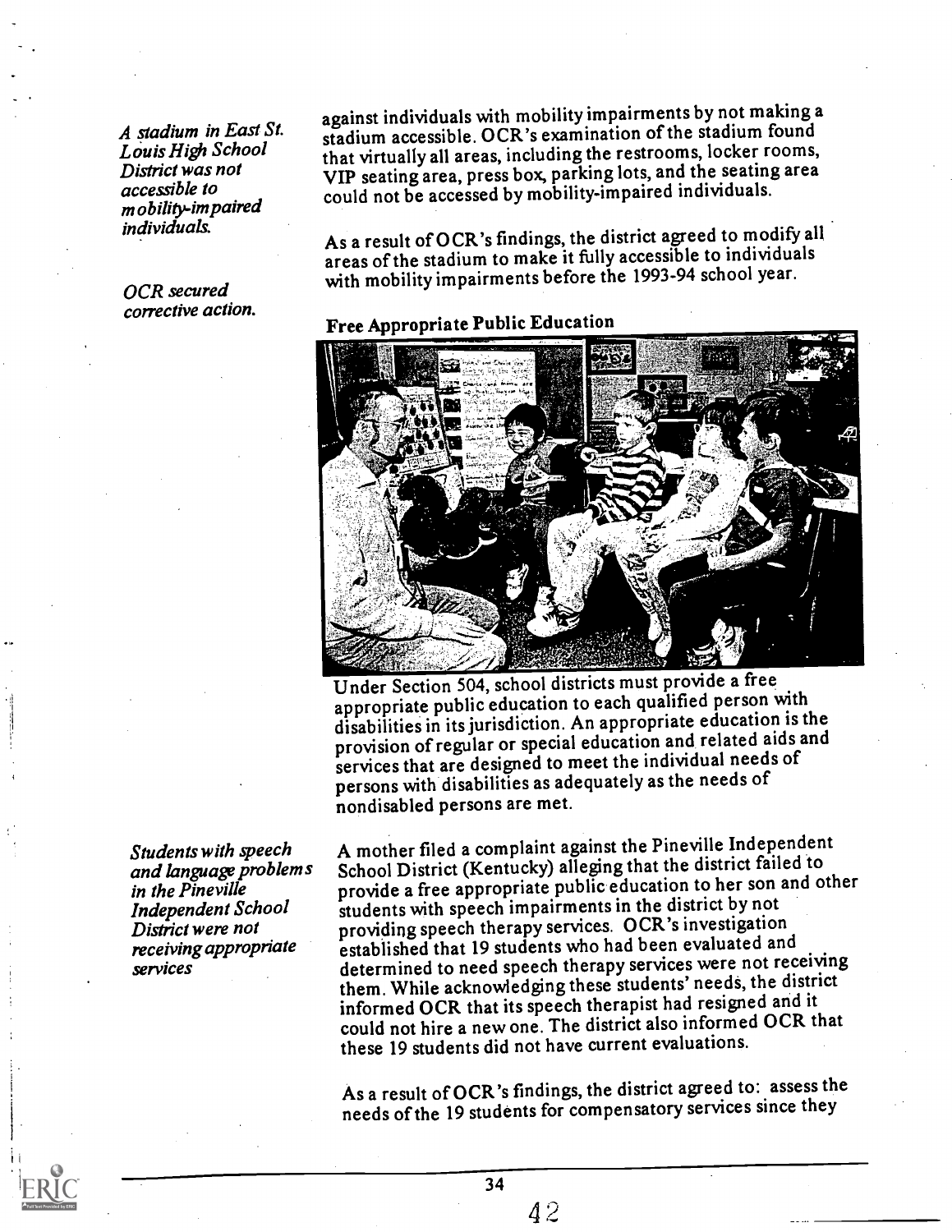The school district submitted a corrective action plan to ensure that students' speech and language needs are m et.

The Romulus Community School District failed to identify, evaluate and provide services for students having attention deficit disorders.

The school district adopted procedures for individual pupil assessments and the provision of services for students with ADD.

The Boise Independent School District did not follow appropriate procedures for evaluation, placement, and due process for students with disabilities, including ADD.

did not receive such services during the 1991-92 school year; provide appropriate compensatory services; and hire a qualified person to provide speech services or make alternative arrangements for such services with another entity or individual. The district provided OCR with documentation showing implementation of the agreed-upon remedy for approval.

#### Attention Deficit Disorder

Many school districts do not recognize attention deficit disorder (ADD) as a disability, perhaps because it does not fit automatically into any of the designated disabilities of the Individuals with Disabilities Education Act. However, if ADD is severe enough, it may constitute a disability under Section 504.

OCR investigated a complaint alleging that the Romulus Community School District (Michigan) failed to recognize attention deficit disorder as a disabling condition, and denied students with ADD special education programs and related aids and services. OCR found that the district did not evaluate students suspected of having ADD to determine whether these students were disabled and in need of special education and/or related aids and services. While some ADD students received modified regular education services, no formal evaluation process was in place. Further, some students' evaluations were based primarily on informal discussions without being consistently documented, reviewed, or used. The district was found in violation.

To remedy the violation, the district developed a procedure for referral, evaluation, and placement of students who need special education, modification of their regular education programs, or related services as a result of ADD. The district also informed its administrators, instructional staff, and parents of students with ADD of the approach. Criteria used in student placement are now maintained by the district and student records are now made available to parents and instructional staff. In addition, parents of students with ADD are now provided with notice of their right to a due process hearing on the assessment or placement of their children.

In another case, a complaint was filed against the Boise Independent School District (Idaho) alleging that the district discriminated against students with ADD on the basis of disability by failing to identify, evaluate, and provide them with an appropriate education. OCR determined that the district violated Section 504 by not following appropriate procedures for evaluation, placement, and due process for students who may. have disabilities.

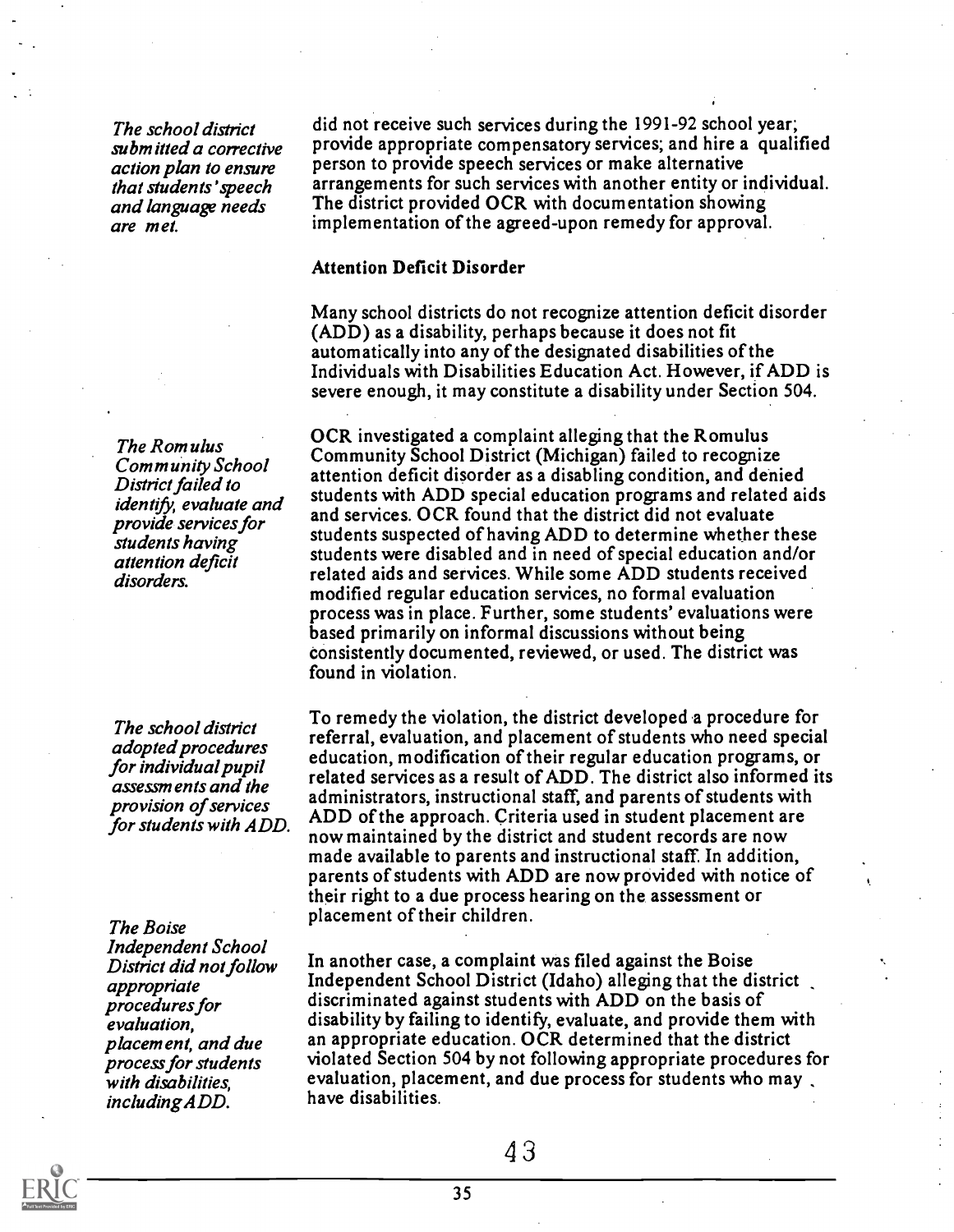OCR secured corrective action.

The Onteora Central School District 's athletics program was not accessible to students with disabilities

OCR secured corrective action.

The Mobile County School District failed to hire a qualified disabled applicant as a counselor.

As a result of OCR's findings, the district agreed to develop a policy with implementing procedures to ensure a free appropriate public education to each qualified person with a disability in its jurisdiction. The district also agreed to notify parents of these procedural changes and to provide training on these procedures to administrators, teachers, multidisciplinary team members, and staff who develop students' individual education plans.

#### Extracurricular Activities

Section 504 prohibits any recipient of Federal funds from discriminating against students with disabling conditions in its extracurricular activities. OCR investigated a complaint filed against the Onteora Central School District (New York) to determine whether a student was denied an equal opportunity to participate in the district's athletics program on the basis of his disability.

OCR's investigation revealed that the student, who has a hearing impairment, was categorically denied an opportunity to participate in the district's athletics program. Accordingly, OCR determined that the district was not in compliance with Section 504 and the Americans with Disabilities Act.

The district submitted an assurance to OCR that it would take action to correct the violation. Specifically, the district agreed to implement procedures which ensure that all students with disabilities have an equal opportunity to participate in its athletics program; and, each student's eligibility will be determined on an individual basis consistent with established criteria.

#### Employment Practices

Under Section 504, a recipient may not participate in a contractual relationship that has the effect of discrimination against qualified persons with disabilities. School systems may not subject their employees or applicants for employment to discrimination through their employment policies or practices in such areas as recruitment, hiring, promotions, terminations, rate of pay or other forms of compensation.

OCR investigated a complaint filed by a teacher in the Mobile County School District (Alabama) alleging discrimination on the basis of disability in employment. The complainant, who has multiple sclerosis, alleged that she was not selected for a counseling position because she is disabled and must use a wheelchair. OCR's investigation established that the

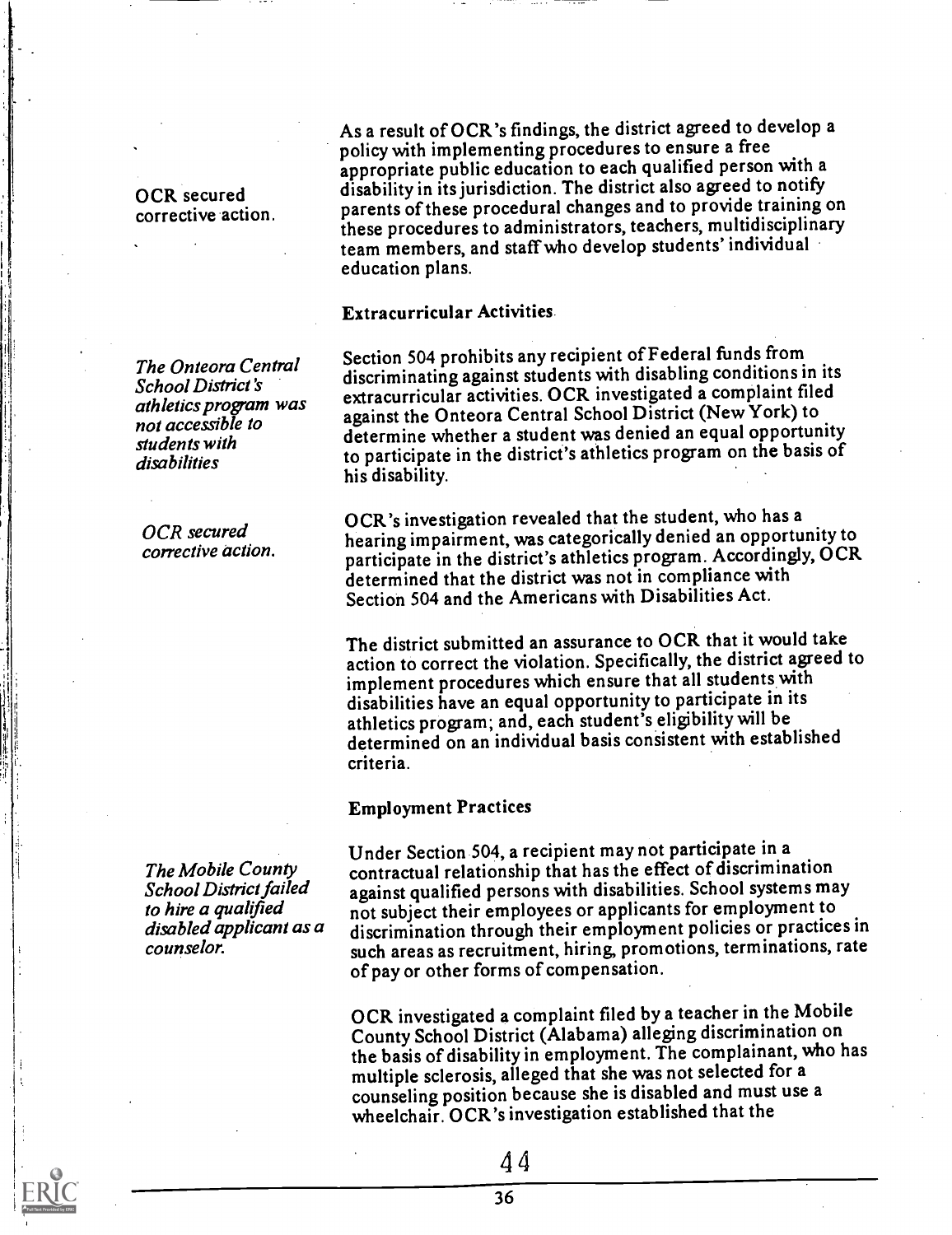A qualified visually-impaired school teacher with the Walker County School District was rehired when OCR findings showed discrimination based solely on her disability.

**The Riverview** Gardens School District did not renew a foreign language teacher's contract because of absenteeism associated with her disability.

OCR disagreed with the findings of the school district's internal investigation.

The school district settled the case in favor of the teacher. complainant was qualified, but she was not hired because the district's personnel believed the job would be too demanding for her. After receiving a violation Letter of Findings from OCR, the district agreed to appoint the complainant to a counselor position for the 1992-93 school year.

In another case, an employee of the Walker County School District (Georgia) alleged that the district discriminated against her on the basis of disability by not rehiring her as an elementary school teacher because she has a visual impairment. OCR's investigation substantiated her allegation. The school district rehired the teacher and compensated her for lost wages.

In a third case, a complaint was filed alleging that the Riverview Gardens School District (Missouri) discriminated against an employee on the basis of disability by failing to renew her contract as a foreign language teacher for the 1991-92 school year. OCR's investigation found that the complainant was qualified and had been diagnosed with cancer, diabetes mellitus, hypertension, and resulting depression. It was also established that the complainant received good evaluations. However, conditions relating to her disability required her to miss several work days due to treatment. As a result of treatment, her condition improved and she missed a significantly fewer number of days during the second semester of the 1990-91 school year.

Based on its internal investigation, the district claimed that the complainant was not rehired because she had excessive absenteeism and a substitute teacher could not be found for her. But, OCR found that the district's position was contrary to its own practices; two nondisabled teachers with more absences than the complainant had their contracts renewed. OCR's investigation also established that the complainant missed fewer work days than five other similarly situated teachers and found no evidence to document the district's claim that they could not find substitutes for the complainant.

As a result of OCR's findings, the district settled the case by changing the complainant's employment record to reflect a resignation instead of termination and paid the complainant compensation for lost salary and benefits.

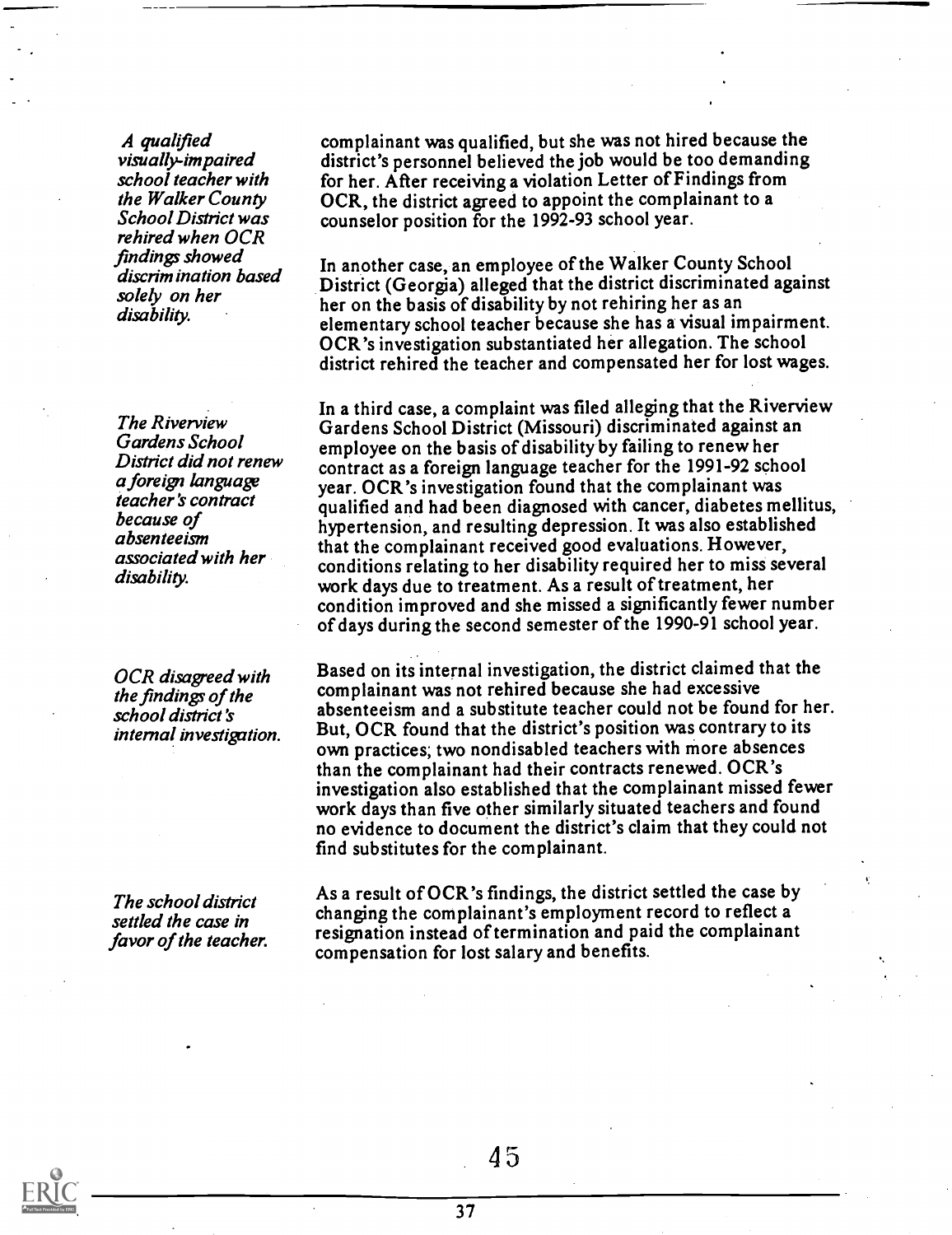OCR explains similarities and differences between Section 504 and the Individuals with Disabilities Education Act (IDEA) for parents, schools, advocacy groups and other beneficiaries.

## Section 504 and the Individuals with Disabilities Education Act (IDEA)

During FY 1992, a number of school systems requested clarification of the requirements concerning elementary and secondary education under Section 504 and IDEA. The IDEA is a grant statute and attaches specific conditions to the receipt of Federal funds. The regulations implementing Section 504 and the IDEA have significant similarities and differences. For example, three sections of the Section 504 regulation state that one means for recipients to comply with Section 504 with respect to those sections is to comply with IDEA. OCR, therefore, sometimes must review recipients' activities in light of IDEA.

OCR responded to a large number of requests for technical assistance from parents, school district personnel, and beneficiary organizations on the distinctions between Section 504 and IDEA. For example, OCR made a presentation highlighting differences between Section 504 and IDEA at the Third Florida Institute on Special Education Law and Practice held in Orlando; in attendance were approximately 200 representatives including attorneys, administrators, and special education personnel from the Florida State Department of Education.

OCR also conducted two training sessions on Section 504 and IDEA for approximately 500 in-school administrators and special service personnel in the Charlotte-Mecklenburg School District in North Carolina. A similar presentation was provided for 300 school administrators and hearing officers from the Louisiana State Department of Education.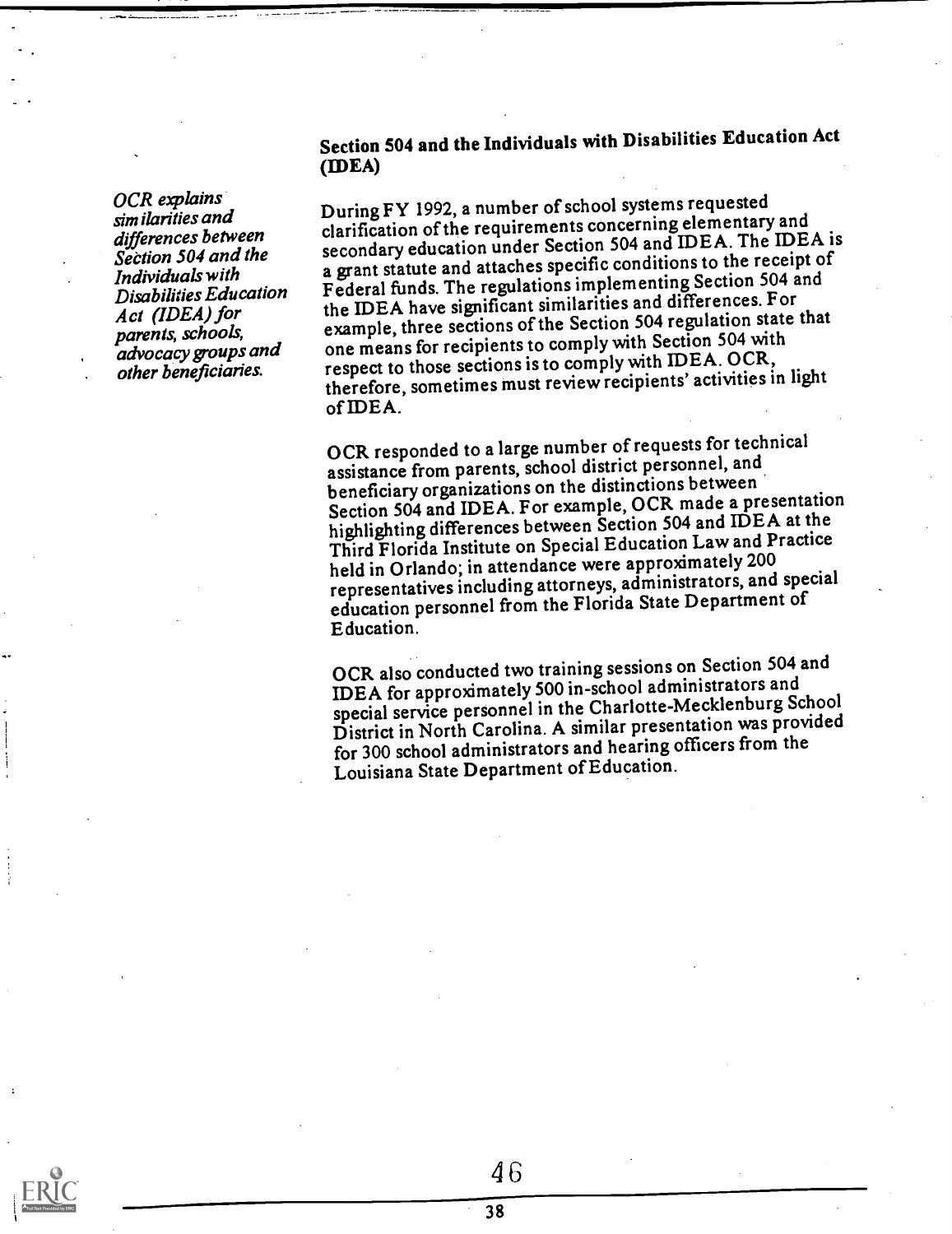#### CHAPTER IV - POSTSECONDARY EDUCATION ISSUES

There are approximately 3,600 colleges and universities in the nation receiving Federal financial assistance. These recipient institutions are subject to civil rights laws enforced by OCR.

In FY 1992, 26 percent of OCR's complaint receipts were filed against postsecondary schools. The most commonly stated issues in these complaints were student harassment based on a student's race, color, national origin or sex; aids and services for disabled students; student retaliation based on a student's sex, race, color and national origin; and academic retention and dismissal based on a student's race, color and national origin.

Sixteen percent of compliance reviews initiated involved postsecondary schools. Most of OCR's compliance reviews centered on the NES issues discussed in Chapter II.

#### SEX DISCRIMINATION

#### Sexual Harassment

OCR received a complaint that an Emory University (Georgia) law professor subjected a number of female law students to sexually harassing actions -- touching, kissing and other inappropriate behavior despite the students' objections -- over an extended period of time. Prior to this OCR complaint, an internal complaint had been filed, but the University had concluded that it was invalid because the professor had not intended his actions to create a hostile environment.

OCR found that the law school administration knew of the professor's behavior yet repeatedly refused to correct the situation. In addition, OCR found that the University's findings were erroneous: the professor's action constituted sexual harassment sufficiently severe and pervasive to create a hostile environment. The professor's allegedly benign intention was not relevant. Therefore, OCR determined that the University was in violation of Title IX.

In the negotiated settlement, the University agreed to distribute a letter about OCR's findings against the University to each student who had alleged sexual harassment. In addition, the  $\cdot$ University mandated sexual harassment training for faculty and re-evaluated and revised its sexual harassment policies and procedures.

Before any action could be taken against the harassing professor, he resigned from the University.

A graduate student at Emory University complained of sexual harassment by a law professor.

OCR disagreed with the analysis and findings of Emory's internal investigation.

The University revised its policies and procedures, required faculty training and sent letters to the students who had alleged sexual harassment.

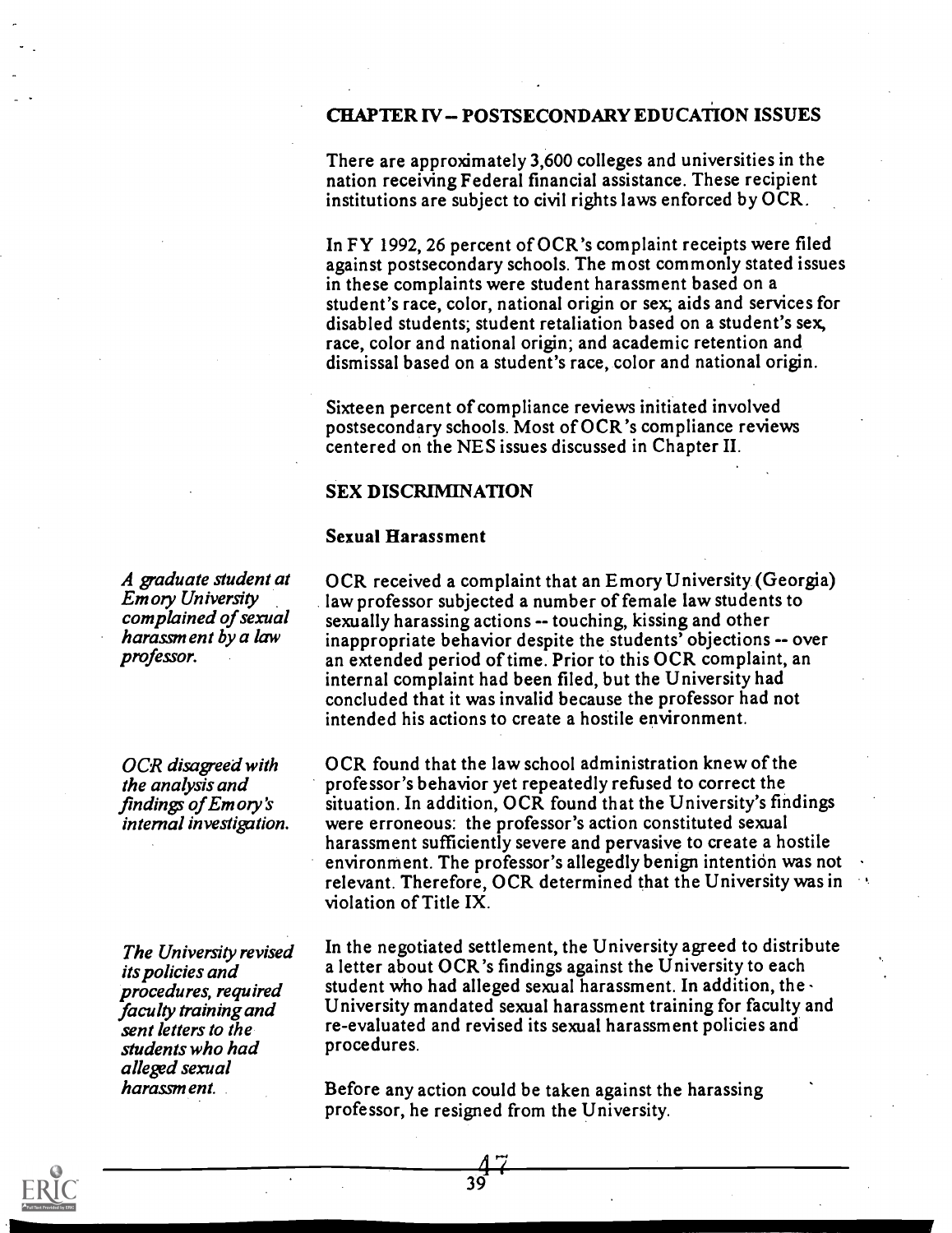#### Athletics

Discrimination on the basis of sex in athletics programs is a high priority issue for OCR. Under Title IX, colleges and universities with athletic programs must provide equal athletic opportunity to students of both sexes. Chapter II, which discusses OCR's NES issues, includes such examples of OCR-initiated activities as TA and compliance reviews. The following discussion of athletics captures OCR complaint investigation activities, made in response to complaints filed by higher education students and employees.

OCR received a complaint alleging discrimination against females in the athletics program at the University of Maryland. The complaint cited the lack of equal opportunity for female students to be recruited and awarded scholarships, unavailability of athletic trainers and limited coaching. In addition, the complaint charged that women's coaches were compensated unequally.

In investigating this complaint, OCR assessed whether athletic financial assistance was provided to both sexes in proportion to their participation in athletics, whether the selection of sports and levels of competition accommodated the interests of abilities of both sexes, and whether the benefits and services, other than financial assistance, were equal.

While the Title IX regulation does not require equal aggregate expenditures for men's and women's programs, it does require equivalent benefits and opportunities. OCR found overall equivalence in the assignment and compensation of men's and women's coaches and in a number of benefits, treatment, services and opportunities.

However, OCR found that the University discriminated against women in the provision of athletic financial assistance, and in recruitment, locker rooms provided, travel arrangements, housing during pre-season and semester breaks, and practice uniforms provided. The disparities affected the institution's athletic program as a whole and resulted in the denial of equal athletic opportunity for female students at the University.

The University agreed to reviewits disbursement of athletic scholarships and make any adjustments needed to obtain comparable proportions between males and females. The University also agreed to remedy all other disparities cited by OCR. OCR will monitor implementation of this plan through 1995.

A complainant alleged that the University of Maryland discriminated against female students in the area of athletics.

The University agreed to modify its program as needed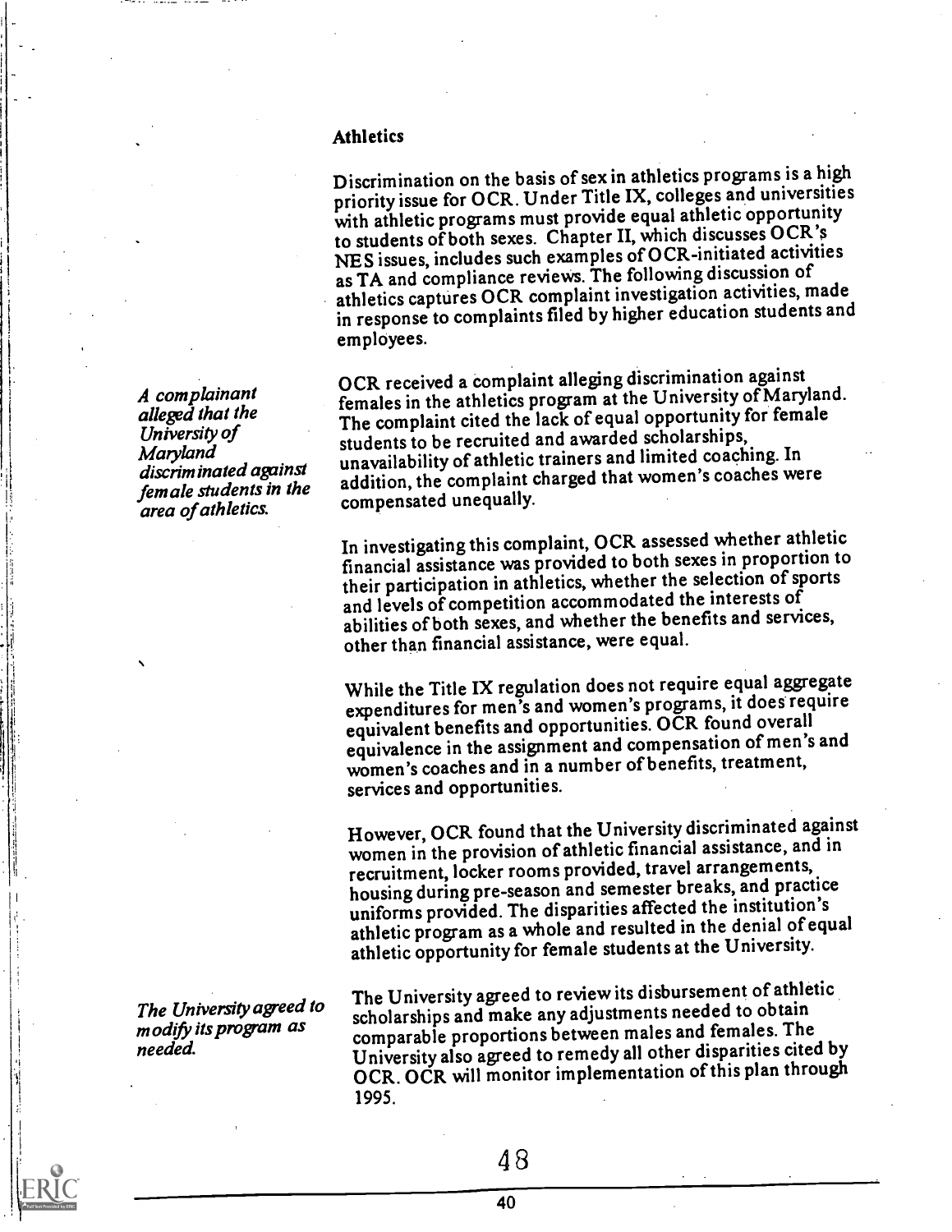A complaint was received regarding em ployment opportunities in the Athletic Department at Northern State University.

OCR negotiated a corrective action plan with the University with milestones that it will monitor to ensure compliance.

Georgia Southern University held extracurricular activities at a segregated country club.

A person filed a sex-discrimination complaint against Northern State University in Aberdeen, South Dakota, charging unequal employment opportunities in the Athletic Department. OCR found that the University's practice of recruiting by word-of-mouth and filling positions on a pre-selection basis adversely affected the selection and employment of females.

A corrective action plan was negotiated. The University agreed to post a policy statement throughout its campus stating that all hiring, recruitment and promotion practices would be maintained in a nondiscriminatory manner. The University also agreed to develop and implement written criteria, policies and procedures for employment within the athletic and academic departments. Vacancy announcements were to be disseminated in a timely manner to community, women's and athletic organizations as well as throughout the University. The University additionally will evaluate and assess female employees in the athletic department and keep applications on file for employment so that women may be considered for positions for which they may be qualified. Qualified women who have served in adjunct positions will be given priority consideration for full-time employment.

#### RACE /NATIONAL ORIGIN DISCRIMINATION

#### Services and Benefits

A college or university may not exclude participation by a student, for reasons of race, color or national origin, in any service or benefit provided by a school's programs.

OCR conducted an investigation of Georgia Southern University when a student alleged that the collegiate golf team was using a local segregated country club for tournaments and practice. OCR found that the University discriminated against black students because it conducted class projects and held extracurricular activities at a segregated country club with which it had entered into a contractual agreement.

As a result of OCR's negotiations, the University discontinued its contractual relationship with the country club at the conclusion of the spring golf season.

#### Retaliation

A university may not retaliate against a student or employee through intimidatory acts because that person has filed a discrimination complaint.

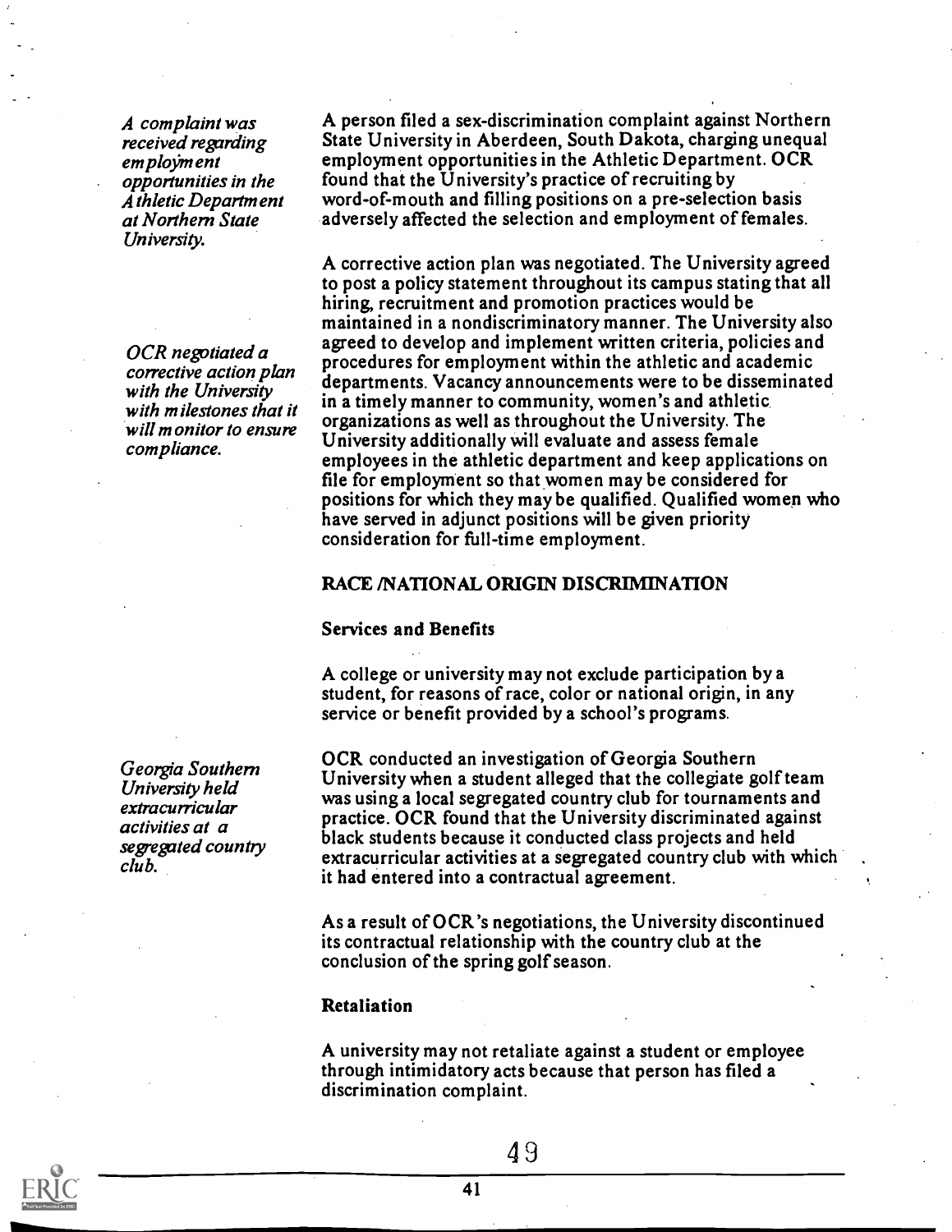A University of Missouri employee alleged that his employer retaliated against him by suspending him 'without pay because he had previousty charged racial harassment.

The employee won back pay and had information relating to his suspension purged from his personnel file.

St. Mary's College campus was inaccessible due to structural problems both inside and outside its buildings.

Through a settlement agreement, the College agreed to make structural changes in dormitories and classroom buildings.

A national advocacy group filed a complaint against a large city college that is part of an urban university system .

An employee of the University of Missouri at Kansas City filed a racial harassment grievance against his employer regarding the way he was treated by the campus police. His complaint was dismissed by the University's Affirmative Action Office as being unfounded. On appeal, the University's Assistant Vice Chancellor upheld the dismissal and also recommended that disciplinary action be taken against the employee for unacceptable conduct during the campus police incident. As a result, the employee was suspended for three days without pay.

The employee filed a complaint with OCR charging retaliation and that the reason given by the University for the employee's suspension without pay was pretextual. OCR found that the University unlawfully retaliated against the complainant. The University agreed to reimburse the complainant for his lost pay and remove the reference to the suspension from his personnel file.

#### DISABILITY DISCRIMINATION

#### Program Accessibility

Each higher education program and activity, when viewed in its entirety, must be readily accessible to disabled students.

OCR conducted a compliance review at St. Mary's College in Minnesota to examine its accessibility to disabled students. OCR found that 13 of the College's 31 facilities were inaccessible due to interior barriers involving stairs, washrooms and drinking fountains. Exterior barriers also existed in building entrances and parking.

Although OCR considered such alternative methods as the reassignment of classes to help the College achieve accessibility, no changes were feasible without structural alterations. Therefore, OCR negotiated a settlement agreement in which the College promised to make structural modifications to several of its facilities. These structural changes will provide an accessible campus to the College's current students and will also enhance recruitment of future students who are disabled.

A similar complaint was filed by the Eastern Paralyzed Veterans Association against Brooklyn College (BC) City University of New York. OCR found that BC's large urban campus offered programs and activities that were inaccessible to disabled individuals. In order to correct its Section 504 violations, BC agreed to make structural modifications to those buildings. As a result of OCR's findings, these alterations will allow equal educational opportunity for many public education students.

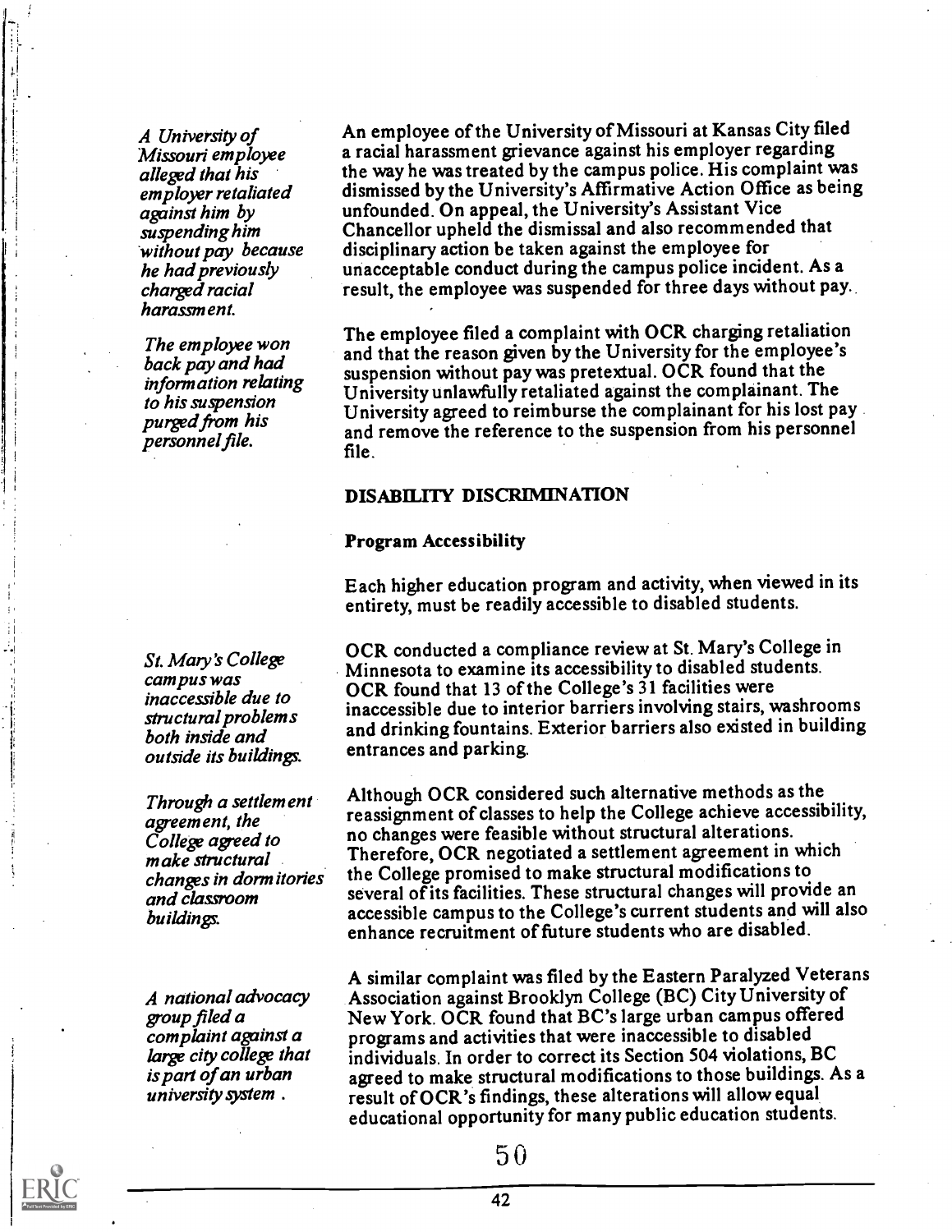#### Student Housing

A disabled individual living several hours Universiv was admitted but could not attend because he was denied on-campus housing due to his disability.

OCR negotiated a settlement that made it possible for the student to enroll in the University.

A University of Texas Medical Center terminated an employee with a disability without considering reasonable  $accom$  m odations for her.

OCR secured corrective action.

*from Ferris State* housing to disabled students. The housing given to disabled<br>*Iniversity was* students must be convenient, accessible and comparable to The Section 504 regulation stipulates that if a university provides housing to non-disabled students, it also must provide housing to disabled students. The housing given to disabled housing given to non-disabled students. This housing also must be provided at the same cost. A student with paraplegia at Ferris State University (Michigan) was denied University housing and filed a complaint with OCR. As part of OCR's on-site investigation, numerous housing accessibility problems were found. In addition to providing on-campus housing for the complainant, the University altered six dormitories to make them equivalent to housing for non-disabled students.

> This OCR action assisted the complainant by allowing him to attend classes. By requiring structural alterations to.dormitories, the settlement will also benefit other disabled students, those already at the University and those who may attend in the future.

#### Reasonable Accommodation

Recipient schools are required to make reasonable accommodation to known physical or mental limitations of an otherwise qualified disabled applicant or employee. The only exception would be if the recipient could demonstrate that the accommodation would impose an undue hardship on the operation of its program.

A secretary at the University of Texas Southwestern Medical Center at Dallas was terminated despite her advising the University of the major depressive disorder causing work problems and her stabilization due to medication.

OCR found that the University terminated the employee without determining whether she could perform her essential job functions if given reasonable accommodation. The University corrected its violation by paying the employee's back wages and medical bills, offering her the first available similar job position and removing all documentation from her file regarding the termination.

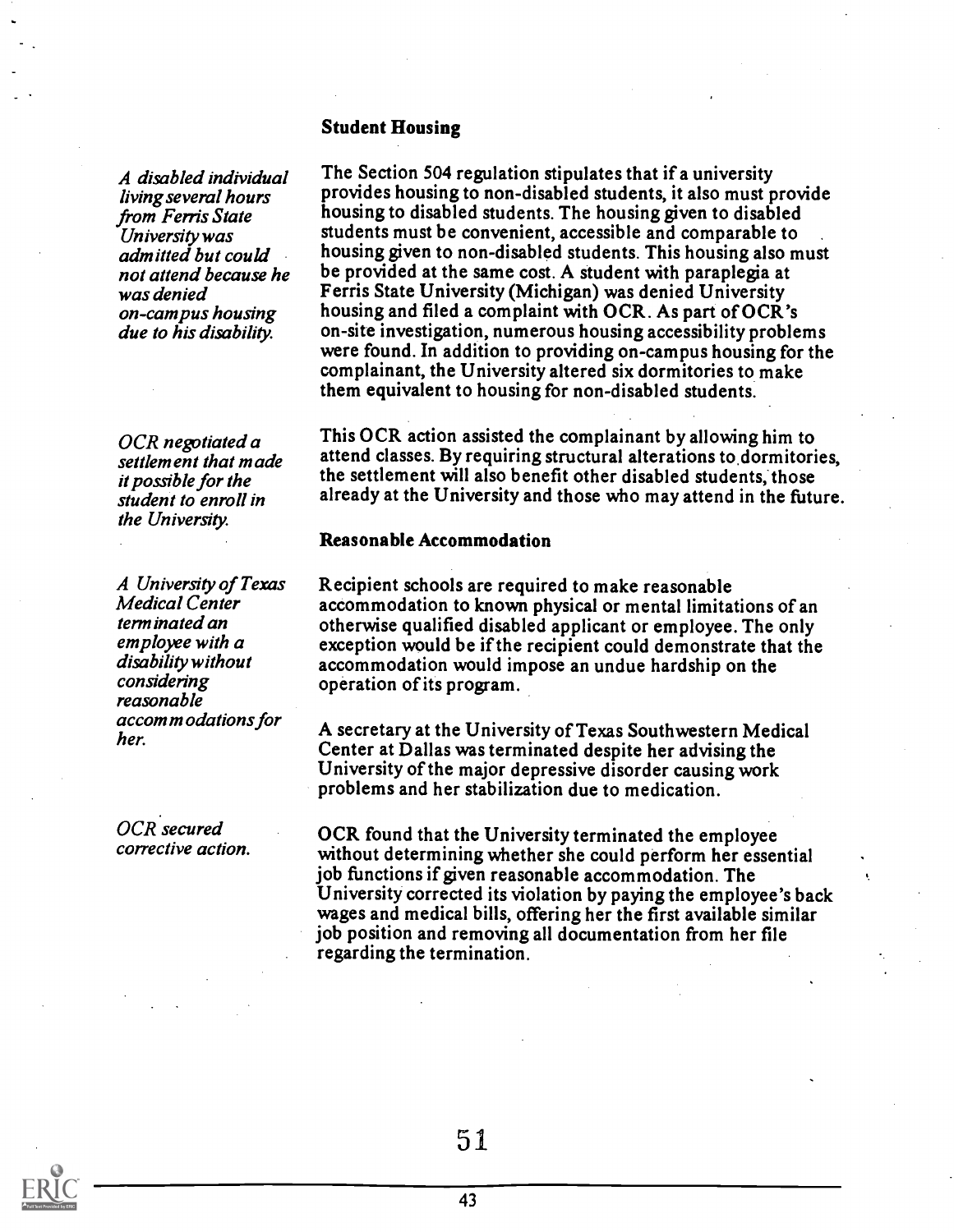#### CHAPTER V- ISSUES INVOLVING OTHER INSTITUTION TYPES

The Department of Education extends financial assistance to institutions other than school districts and colleges and universities. These additional recipients include state and local vocational rehabilitation agencies, proprietary schools, of Federal funds, these institutions are covered by the civil<br>rights laws that OCR enforces. Title II of the Americans with<br>Disabilities Act of 1990 which became effective on January 26, 1992, extended OCR's jurisdiction to nonrecipient public and state entities as well.

In FY 1992, OCR received 361 complaints filed against vocational rehabilitation agencies and other types of institutions. This represented 8 percent of all complaints filed in FY 1992.

#### Correctional Institutions

A class action complaint was filed on behalf of all current and<br>future wards and assigned to California Youth Authority (CYA) who are deaf. The complainant alleged that CYA violated Section 504 by failing to provide these wards appropriate educational and psychological assessments, rehabilitation and recreational services, and access to telephones, special alarm clocks, and adequate emergency safety procedures.

complaint was filed equivational assessment tests to wards who are deaf without<br>on hehalf of wards of language interpreters or evaluation by staff knowledgeable Authority who are division program requiring sign language interpreter se<br>deaf. but OCR found that deaf students were left for extended OCR found that CYA administered psychological and educational assessment tests to wards who are deaf without sign about their disability. Each ward had an individualized education program requiring sign language interpreter service, periods of time in classrooms without a sign language interpreter.

> Deaf students could not participate in many rehabilitation and recreation programs because no interpreter service was provided. CYA had no system established for informing the wards who are deaf of the content of information broadcast over the public address system in the living quarters. Such wards were often awakened by being shaken by a security guard.<br>While they did have access to televisions and closed caption<br>decoders, OCR found that these deaf students were denied access to a telecommunication device that would enable them to communicate by telephone. No provision had been made to address the special needs of these deaf students in an emergency situation.

A class action on behalf of wards of the California Youth



5 2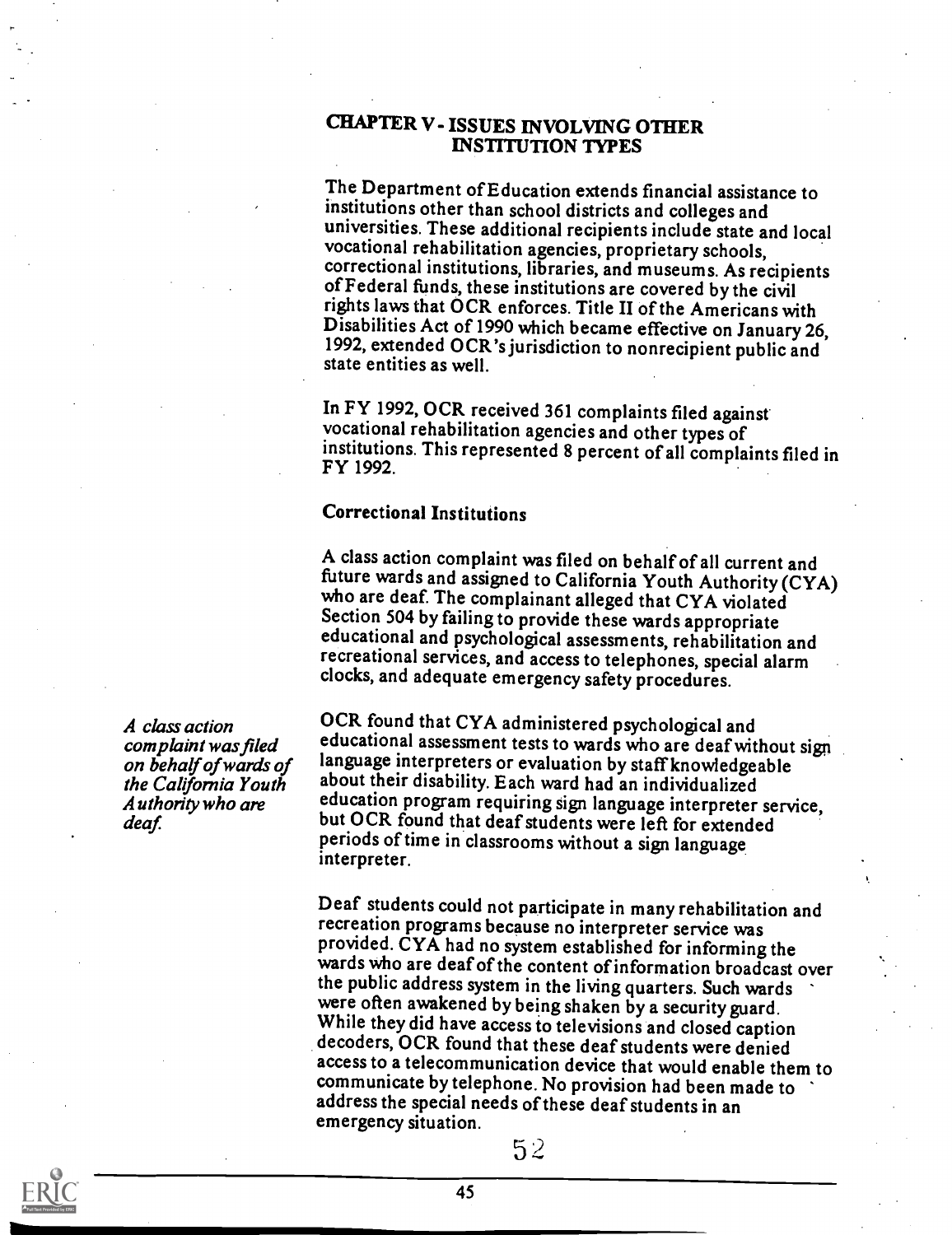

CYA agreed to implement a remedial action plan that includes commitments to provide sign language interpreter services for both educational and vocational programs and for other rehabilitation and recreational services, to provide adaptive equipment needed by the deaf wards, and to implement revised grievance policies. OCR will monitor the implementation of the remedial action plan for three years.

#### Employment Practices

OCR received another complaint alleging that CYA discriminated on the basis of disability in employment. The complainant, who has a surgically fused knee, alleged that CYA discriminated against him by denying his request for an alternative pre-employment physical ability test for the position of group supervisor (security guard).

OCR's investigation found that CYA failed to provide the employee an evaluation that would measure whether he is physically able to perform the essential functions of the job. The applicant passed the written examination for the position of group supervisor with a very high score. However, he was not allowed to take the standardized physical ability test (PAT) for the position, which required performance on an exercise bicycle and running 500 yards in 140 seconds. He requested that he be given an alternative test of cardiovascular fitness that did not involve either running or bicycling. Alternatively, he requested that he be given an actual field test that would correspond to the

A disabled person was denied reasonable accommodation in a pre-employment test by the California Youth Authoriv.

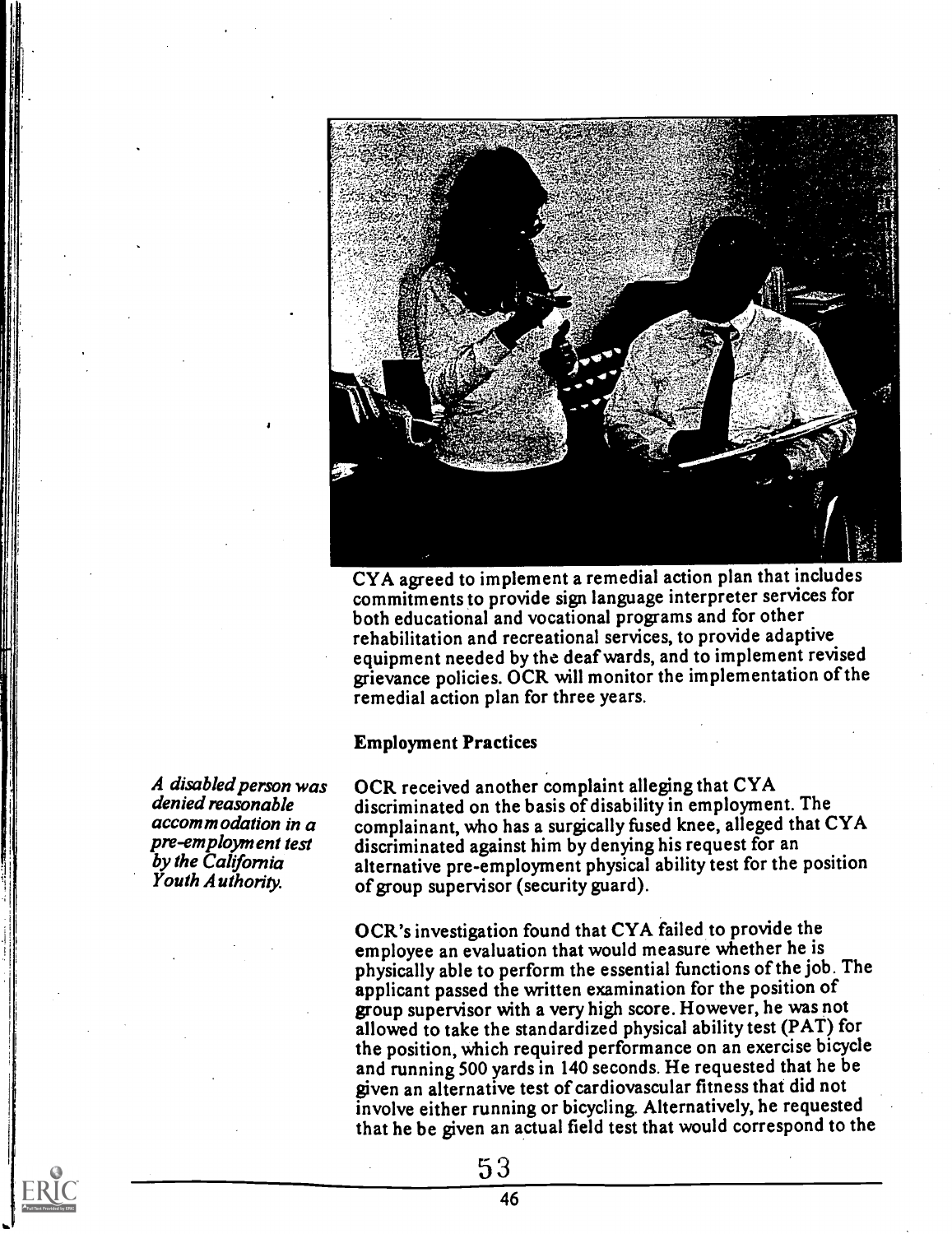OCR secured corrective action.

A complaint was filed against the A labam a Division of Rehabilitative Services for discrim inating againSt black persons who are blind.

physical standards on which the PAT is based. CYA refused his requests for alternative testing, and he was unable to continue his application for the position.

Although OCR found that the PAT was job-related, it concluded that alternative tests were readily available that would be less likely to screen out persons with the employee's disability. OCR found that CYA had not seriously considered providing a field test of the actual physical ability standards to the employee, and therefore was in violation of Section 504.

As a result of this finding CYA submitted revised pre-employment procedures to OCR that include procedures for applicants, who, because of disability, cannot take a pre-employment test, but will be allowed to demonstrate their ability to perform the essential functions of a position through an alternative test. The procedures also include provisions for determining whether reasonable accommodations exist that would enable applicants to perform the essential functions of the position for which they are applying.

#### Provision of Services and Benefits

OCR received a Title VI complaint alleging that the Division of Rehabilitative Services (DRS) of the Alabama Department of Education was discriminating against black persons who are blind in program services and benefits. The complainant alleged that:. (1) black clients of DRS are disproportionately assigned to the Alabama Industries for the Blind, a sheltered workshop system that offers minimum wages and no chance for advancement; (2) black clients are not selected for the Business Enterprise Program (BEP) for the blind because of DRS's discriminatory screening and training process; (3) black vendors and licensees are disproportionately assigned to marginal or less desirable sites, such as housing projects, that are less profitable than vending machine sites assigned to their white counterparts; and (4) black vendors are not represented on the State Committee of Blind Vendors, which advises DRS on program issues, including the BEP.

OCR found that DRS violated Title VI in the selection of blacks for the Business Enterprise Program and in the provision of vending opportunities and benefits for black clients. Evidence showed that blacks were substantially underrepresented in the program and there were no objective standards and criteria for enrollment. Additionally, there was some evidence of racial bias in steering clients to and from the program. The discrimination with respect to enrollment in the BEP also resulted in fewer and marginal vending opportunities for black licensees.

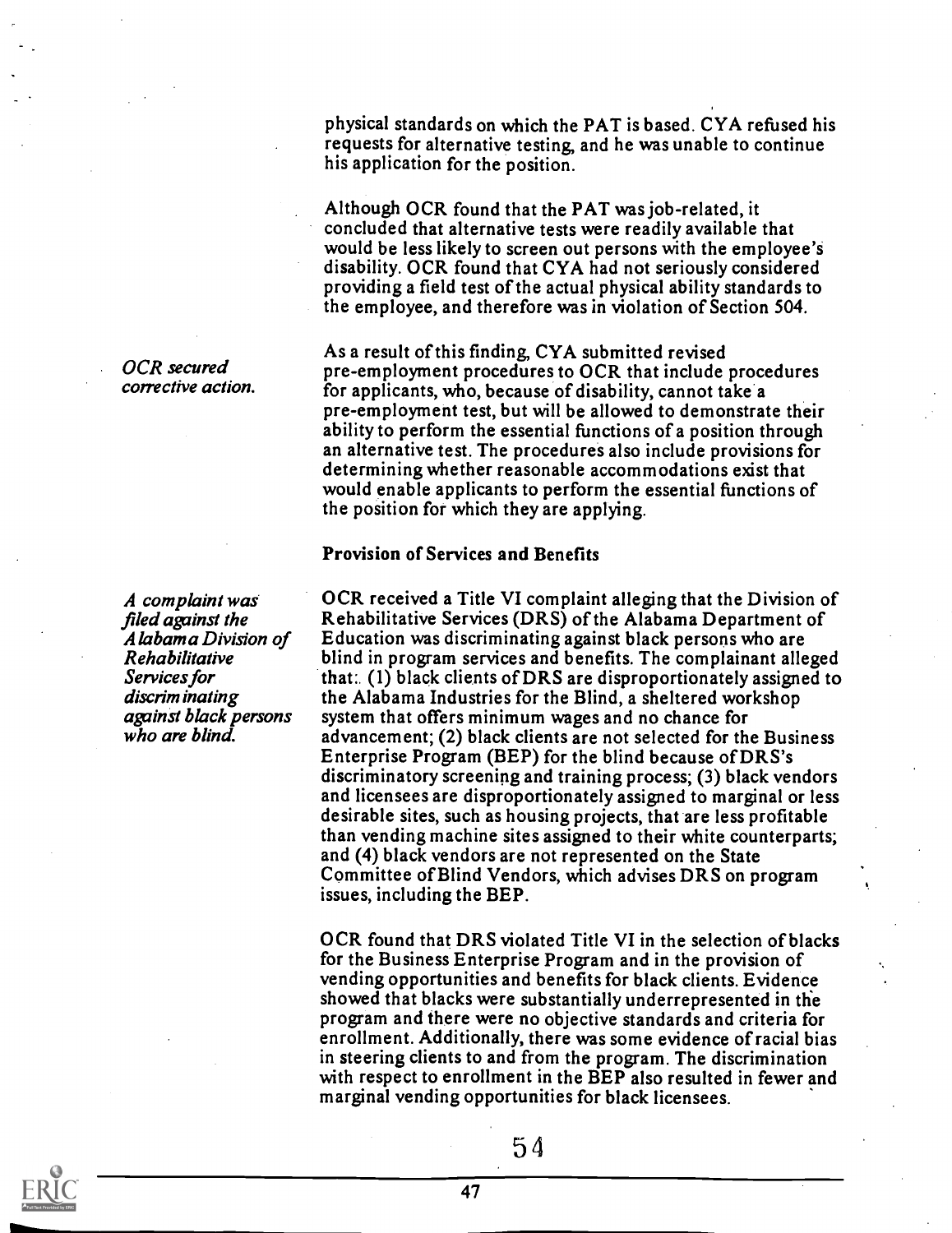QCR secured corrective In reach action.

In reaching a compliance ageement with OCR, DRS agreed to corrective actions including staff training, more complete and comprehensive client notice, counseling, training, and documentation. The actions are designed to ensure that black persons who are blind receive equal opportunities to those of their white counterparts in vending assignments and participation in the BEP.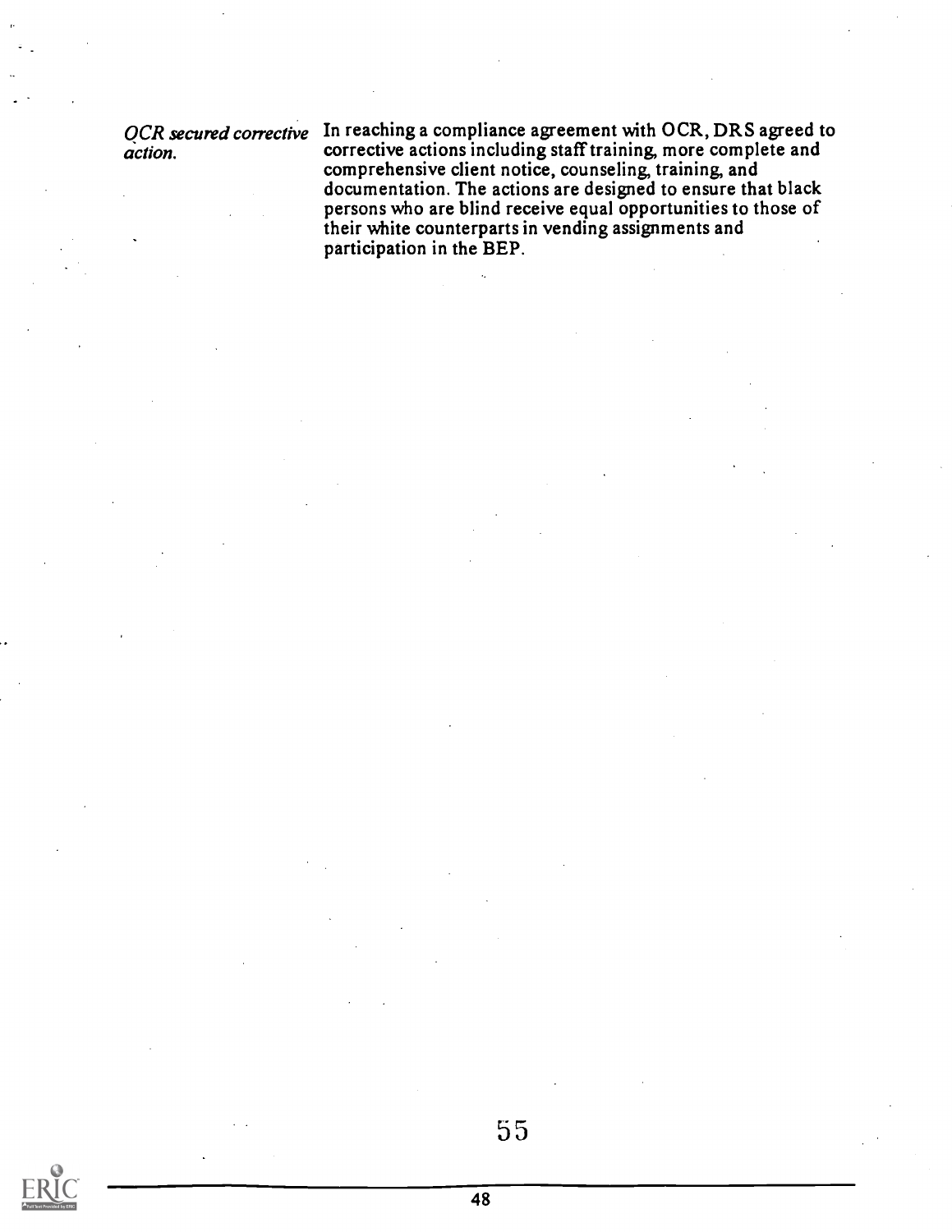#### APPENDIX A REGIONAL CIVIL RIGHTS ADDRESSES

#### Region I

Connecticut, Maine, Massachusetts, New Hampshire, Rhode Island,Vermont

Office for Civil Rights, Region I U.S. Department of Education J.W. McCormack Post Office and Courthouse Building Room 222, 01-0061 Boston, MA 02109-4557 (617) 223-9667; TDD (617) 223-9695

Region II New Jersey, New York, Puerto Rico, Virgin Islands

Office for Civil Rights, Region II U.S. Department of Education 26 Federal Plaza, 33rd Floor Room 33-130, 02-1010 New York, NY 10278-0082 (212) 264-5180; TDD (212) 264-9464

#### Region III

Delaware, District of Columbia, Maryland, Pennsylvania, Virginia, West Virginia

Office for Civil Rights, Region III U.S. Department of Education 3535 Market Street Room 6300, 03-2010 Philadelphia, PA 19104-3326 (215) 596-6787; TDD (215) 596-6794 Region IV

Alabama, Florida, Georgia, North Carolina, South Carolina, Tennessee

Office for Civil Rights, Region IV U.S. Department of Education Post Office Box 2048, 04-3010 Atlanta, GA 30301-2048 (404) 331-2954; TDD (404) 331-7236

# Region V

Illinois, Indiana, Michigan, Minnesota, Ohio, Wisconsin

Office for Civil Rights, Region V U.S. Department of Education 401 South State Street Room 700C, 05-4010 Chicago, IL 60605-1202 (312) 886-3456; TDD (312) 353-2540

Region VI Arkansas, Louisiana, Mississippi, Oklahoma, Texas

Office for Civil Rights, Region VI U.S. Department of Education 1200 Main Tower Building Suite 2260, 06-5010 Dallas, TX 75202-9998 (214) 767-3959, TDD (214) 767-3639

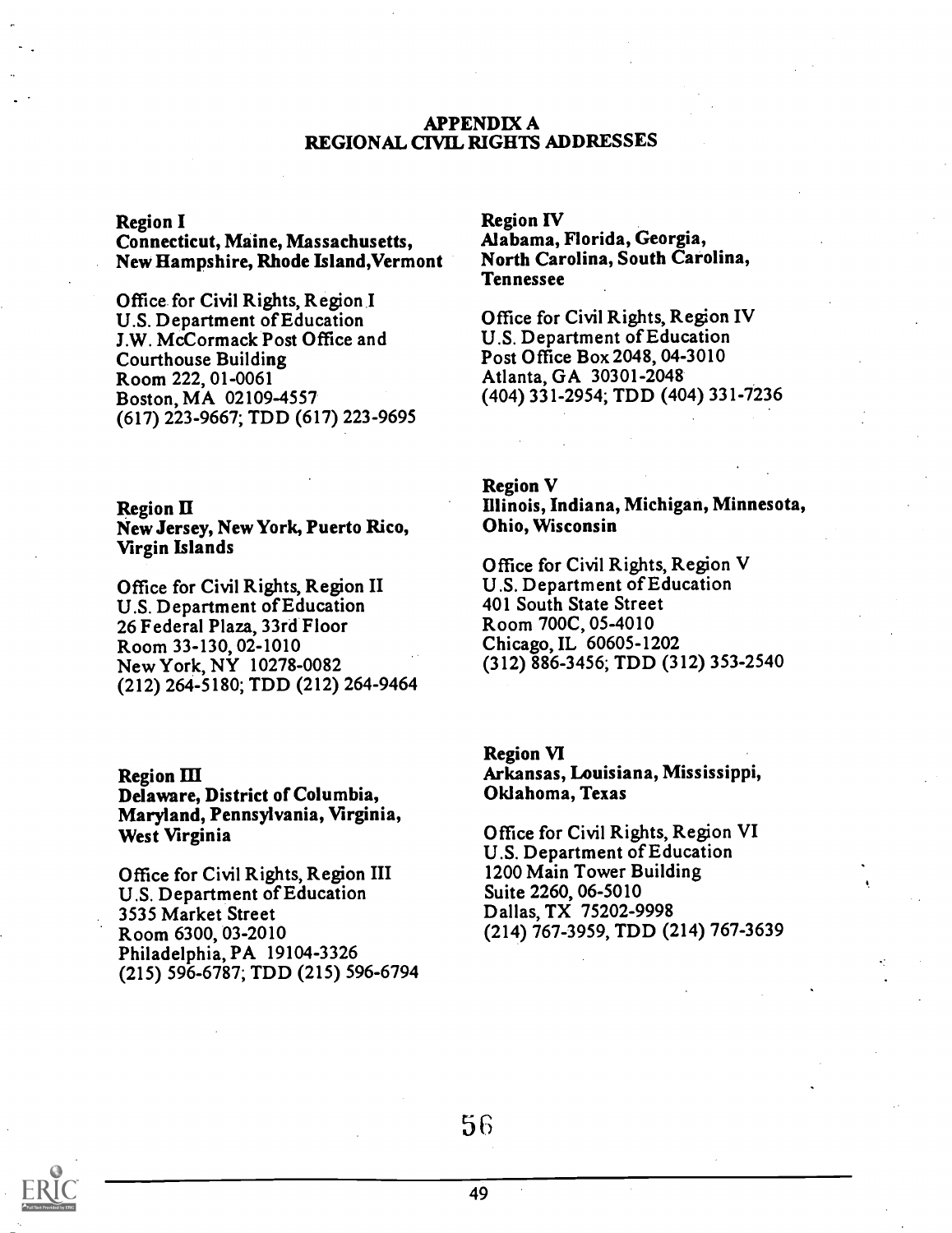#### Region VII Iowa, Kansas, Kentucky, Missouri, Nebraska

Office for Civil Rights, Region VII U.S. Department of Education 10220 North Executive Hills Boulevard 8th Floor, 07-6010 Kansas City, MO 64153-1367 (816) 891-8026; TDD (816) 374-6461

Region VIII Arizona, Colorado, Montana, New Mexico, North Dakota, South Dakota, Utah, Wyoming

Office for Civil Rights, Region VIII U.S. Department of Education Federal Office Building, Suite 310, 08-7010 1244, Speer Boulevard Denver, CO 80204-3582

(303) 844-5695; TDD (303) 844-3417

#### Region IX California

Office for Civil Rights, IX U.S. Department of Education Old Federal Building 50 United Nations Plaza Room 239, 09-8010 San Francisco, CA 94102-4102 (415) 556-7000, TDD (415) 556-6806

Region X

Alaska, Hawaii, Idaho, Nevada, Oregon, Washington, American Samoa, Guam, Trust Territory of the Pacific Islands

Office for Civil Rights, Region X U.S. Department of Education 915 Second Avenue Room 3310, 10-9010 Seattle, WA 98174-1099 (206) 220-7880; TDD (206) 553-4542

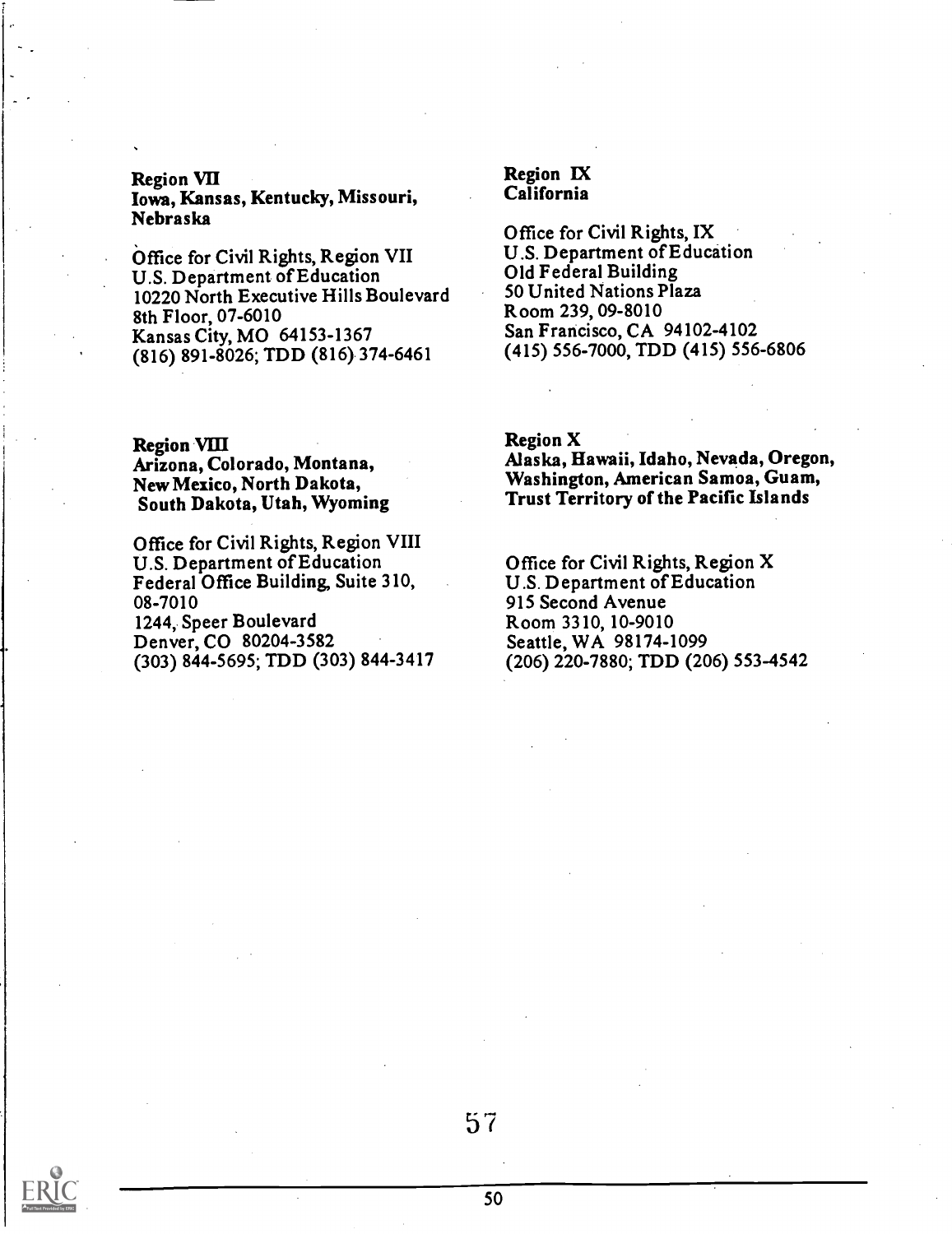#### APPENDIX B OCR PUBLICATIONS

Contact your regional civil rights office (see Appendix A for listing) to obtain any of the publications listed below.

#### General

OCR's 1992 Annual Report to Congress

OCR's 1991 Annual Report to Congress

OCR's 1990 Annual Report to Congress

ED Facts: Information About the OCR

Notice of Nondiscrimination

How to File A Discrimination Complaint

Federal Regulations, Vocational Education Program Guidelines (March 21, 1979)

Vocational Education and Civil Rights

The Guidance Counselor's Role in Ensuring Equal Educational **Opportunity** 

Nondiscrimination in Employment Practices in Education

#### Title VI of the Civil Rights Act of 1964 (Title VII

Title VI Regulations, Federal Register, May 9, 1980 Education and Title VI (Available in English and Spanish) Student Assignment in Elementary and Secondary Schools Magnet Schools: Promoting Equal Opportunity and Quality Education Historically Black Colleges & Universities and Higher Education Desegregation

The Provision of an Equal Education Opportunity to Limited-English Proficient Students

#### Title IX of the Education Amendments of 1972 (Title IX)

Title IX Regulations, Federal Register, May 9, 1980 Federal Regulations, Policy Interpretation on Title IX Intercollegiate Athletics, December 1979 Title IX Grievance Procedures: An Introductory Manual Title IX and Sex Discrimination (Available in English and Spanish)

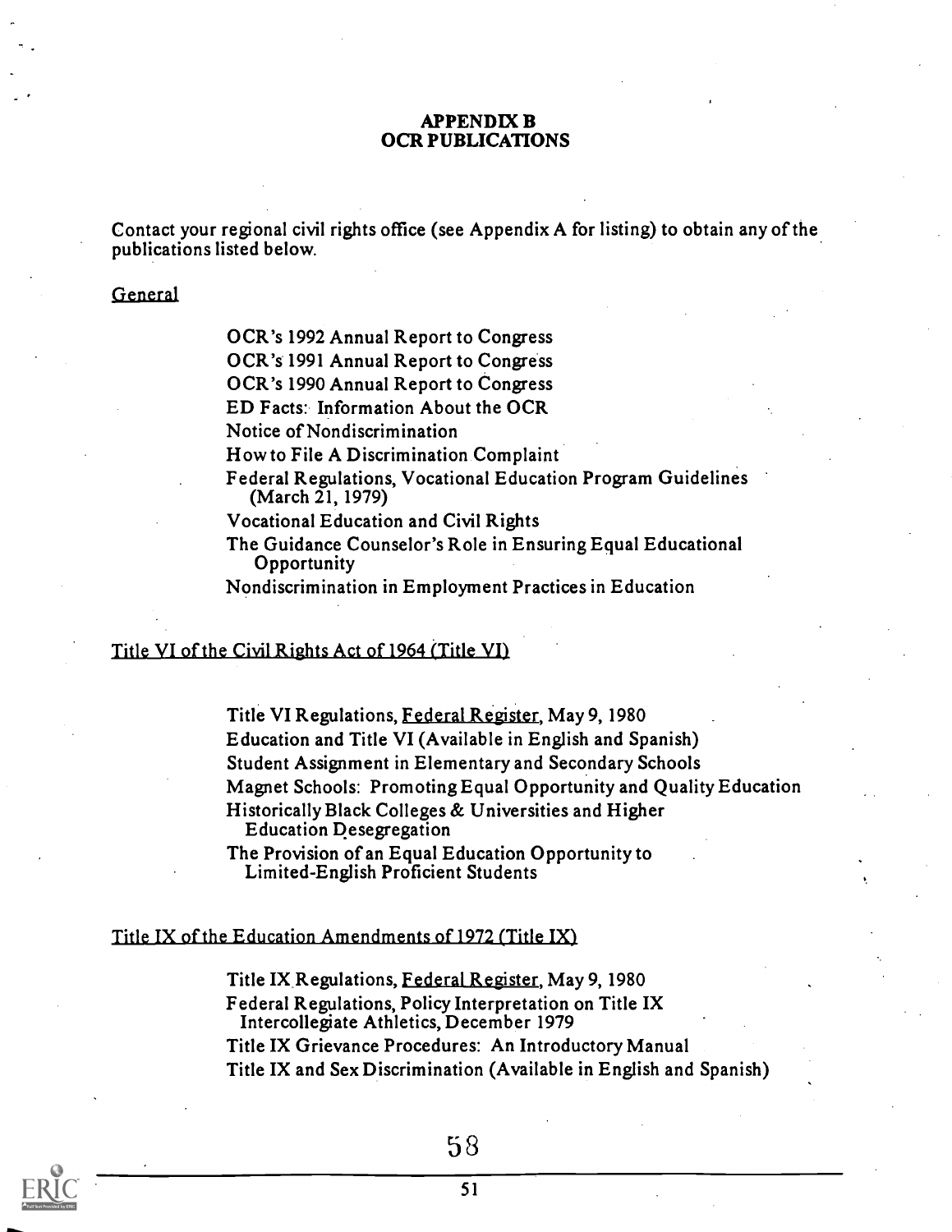#### Title IX of the Education Amendments of 1972 (Title IX) Continued

Title IX Athletics Manual (Includes Regulations, Policy Interpretation, & OCR Fact Sheet) Equal Opportunity in Intercollegiate Athletics Student Assignment in Elementary & Secondary Schools Sexual Harassment --- It's Not Academic Teenage Pregnancy and Parenthood Issues Under Title IX

#### Title VI and Title IX

What Schools Can Do to Improve Math and Science Achievement by Minority and Female Students

#### Section 504 of the Rehabilitation Act of 1973 (Section 504)

Section 504 Regulations, Federal Register, May 9, 1980 (Includes December 1990 Amendment)

Auxiliary Aids & Services for Postsecondary Students with Handicaps Discipline of Handicapped Students in Elementary and Secondary Schools Free and Appropriate Public Education for Students with Handicaps Placement of School Children with AIDS Student Placement in Elementary & Secondary Schools Civil Rights of Students with Hidden Disabilities Rights of Individuals with Handicaps under Federal Law (Available in English and Spanish)

#### Age Discrimination Act of 1975

Federal Regulations, Age Discrimination Act of 1975 Federal Regulations, Dept. of Education, Age Discrimination Act, Federal Register. July 27, 1993

#### Americans with Disabilities Act

Department ofJustice pamphlet on Americans with Disabilities Act

\* U.S. GOVERNMENT PRINTING OFFICE: 1994 366 3 6 8 / 9 0 0 3 7 ED/0CR93-5